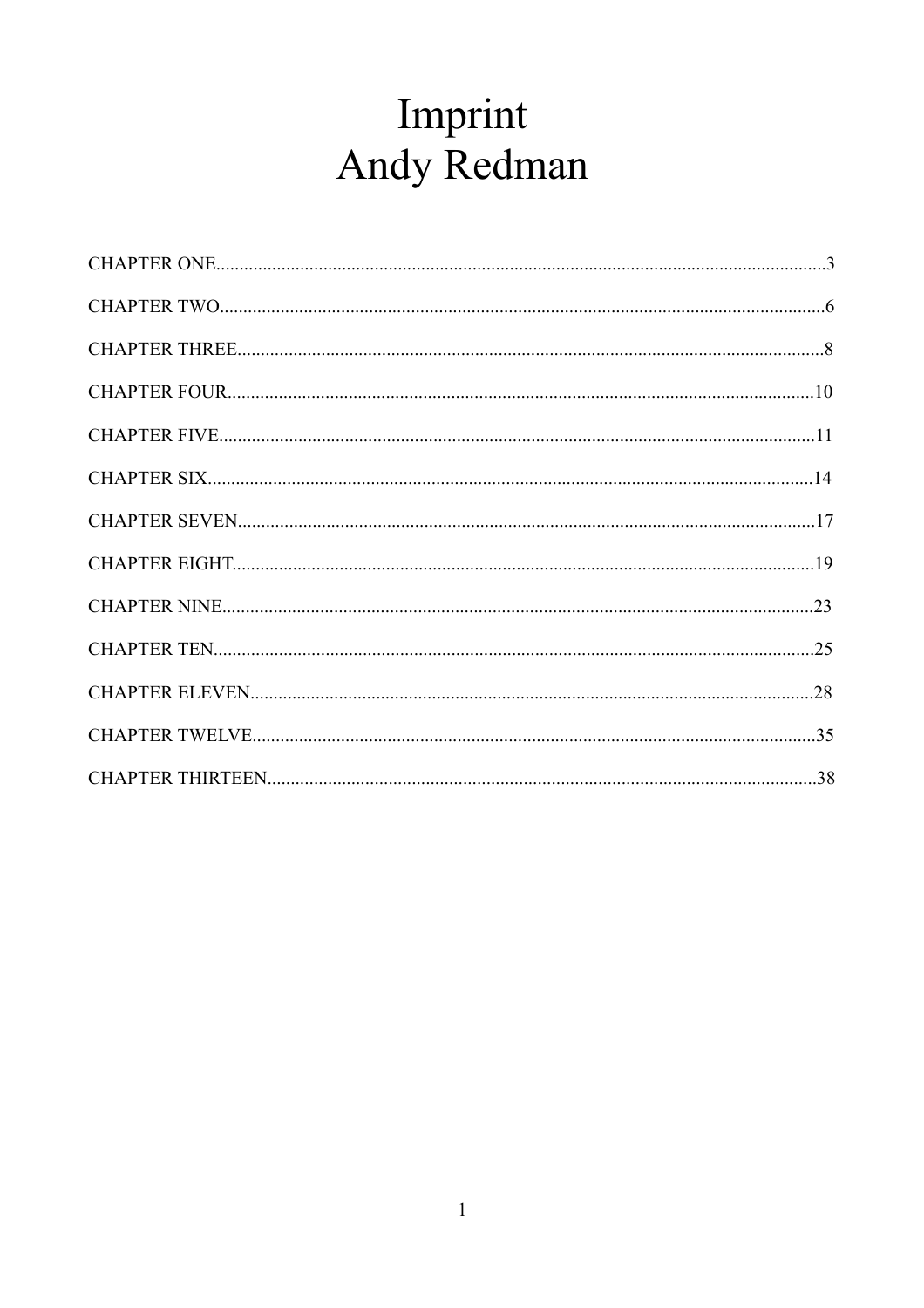*"It was a time of wonder. The Divergence of the 27th Century recaptured discovery as an ideal. The realms of adventure into the unknown were represented to a race that had grown intensive in stagnation. In a short span of generations, the Human Race was exciting once more and they came forward, revitalised; ready to make an imprint upon the Universe." Excerpt from Hahris Moersven's proposal speech at the passing of the Galactic Co-operative of Worlds Charter, Tibionis 2696 A. T.*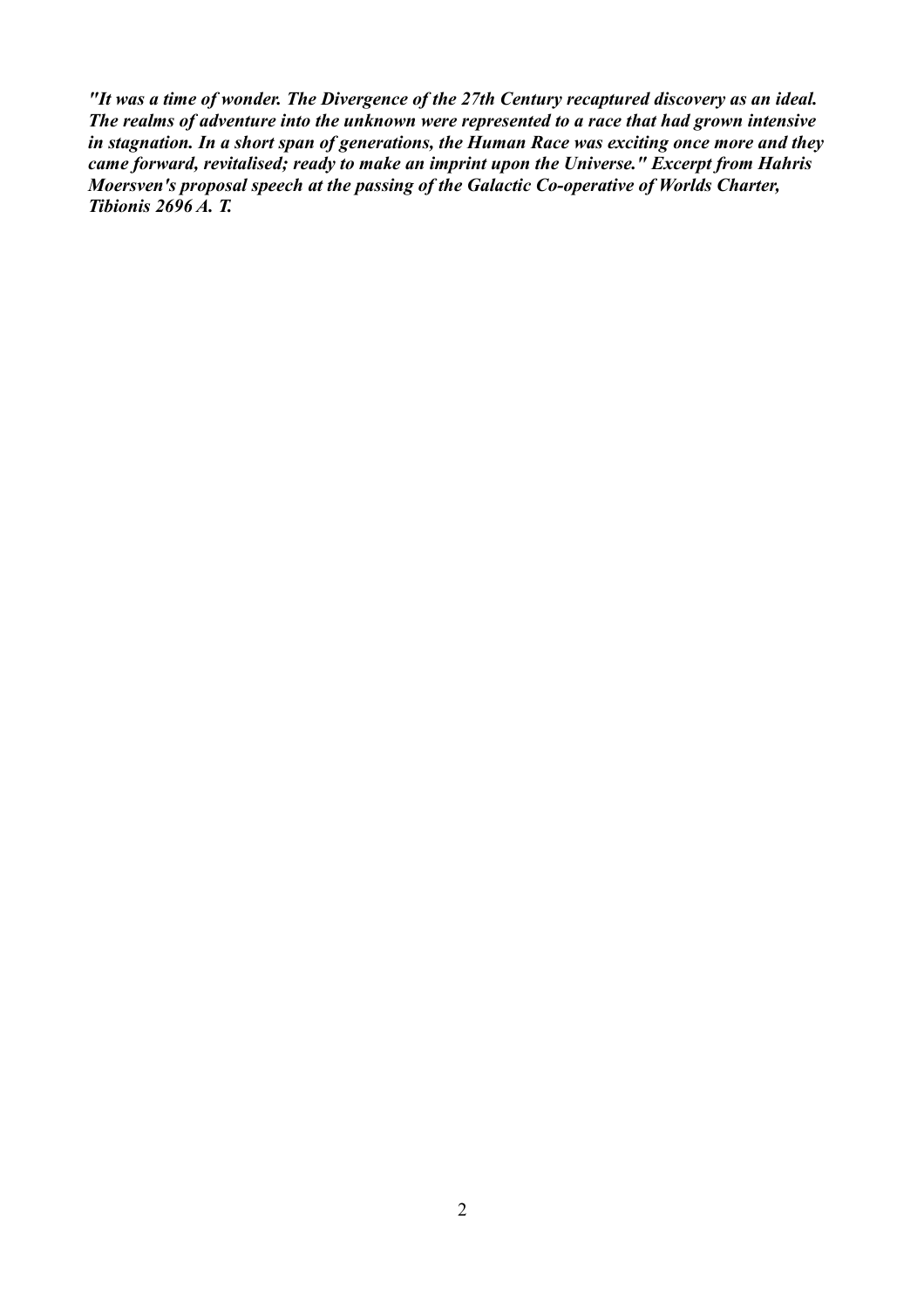# CHAPTER ONE

Debris dulled on the scanner; glowing embers lifted on a night breeze. Quiet entropy was met by elation inside the Boa.

"That's a registered kill. We're at Condition Yellow."Whaahoo !"

"Nice shoot, Ino."

The bridge was still operating under Combat Reserve Conditions, dull orange lighting creating its own colour spectrum, catching the scene like a sepia-tinted photograph. Relieved bodies fell back into the bucket seats, arranged in a chevron forward from the command recess. The figure there was gripped by an involuntary spasm and he glanced around to see if anyone had noticed, sweat running in rivulets down his creased features, a couple of drops shaken loose and now seeping into his jacket below his chin. Commander Vanirrens knew he wasn't getting any younger and inter-system trade routes certainly weren't getting any friendlier. He was approaching 74 and although he'd managed to secure one regime of Bio-Assertion Therapy in a Ceesxe centre, he wasn't sure his body or his credit rating would stand another. He returned his gaze to the astrogation console, aware that his mind had wandered.

"Realign for Lave approach: Ino, can you check price data and confirm cargo secure. Meridian, take over at cannon."

Two figures moved whilst others carried out a flurry of system checks on their monitor boards. Lave, cool and comfortingly close, rotated enigmatically into the main scanner view.

"Cargo safe and secure. Prices are good, Commander. Excellent margins on the run", said Ino, "We might just make a killing here."

Bad timing. The brief "Condition Red" warning sounded.

"3 right lateral; 20:40. No comm return. No IR confirmation. Definite intercept."

"Hear you Warniss", said Meridian, turning to the armaments board. Ino looked at Commander Vanirrens; should he take cannon ? Vanirrens shook his head, gesturing towards Meridian's back that she would keep the laser system controls. Meridian was scrutinising the co-ordinates fed across from the navigation boards.

"Too far out to run", said Vanirrens, "Prepare for combat: Wiv, you have navigation."

Wiv dumped velocity and brought the Boa around. The three raiders were closing, identified as two Kraits and a Sidewinder, all in-system craft, waiting for prey.

There was still no structural definition on the Main Scanner, just dots amongst the stars. Meridian nominated the Sidewinder as Target One, aiming to cut the opposing firepower at the weakest link. Wiv rotated the craft right and climbed slightly.

Target confirmation. Meridian opened up with the Pulse Laser. The Sidewinder maintained trajectory.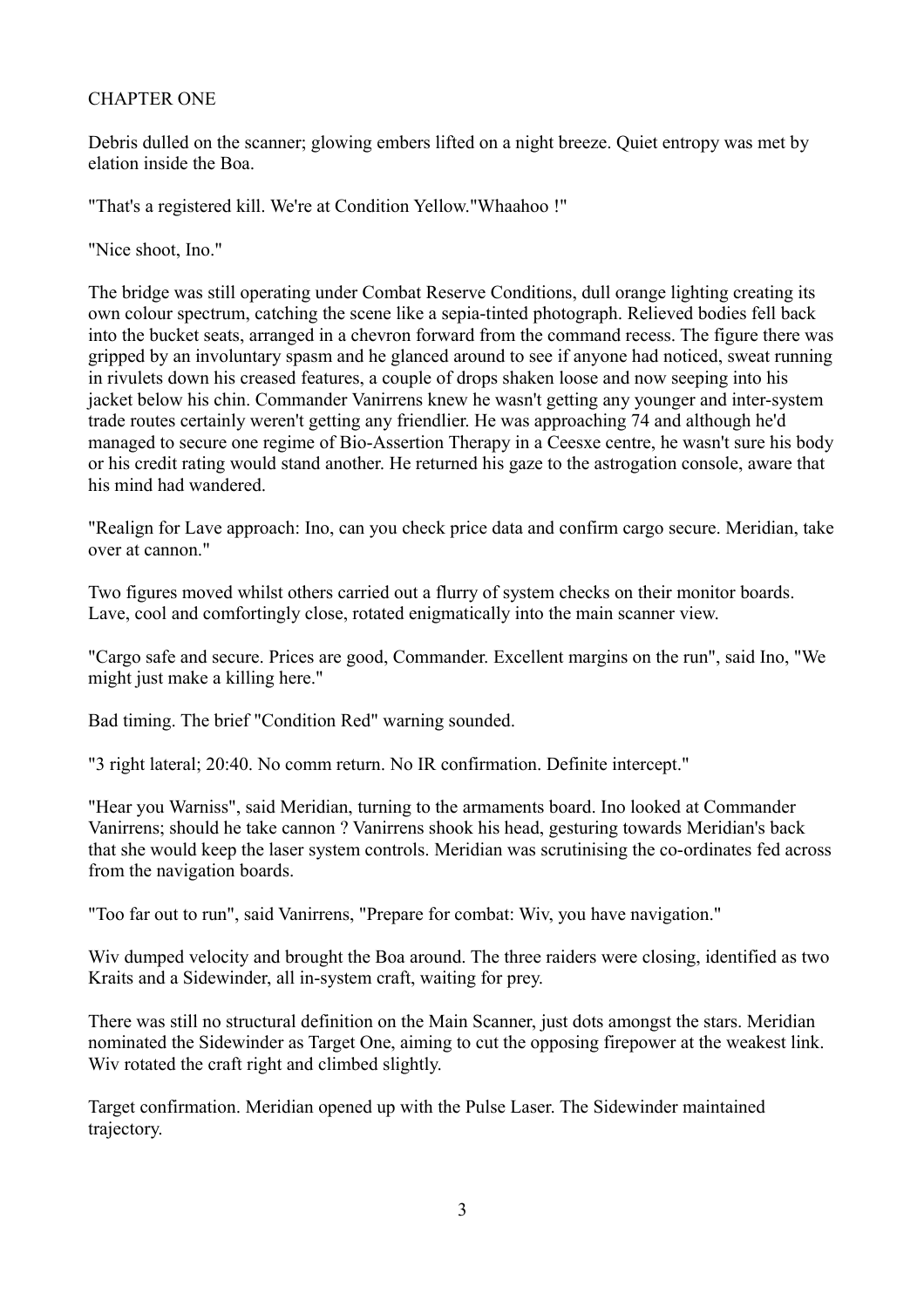Its shields voided and the craft erupted.

"Yes", Vanirrens seethed between clenched teeth.

The two Kraits were now inside their designated approach zone and banked; one high and one to the left. Wiv kicked the drive looking for an elliptical to counter the pincer movement. Rolling to the right and banking suddenly, the Boa was beginning to come to bear on the climber. Meridian was resetting the laser controls and readying relative projected co-ordinates as the Main Scanner skewed across space and the system star briefly lit the bridge.

"Tend", came the spacer exclamation from one of the system boards, running tracking, "three's cutting back in, we're vulnerable; side-on !"

Wiv made a decision to continue for a shot, maintaining velocity and curve. The target Krait was slowing to clear the intercept and the 'live' Krait, out to the left, had anticipated the follow through; its run uncompromised, it opened fire.

Distilled tracking data was fed to Wiv and Meridian. Wiv tried to flux speed, a bluff on the live Krait whose first rod had just spent wide.

Meridian got one bolt away in return. Accurate, a crack on comm from the target Krait's shields.

Second shot from the live Krait: the fuzz of shield interference. They'd taken a hit. Wiv sacrificed speed and tried to climb but the live Krait held them on intercept and a second blast wracked the Boa. Energy levels had never picked up to optimum after their last sortie.

"We've got a malfunction. Shields are compressed. Hull's vulnerable to secondary", said Warniss.

He was right. Another bolt brought the shock of hull damage with the white-noise of shield stress.

"Oh no", groaned Wiv, his voice wavering on the edge of real terror, "we've got motor damage. Sixty down after compensation."

The target Krait, perceiving advantage, dared a head-to-head bearing and another bolt impacted, nobody aware of Meridian's accurate ripostes tearing the Krait apart as all navigation systems crashed. Wiv's console went dark and he turned to Vanirrens, his face half apologetic and half apoplectic at the implications.

"Abandon ship", said Vanirrens, already moving from the command section, to the left of two corridors receding into the ship from the bridge chevron. Bodies left seats and were carried across the bridge by another blast from the remaining Krait. Shields had failed: the Main Scanner and surrounding astrogation instrumentation exploded, slinging cleon shards and metal past and through bodies. Ino landed in the command recess, crumpled, in ribbons. Vanirrens bounced off the corridor wall, crushed against a seal. Meridian hadn't left armaments and the rear of her seat bore the brunt of the blast. She moved to follow Warniss, his shoulder and neck torn open.

Warniss opened the capsule door and Meridian stooped to pull Vanirrens in with her. No one else followed up the corridor. The capsule sealed and disruptors tore it away from the hull.

Warniss fumbled for the support systems and the scanner came alive; the Krait passing over them to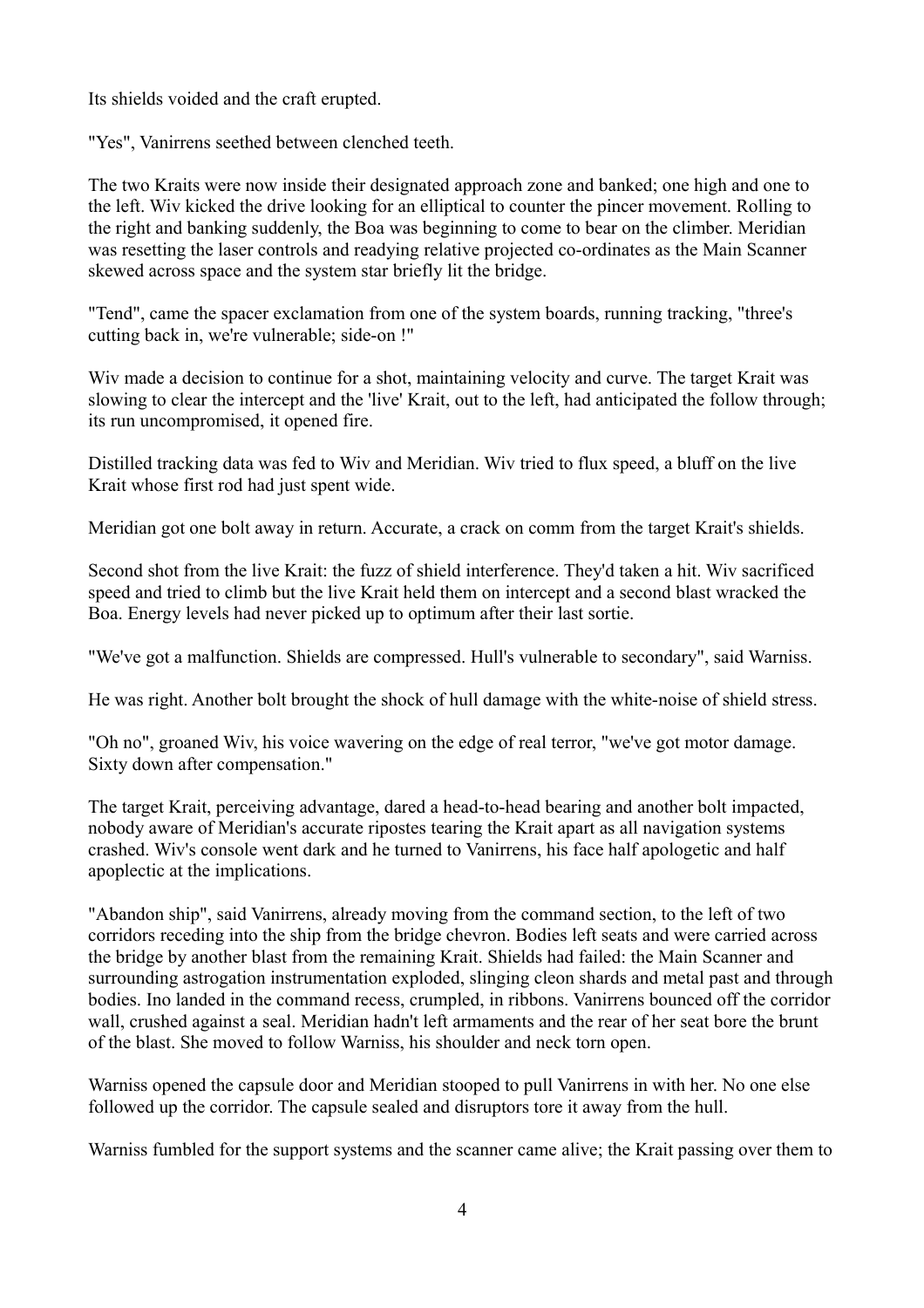finish the stricken Boa. Eight friends and family lost inside. Vanirrens opened his eyes, his breathing shallow and his chest burning. He looked up at Meridian who was rifling through the medical locker, her face set; only concern showing through. The cousin of his nephew, Ino, she had been on ship with them for over four years now, since the Commander had returned briefly to Diedar on a trade run and she had talked her way onto the "Land", fresh back from Lave with her licence.

"Ino, the others ?", He forced his lungs to give him the words and they bubbled in his throat. She looked down at him. Fixing him with her pale grey eyes, obviously surprised by the extent of his injuries. He knew the answer and Meridian said nothing, mopping at the blood he was breathing over his lips.

"Say a prayer", he hissed.

Warniss looked across at her, holding a pad to his shoulder. They knew that the Krait was out there and they were hanging on its decision; cargo or the capsule. As Meridian gave the Commander a pain- killer, one of his old spacer rhymes came to mind:

"Against the odds, a foe in tow,

That's the way we all go. "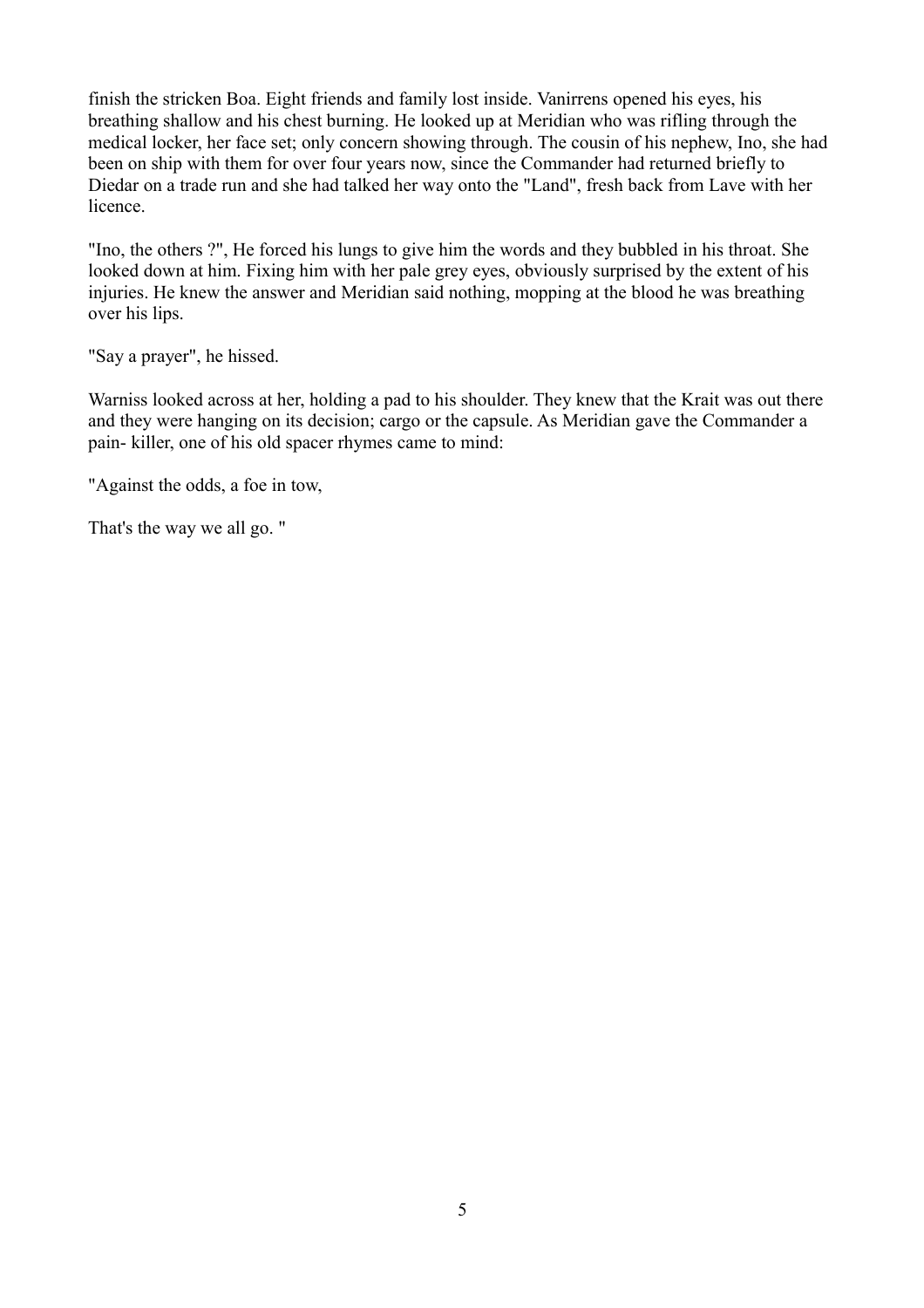# CHAPTER TWO

As the indicator in the Translocator settled on the requested level and the slight pressure of deceleration set itself against his body, Hood stood up from the smooth grey seat and felt a three joint click. Aware of his body again he caught the tension gripping his back, the taut curve from his neck to his shoulders. A conscious effort to relax left a ghastly ache in his muscles, now malleable in a lingering mould of stiffness that had set as he had made his way towards GalCop licensing.

The complex was in the anterior of Station 3 orbiting Lave. Each Lavean Station had a perpetual stream of would-be pilots and, currently, a waiting-list for appointments. He was renting a small resunit and, apart from a brief visit to Ashoria, Lave's primary colonial city, on the shuttle, he had been on the Station for two weeks; ten whole days, passing the time. The wait had been made all the worse by the knowledge that he had a Mark 111 Cobra berthed in the Station, waiting for him whilst he awaited his licence.

The doors opened and he gazed out across jade floor tiles to the cleon foyer doors. Aligned vertically at their centre, and spreading up and across the access in a sweep of majesty, was the Golden GalCop symbol; RA the Robotic Avian, fixing him with a benign and impregnable stare from holocast eyes. Above its feathered helm, across the lintel, was the complex title; 'GalCop Space Licensing Authority'.

Hood stepped out, amongst the green pools under soft pillars of light falling from the ceiling, lightheaded from the adrenaline coursing in response to the furious pounding of his heart. He could feel this moment, a turning point in his life as sure as the Station pivoted in geostationary above the green world below. Today was the culmination of his life thus far, the effort he had put in at an Anlama ground Station, 15 light years and a life-style away.

In the foyer beyond he could see numbers of people; their only common bond the Space and Interstellar Pilot Exam, waiting for the doors to the Issuing Hall to open for Licence Registration. As Hood approached, the foyer doors responded in silence. RA parted, a shimmering shedding of skin, for the image was replicated, emblazoned behind the reception desk, just beyond. There was no accounting for the ingenuity of the GalCop Design Section when it came down to their perceived integrity of the GalCop mantle, corporate wholeness unblemished.

"Card"; demanded the figure behind the desk. Paying more attention to his surroundings than the officer, Hood held out his GCID card and waited whilst his appointment was confirmed. "Wait in the foyer until you are called please". It seemed something of a understatement, but whilst Rif Hood felt a pang of annoyance that his moment of achievement was a passing occupational chore to the figure before him, who was already turning back to a comm screen, it could not deflate his anticipation.

"Thanks", he retorted as he began to head in the direction of the foyer. He almost laughed out loud as a gold-plated cliche popped into his head and he wondered if anyone had ever said to the officious reception staff; 'Remember my name, I'll be famous one day'.

It turned out to be a sobering thought. The vastness of space was peppered with the remains of pilots with stars in their eyes. You didn't need to be told that trade was tougher these days. The figures from IR signature transmissions spoke for themselves at the dockside system data monitors.

Plenty of spacers passed dock time with rented message boxes filed under IR codes and maintained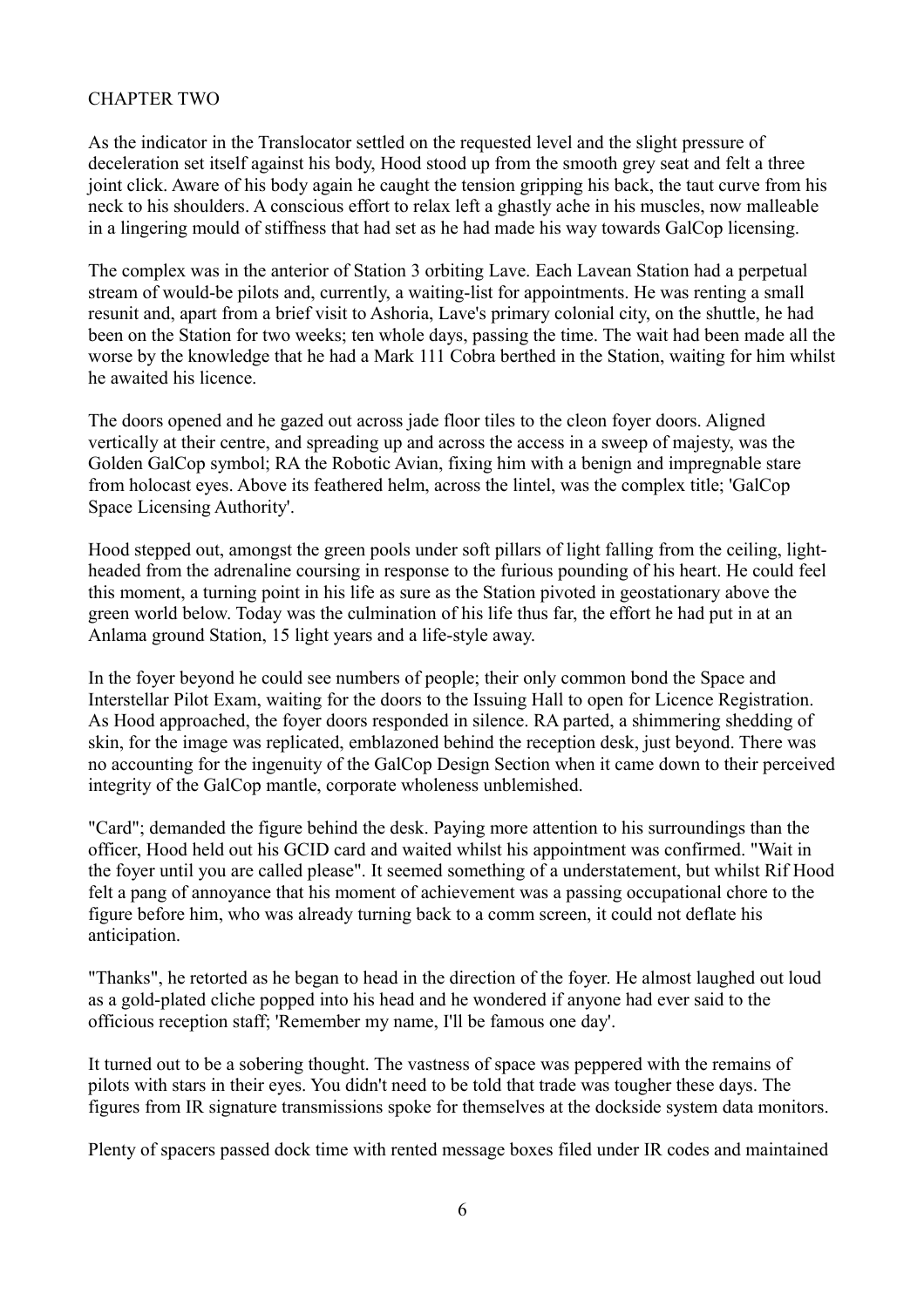by Orbital Space Authorities. It was indicative of the strange lives spacers led, especially intersystem runners. "Meet me at Xexeti", as one spacer saying went. A downpayment would open a box for ten years with additional fees for access time. Unused boxes were generally archived and there were probably uncounted self scribed epitaphs in data storage throughout the eight galaxies.

Some attempt had been made to arrange the seating into small, sociable, areas. Soft uplighters glowed from behind lush Lavean planting, with Station comma-units to hand. No connection made, the screen that Hood sat next to operated a free-space run of adverts between general Station announcements. 'Celebrate as a licensee at the Balcony Complex' was followed by 'The Lave Orbit Space Authority: Trading Profile Seminar. Call on C43-97T28 for your competitive advantage'. Hood watched for a while, unwilling to make eye contact and possibly have to engage in conversation with the eight people in his seating enclave. He reasoned his reluctance, as the screen proceeded through a panoply of bluster, and pinpointed a fear that the people surrounding him might share his dreams, diluting their essence.

His reverie was cut short. A short, stocky, man, apparently in his late forties, leant forward intruding into the communal space to begin a lacklustre conversation. Hood winced as a question was directed at a woman to his left. "So where are you from then?"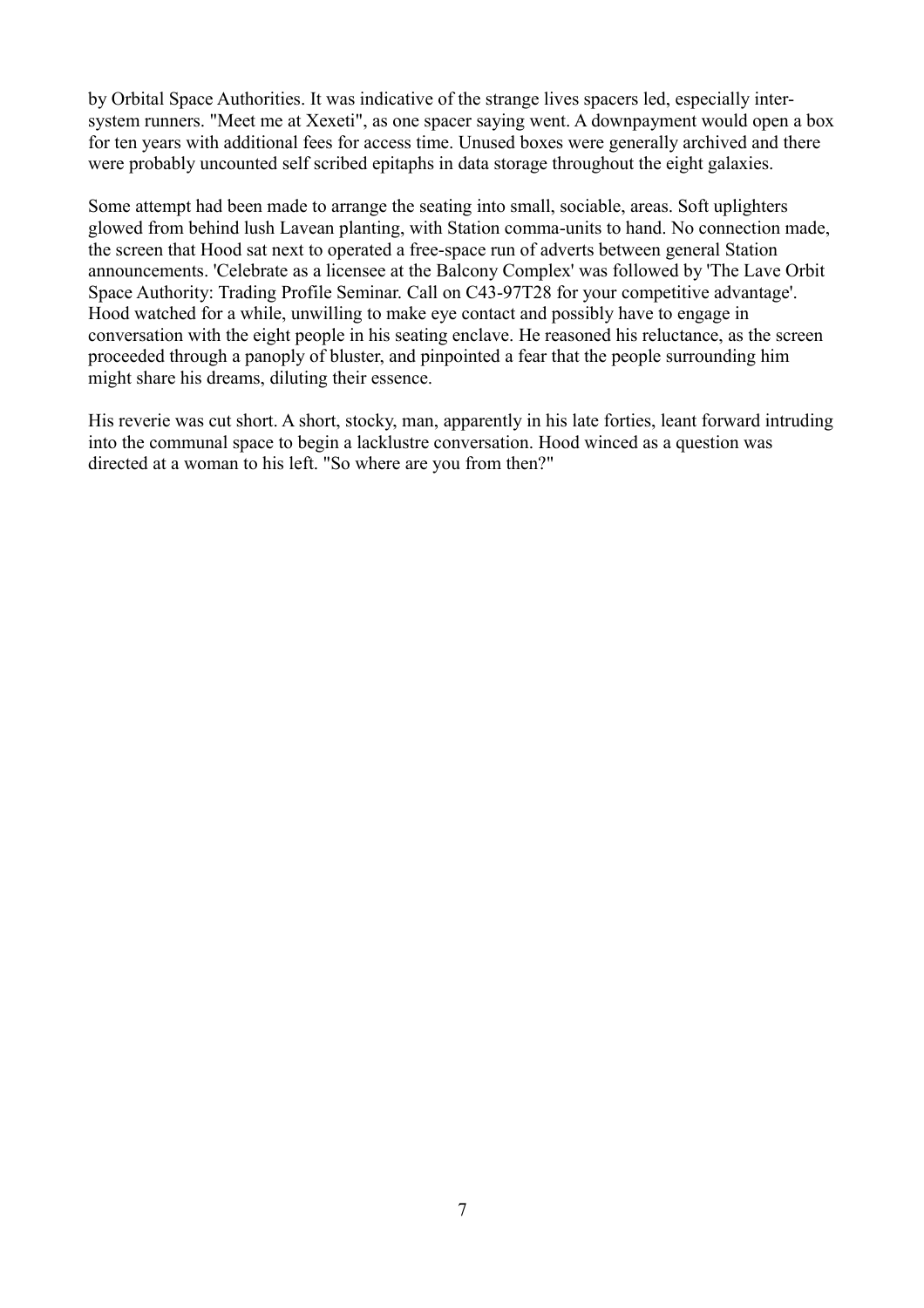# CHAPTER THREE

"Concern has been mounting for some years now at the alarming increase in pirating activities and the proportion of trading casualties in many systems.

Lobbying by the GalCop Trade Bureau hinges upon three main proposals, for a reform of the IR signature registration system, an increase in bounty payments and a mid-system deployment of GalCop Police Stations to patrol system space trade routes.

The ruling Decemvirate in Galaxy One have indicated that careful consideration would be given to the forthcoming Trade Bureau Report".

Quote from Station News item. Lave.

The Station docks ran in levels behind the free-space at station-core. Beyond and below the Station egress gaped planetwards, powerful shields operating a safety vortex both for, and against, traffic in the tubes. In a honeycomb of wedges behind the dockside were the cargo warehouses where a specialised transport network supported the auto-trading system. Autoscam modules plied their intermediary trade along these routes. The life-cycle of the Station was a peculiar one. The docks never grew still and the Station authorities were active even when sections of the Station with something approaching a diurnal routine fell quiet as they moved darkside.

Rif Hood headed towards his berth. Registration had dragged on and on: with the time it took to process, no wonder a licence cost so much. Still, rumour had it that once the l's and T's had been dotted and crossed, bureaucracy lost interest in just about everything but your Credit Rating. Regardless, he was now, legally, a pilot, Commander of a new Mark 111 Cobra. He was on the GalCop computer network, linked to his ship's IR signature and the actions of his ship would assume a legal character of their own as a counterpoint to his legal status as a GalCop civilian. For active spacers, the ship's record was the dominant party. Depending on a search by IR signature, he could be legally shot at by any bounty-hunter or have-a-go trader in the business.

There was a commotion further ahead on Dock 4. A mea-unit mobile arrived to stand-by at a berth not far along from Hood's Cobra, and he paused to check the information on incoming flights on the dockside system data screens. The berth was designated for an escape capsule being tracked through the safety zone. Judging by the equipment being prepared at the berth the occupants were travelling under suspendedan. Curiosity got the better of him and Hood wandered on past his berth to get a closer look. Few other people were showing any interest; the reality of the commonplace danger for spacers began to come home to him. The berth matrix came alive, indicating imminent arrival of the capsule. Station systems brought it to dock and a crew moved in to access the berth for the mea-unit, preliminary scans drawing out the seconds such that Hood nearly forgot to breathe. The mea-unit went in and shortly after, a body was brought forth from the capsule, still rigged into a suspended-an sack. Inside the grey spacer overalls were shredded and red with blood at the shoulder. Hood could see a green ships insignia on the breast of the figure but he was too far away to make out any detail. He moved forward, again, standing against the perimeter barrier wall and flush with the capsule entrance. One of the dock crew cast him a disdainful look and mumbled something under his breath; Hood was oblivious to the insult, a second S-A sack was being moved out towards the mobile. This body was a young woman, pale and twisted in the rig. Blood was splattered across her suit giving it a mottled ground camouflage effect . Her hair was matted with the same dark-red substance but under the cloak of S-A, her condition was indeterminate. The green insignia depicted a star over a valley, a natural symbol which seemed anomalous to these broken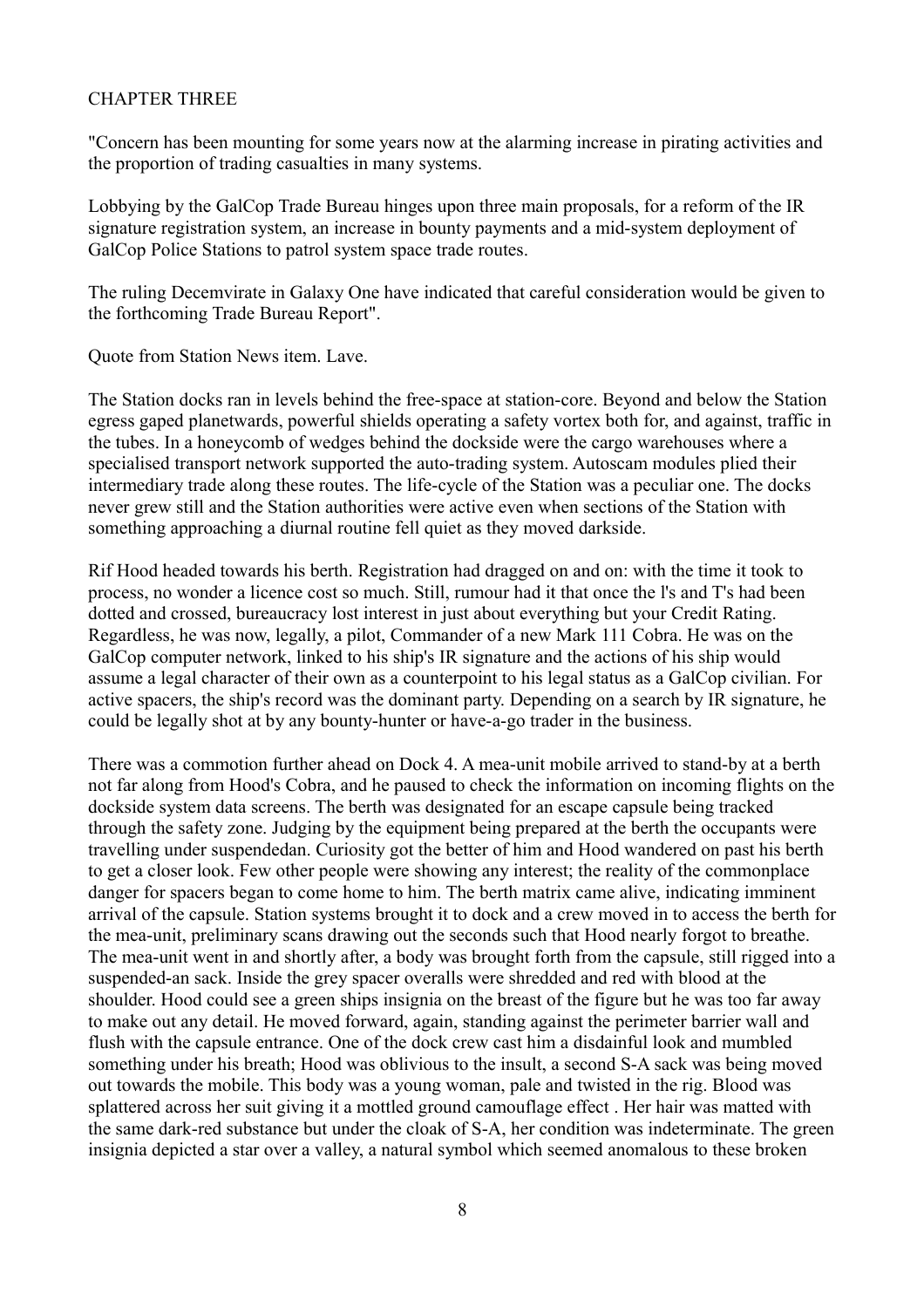lives in the vast metallic dockside. "Life signs for both", he heard a voice comment inside the mobile whilst a third form was brought out of the capsule, an old man with a large stain of blood across and around his front. How long had he been a spacer? Hood wondered how any spacer eventually made the decision to give the life up and whether the decision was inevitably decided vicariously. He recalled his mother's enforced separation from her ship, left recovering on an Anlama Station from a blasted leg and he imagined a similar dockside scene as that Python limped in to be met by a mea-unit. Had she looked as pale and fragile as the women in the mobile? Hood tried to catch a glimpse of her as the mobile side slid shut. He doubted it. His mother had never said but he'd lay money on her having walked unaided from the berth.

So that was all. Three people from a complement probably six or seven times that. Hood's mood swung considerably blacker as he turned to board his vessel, for the first time as Commander. He had a sudden vision of GalCop Licensing acting as a cosmic arbitrator, working registration on the principle one out, one in, awaiting confirmed fatalities before opening up the Issuing Hall.

Card and key at the berth matrix got Hood into his Cobra, moving through the compact quarters section to the gravity well which would take him up to the bridge.

He rose and the bridge grew around and before him. He could sense his ship waiting, waiting as eager as he was to break berth and shoot through the tubes, the egress and the curtain rotating behind, Lave looming before on the main scanner. The hypnotic swirls of atmospherics contracting with the regular flux patterns of the Station and, in-between, Hood, set free to tackle the heights of his ambition.

Hood moved over to the pilot's seat and lowered himself gently, like fitting into place as a fulcrum, potential all around, latent in the consoles, scanners and systems; all to hand.

As yet, all of the vocal controls remained unset. On a single-pilot ship they were a valuable tool for exercising support functions whilst flight and fire remained as a concentrated hands-on activity.

There were a number of available security checks which the pilot could use in the activation process. Hood had a basic palm scan and code-entry at present, which quickly brought the array of instrumentation alive. He brought up the Orbital Space Authority Data Link on the Comms Console and left the latest flight and docking information running on the local view screen. A matrix showed Hood's Cobra in perspective of the docked complement at Dock 4 where standard information would show berthed time, whether loading or unloading, ship to ship contact data and various local statistics. Watching the data flow, Hood felt insecurity knawing at his thoughts again, fear of trying and finding mediocrity, the burden of insignificance, he looked at

the small code for his berth, tangled in the midst of 400 berths on Dock 4.

He reasoned that everything he wanted now, he had to get for himself. No-one was going to contact him, nobody could be expected to take an interest. Rif, he warned himself, assert yourself.

He recalled the Technical Modules of the Space and Interstellar Pilot's Exams and prepared to run a comprehensive systems check, to get back to basics on a specific set task, a pattern to settle his nerves. Then, he decided, it was time to consider cargo.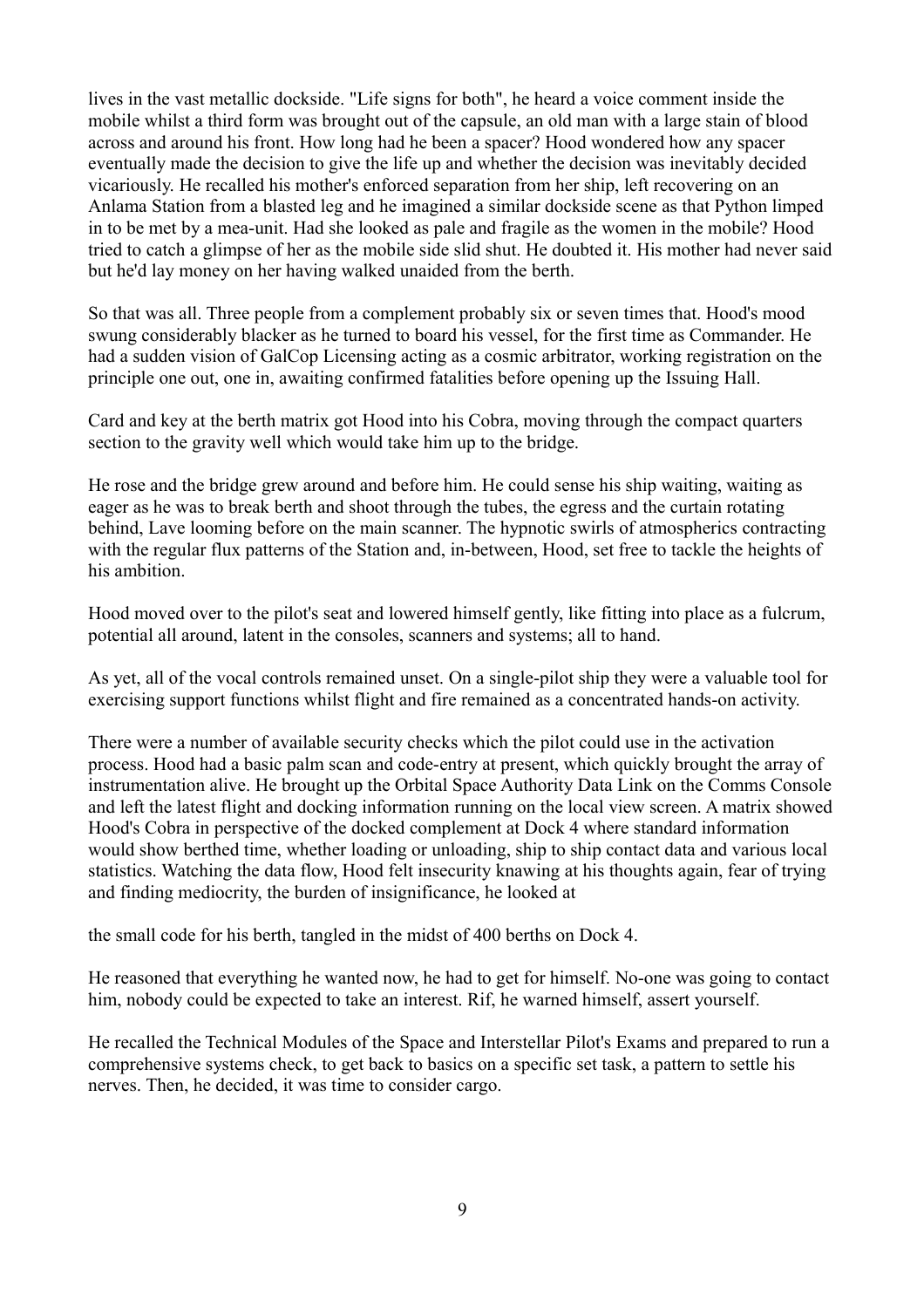# CHAPTER FOUR

"The matrix of the GalCop Trading System envisages distinctive roles for in- and inter-system traders....the inter-system trader is a facilitator.... [and] the uniform cargo doctrine recognises this, providing benefits through locating commodities rather than concerning itself with comparative specifics. The intention is to prevent the inter-system trader being caught up unnecessarily in the socio-economic details of a system. "

Excerpt from the Report accompanying proposals on a GalCop Trading System. 2715 G.C.T

The Faulcon de Lacy proprietary trade systems supplied with the Cobra were well respected, and designed in accordance with GalCop Trade Bureau standards. Few traders had cause to install replacement or upgraded units. A Transrelations Database structure was fully integrated with the ship's Financial Systems. Each IR signature constituted a corporate identity providing a distinction between trading activities and the personal Credit-Rating of a pilot. Escape capsules took a critical data dump with a straight financial transfer to a 'crisis' account to be re-established under a new IR signature.

Hood looked over the price data on the CorCom Trade System. With 78.6 Credits in the Trade Account he began to work margins on his first run. He reckoned on a run to Leesti as the nearest complimentary trade system where the massive TLK Conglomerate was the dominant political force on a physically unsettled and inhospitable world. Lave's rich and fertile plains were a renowned source of protein extract and trading food would allow him to maximise cargo space. CorCom advertised 16 tonnes at a unit rate of 3.4 Cr. Hood bought the available stock and was able to purchase a tonne of Liquors at 23.4 Cr. As the AutoScam modules delivered the CT's to his cargo bay, Hood began to select Leesti co-ordinates at the Astrogation Console. In a short time there would be nothing keeping him at Lave. Nerves and excitement pushed against his temples and an adrenergic momentum suffocated his inertia. Rif was eager to go. Go and get. A thought came from nowhere and he called up informatic on admissions to the Station Hospital. He found the three people from the escape capsule and, remembering how he had been struck by the lack of concern on the docks, he left a message for them: "Thinking of your recovery". At the same time he took out a message box. He got screen confirmation of secure cargo and called the Orbit Space Authority Control for clearance to break berth. Whilst he waited for an automatic launch schedule the faces came back to him, trussed and helpless in the web of suspended An- rigging, an old spacer, pale young woman, torn uniforms.

His launch slot arrived and he cleared Dock 4. Station systems took over and, for a brief moment, the main scanner showed the gaping tube until a sudden acceleration thrust him into the segmented rictus, screaming towards the egress and suddenly into space where a tone indicated that Rif Hood was now in command.

The strain of Station exit was soothed by a listless air passing over his body, and he stretched himself in a series of fluid manoeuvres, like a tiger pacing his cage. Starlight cascaded across his scanner and Lave, with swirling storm systems embracing the bright continents below in a clean, cathartic dawn. If anyone asked, in times to come not when Hood grew up, but when he first remembered feeling truly alive, he would recall this moment. Next stop Leesti.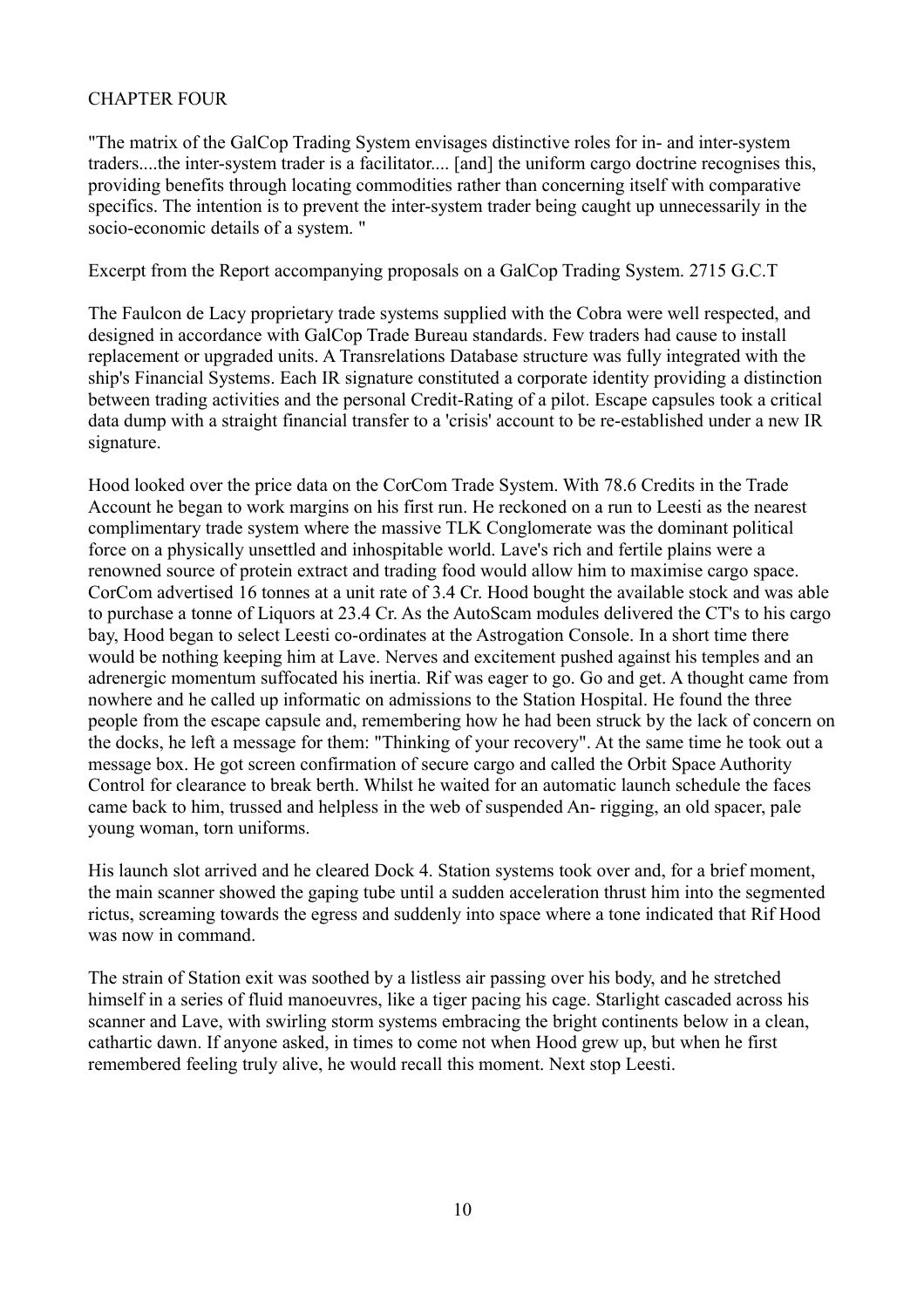# CHAPTER FIVE

Coming out of Hyperspace was like emerging from underwater, changing elements with all the associated sensory disorientation. Hood's ears were ringing, his mouth and throat felt parched and his head was fuzzed. Taking lungfuls of air he concentrated his mind to assess his surroundings. His Cobra was moving at velocity in a vaguely systemorbital drift. Comm was taking instructions on Leesti relative time, showing over two hours as elapsed since leaving Lave. Working on compass indicators, Hood increased to Space Skip velocity and reorientated to Leesti, not wanting to prolong the inward journey any longer than was necessary. The phrase, 'minimise risk', came to him from some part of the Pilot's training that he didn't bother to try and recall. Instead Rif ran the words through his mind as a litany whilst he aligned a course and kicked into Space Skip. The pull of an in-system Skip was a lot greater than regular Hyperspace; interference and conflicts of forces were more apparent, something that normal spatial awareness recognised and reacted to. Hood didn't mind the sensation. For him it was a momentary relief, a second where he had relinquished control. Associated interference registered and Hood fell back in to regular velocity, bridge systems switching to combat mode and the Condition Red lighting casting its contrasts across the consoles, focussing attention on the main scanner. 'Minimise risk'. The phrase took on a new edge and cut through the remnants of jump lag in an instant.

Moving swiftly, Hood activated ship identification and dampened velocity, checking the flight grid scanner for the hostile craft. Comms confirmed that reciprocal identification had been ignored and the scanner showed the approaching ship high and behind. Rif pulled the Mk. 111 up and over in a tight arc, keeping an eye on the main scanner for a visual as he negotiated rolls to get a forward bearing on the flight grid. Rotate and compensate. He pulled a distant speck into the targetting area. Identification; Boa Class Cruiser.

Hood's stomach turned. The escape capsule back on Lave had been all that remained of one Boa. He had presumed that they had been innocent traders, victims, but now here he was with a Boa bearing down on an intercept course, getting close to the dangerous early engagement distances where skillful flying could not guarantee safety from the cross-thread of an enemy cannon. Rif felt a tide of panic rolling towards him, threatening to sweep his consciousness into turmoil, he saw the incoming craft on the scanner and blood on an old man's chest. Fumbling for the armaments console he felt the superstructure of the Cobra, envisaging it twisting around him ready to entangle and choke. Minimise risk. He pulled at the words, latched onto them and tried to fit himself into the events unfolding around him. The Boa slid across the targetting area. He fired a bolt. Nothing. He rotated to realign and the Boa curled back into the sights; another bolt with the tell-tale crack on the combat comm. probe. A hit ! It brought everything rushing back to him, a flood of control. Certitude. He had the ability, at the pivot of events, to survive. His first true hit was an assurance of that. He fired again and again, pulse laser blasts raking at the Boa's shields. Fire was returned. One blast and systems data erupted on his monitors, quantifying energy loss in an outrage of information. An exchange of hits; Hood recoiled. Wrapped up in attack he realised that he was still waiting, almost motionless. Cursing himself he wrenched the Cobra into acceleration.

Now there was definition on the scanner and the after-image of another bolt. Front shield was almost depleted. Hood banked 50:80, intending to break out of the punishing head-to-head but he was in the danger zone, where the Boa pilot could easily compensate for Hood's trajectory with a simple realignment. Hood span 30 anticlockwise, dumped velocity and dropped on a vertical to the Boa, across and below the enemy's intercept path, at contrast to its existing climb.

It was enough to close the distance and the rules changed. Hood reasoned that combat by the book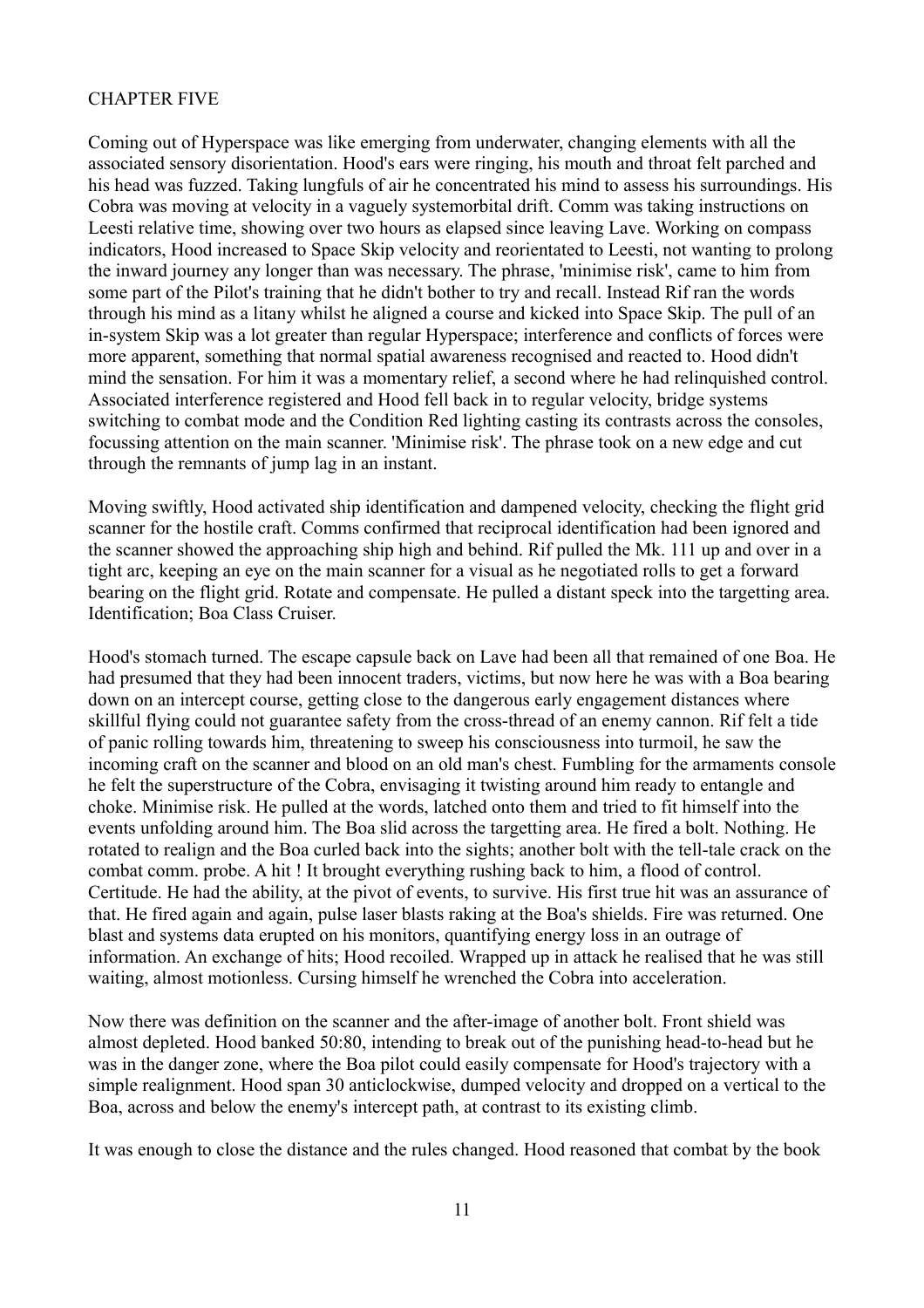would give him the edge now with a vastly superior manoeuvrability and he decided to open with a gamble on the Boa's expectations to give him some room. Surely they would be expecting him to try and work a curve behind them and surely that would mean they would try to anticipate that with a turn. Banking on that, Hood killed velocity and waited, and succeeded. The main scanner showed the reacting bandit at 340:20. With the slightest rotation, the Mk 111 picked up the Boa which was already intent on correcting its mistake, but Hood followed the climb and fired four bolts into the exposed upper reaches of the target. The Boa swung round recklessly, trying to buy some time out of the line of fire, and Hood hit with two further bolts before he had to move in pursuit. Rolling quickly in acceleration he intended to keep the Boa close and maintain his curve factor advantage. It was better than that, against the odds he had managed to run right back onto a target intercept and he fired again; the crack of his pulse bolt almost instantaneous as the Boa loomed close and an escape capsule veered away just as the next pulse battered through the depleted shields and split the Boa's drive sector. The explosion sent a ripple of detonations along the equipment level and laid waste to the entire cargo sector. For a split second, the bridge of the cruiser floated on an expanding cloud of fire before being engulfed, debris marking the trajectory before fluxing slightly against Hood's already weakened front shields, biting into his primary energy bank.

The escape capsule registered on the flight grid, and, burning with success, Hood brought the Cobra around, dipping into the path of the capsule so that it floated into his sights on its slow voyage to the Leesti safety zone.

Energy reports appeared dutifully on the console. Hood glanced to check his foreshield wave strength and requested a systems check. Confirmations scrolling on the systems console display, Hood turned his attentions back to the capsule. How many of the Boa's crew had made it ? Rif suspected that it would have been relatively few. His fingers danced compulsively about the armaments panel but his thoughts were caught in confusion. He tried to imagine the people in the capsule, now fearing for their lives. They would be following the drifting remnants of their cargo and see that the Mk. 111 had ignored the pickings and had settled into a tactical position in their wake; preparing for their wake. Would he celebrate their deaths tonight ?

How many people had they killed, Rif wondered. Would they have enough of an account to buy a new vessel and stalk the lanes again ?

Minimise risks. Fate could throw them together again and next time the outcome might be different. Rif brought the Ingram laser system to life and dealt swift, arbitrary justice to the pirates. GalCop justice, since his comms. screen was monitoring TS ComDirect and a reference from the Bank Federation Monitoring Authority as to bounty was imminent. Despite the administrative approval of the Boa kill and the tacit acceptance of the follow-up on the capsule, the iaKer had chilled Rif's spine. There was a difference between defending yourself from obvious hostile intent on a trade run and a clinical decision on an option to destroy. 6.4 Credits were allocated by the GBFMA for the Boa; the last official word on the incident. For Hood it went beyond that to the capacity he now had to influence events. He had power and he was responsible for the way it was exerted; for the impact it could have on people's lives. He felt that he needed to change the distinction he knew was there, that it could be important to him as a spacer as much as a person but there were more pressing practical matters to attend to. The front shield had recovered and was now almost at optimum. Rif felt about as secure as was possible under the circumstances, and manoeuvred for Space Skip.

Leesti grew on the scanner until the planetary mass made too much interference and the Cobra fell back into normal velocity. Ignoring two asteroids that appeared on the fringes of the flight grid scanner, Rif headed doggedly for the safety zone. The assuasive indicator appeared on the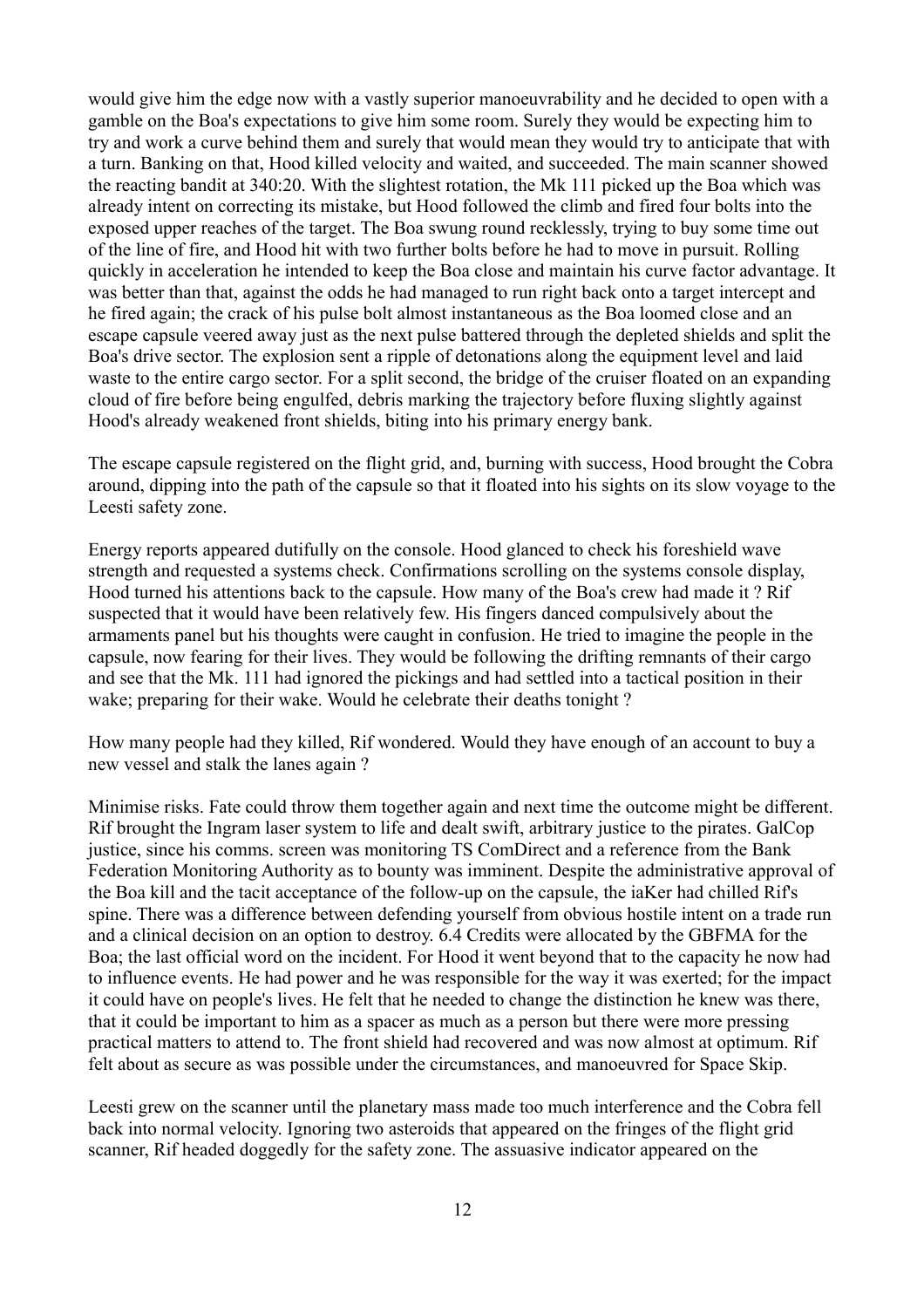Astrogation Console, promising Orbital Space Authority assistance, and, more pertinently, Viper support should anyone be attacked.

The compass reset to the co-ordinates of the local Station, reminding Rif that he had yet to dock. For the inexperienced pilot, there was no substitute for Galactic Navy procedure and Rif manouevred roughly into the orbital plane at a point between the Station and Leesti. From there a short run towards the planet and about face at standstill brought him on to the accepted approach run. The moment that terrified Rif was trying to maintain equivalent Station rotation without any visual reference as the egress loomed out of scanner and the shield curtain had yet to be breached so that automatic docking might take over in the tube. He held his breath as if passing air through his lungs might throw his Cobra against Station orbit and bring the raking of the shields which was a death knell for all spacers.

The curtain parted and before Hood, Leesti docks wrapped around the free-space core of the Station. He laughed out loud as Station comms. spat docking information across his systems, reassuring everyday chatter after the dark and the danger. Suddenly it came home to Rif why stations had such thriving leisure activities. Spacers had a lot of unwinding to do.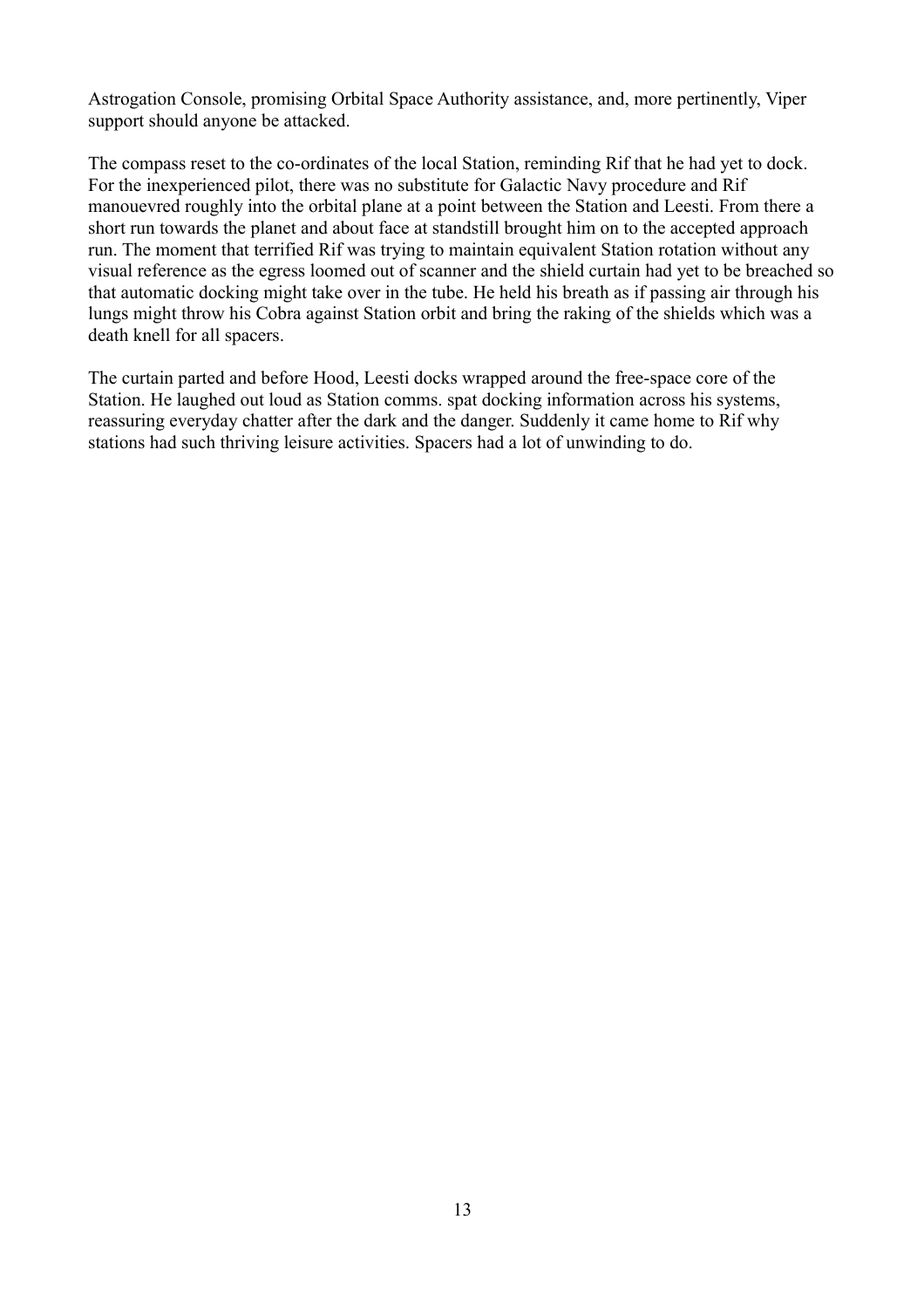# CHAPTER SIX

Just about everywhere you looked on Leesti Station 5, the imperial purple TLK logo would intrude your line of vision. The corporation sponsored, monitored, administered and generally wished you well whenever they received your money. Evolving out of a Leesti System Federation which governed by economic interest groups, the Technology Sector had thrived on early runs by newly licenced pilots from Lave and had subsumed other sectors into one mammoth corporation. Aggressive commercial policies and specialisation in agrotechnology, both planetary and Station bound meant that Leesti had a powerful presence in the local galactic area, with interests on Orrere and Ra as well as a Corporate arm on Zaonce. The TLK delegates to the GalCop Senate on Aruszati were often in the the news for their fractious run-ins with other GalCop groups. Hood followed GalCop politics on the most superficial level. Traders skimmed the news for potential profit and rumours circulated around dockside facilities across the galaxies of crop failures, accidents at processing plants, consumer booms. Anything that might speculatively affect supply and demand.

Hood had sold his cargo at attractive margins, showing a gross CorCom profit of 55.9 Cr on his first run. He felt that he had good reason to be pleased with himself as he sought out and sat at a small table in "Turbulence", a slightly more upmarket bar than he had expected. Consequently, Rif also felt uncomfortable; economically and physically; the former was entirely due to the cost of the thin glass of mixed-density liquids that he cradled in hand, still swirling slowly since being stirred into consort at the bar; the latter was due to him not being able to fit his legs under the immovable table which bore a, possibly intentional, resemblance to an upside-down egg in a vice.

There was a TLK Leisure Pad in a pocket of the seat, and Rif scanned through the list of Station activities. The various descriptions of sports and pastimes on offer,and the accompanying prices, were an entertainment in themselves. As Rif sipped at his Bifurcation, which had lapsed into uneasy entropic equilibria, the house lighting dimmed and the lower level of the amphitheatre split and moved into three cleongridded dance floors. Holo-effects lit the grids with cries-crosses of flame as a lava-flow cascaded under the floors, and customers were invited to have fun at the scene of one of Leesti's premier tourist traps. "Show me your fluid dynamics", encouraged a voice over the speakers. The screen to the leisure pad flicked to an ad; "Now at the Turbulence. Set your lavalite". It beamed to nobody in particular from the table top. Rif certainly didn't notice. He'd spotting a young woman in a flame dress slide away from the bar and sidle in his direction. Rif knocked back his cocktail, winced, and left.

Rif came out of the gravity well on the Cobra bridge and sat down, intent on replenishing his supply of quirium. He felt a lot more comfortable slipping into the pilot's seat than he had done back on Lave. For one thing, his Cobra was a refuge after the imminent excesses of turbulence. He called up the supplier section for equipment on Corcom. Quirium was available at 1.3 cr. Its prices and supply were carefully regulated by a complex set of Trade Bureau regulations. As Hood understood it there were several tariff filters on Quirium. A cut went to registered inter-system craft manufacturers to offset against their loss-leading prices for basic ship designs.

To make spacing affordable, basic models tended to be spartan, utilitarian creatures. Manufacturers made their profits on development and expansion, as well as from areas like Quirium tariffs. The market for inter-system jumpers was a second generation one. The first generation had been epitomised by the Starseekers and Founds that left old Earth in the 25th century in Earth time. The second generation of ships were available with fly-by-wire systems for jump. Hood had the GalCop Galaxy One approved plateau of systems already installed in his navigation units when he had bought his Cobra. Once GalCop had reconnoitred Galaxy One and began to colonise throughout the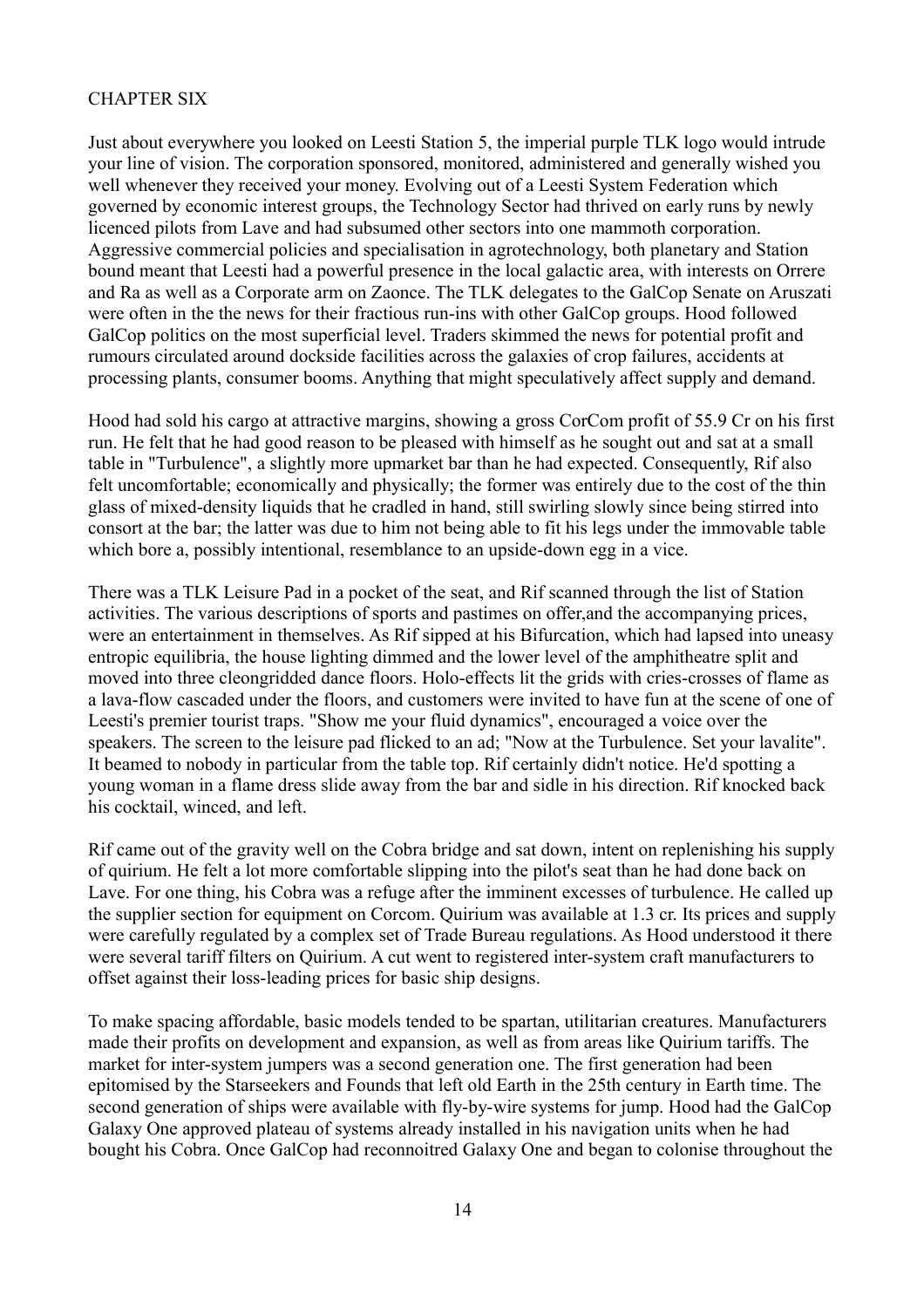systems, they realised that by using the available knowledge of the galaxy they could introduce a bespoke jump map of GalCop worlds. It had been an important phase in GalCop history. Drives with the kick but not the brains reduced the expensive navigational processing equipment needed to plot and control jumps. There were numerous associated benefits. Nearly all spacers were now limited to activity inside GalCop boundaries which conveniently reduced interaction with other planetary federations or general over-expansion which GalCop might be unable to consolidate. Planets that were not designated as inter-system reception worlds were left off the jump map, as were a number of 'secret systems' and systems which were still undergoing monitoring and exploration under GalCop's after-the-fact conscience policies.

Rif had opened a message box at Leesti shortly after he had sold the cargo. He was surprised to see a message waiting, having left the link active unintentionally before he had left the ship. The respondent was given as Gisburn:

"We might have been licensed together but you got the jump on me for cargos. I had to wait another hour after you cleaned up on food supplies and then I was quoted 3.7 Crh. I'd like to meet my rival and let him buy me a drink. Squeeze your margins at Lave."

After that followed a box reference. Gisburn, the name seemed familiar and Rif put a face to it from licensing at Lave. A tall young man with a fast smile and faster eyes which gave you the impression that he was being pulled along by time at a slightly more frenetic pace than everyone around him. The cost of that to his composure was balanced by his dark and swarthy stature. He had taken his licence medical at a Lave Station and he had been delayed whilst they confirmed the results of his GeneScan on an overworked inter-station link. All prospective pilots had their DNA analysed to test for a number of prescribed conditions, sanctioned in the schedules to the Licencing Regulations. There had been some disturbing consequences to the post-Divergence colonisation of the eight galaxies.

Some local genepools had been muddied by both in breeding and the environmental effects of the strange new lands.

Rif confirmed a meeting at Lave for Gisburn and closed the message box. 'Somebody else to keep in touch with', he thought as he sank back into the seat and closed his eyes, a smile breaking on his face which he checked almost immediately when he realised exactly what he had just framed in his thoughts. He recalled the three spacers in the capsule. They'd never met but Rif had made a subconscious assumption that they might keep in touch. It was a satisfying and, more pertinently, reassuring thread to hang on to when you were just starting out. They did have his message box reference, after all.

Rif flicked through the OSA news service for traders as a precaution against anything which might have a bearing on his next trade run. He had intended to return to Lave anyway; wanting to build up his confidence on a familiar run, and his trade account as well, come to think of it. Now he was fortunate enough to have other motives to draw

him, should he choose. His morale soared momentarily as he felt that he almost had a grasp on the threads of his future. That tangible things were already happening to him, and were waiting to happen when he got to Lave. Rif imagined seizing those strands; consolidating along the way.

As with many of his flights of fancy of the past few days, it was short lived. The lead item on Comm. was an incoming report of a skirmish above Alaxide, one of the Leesti system worlds were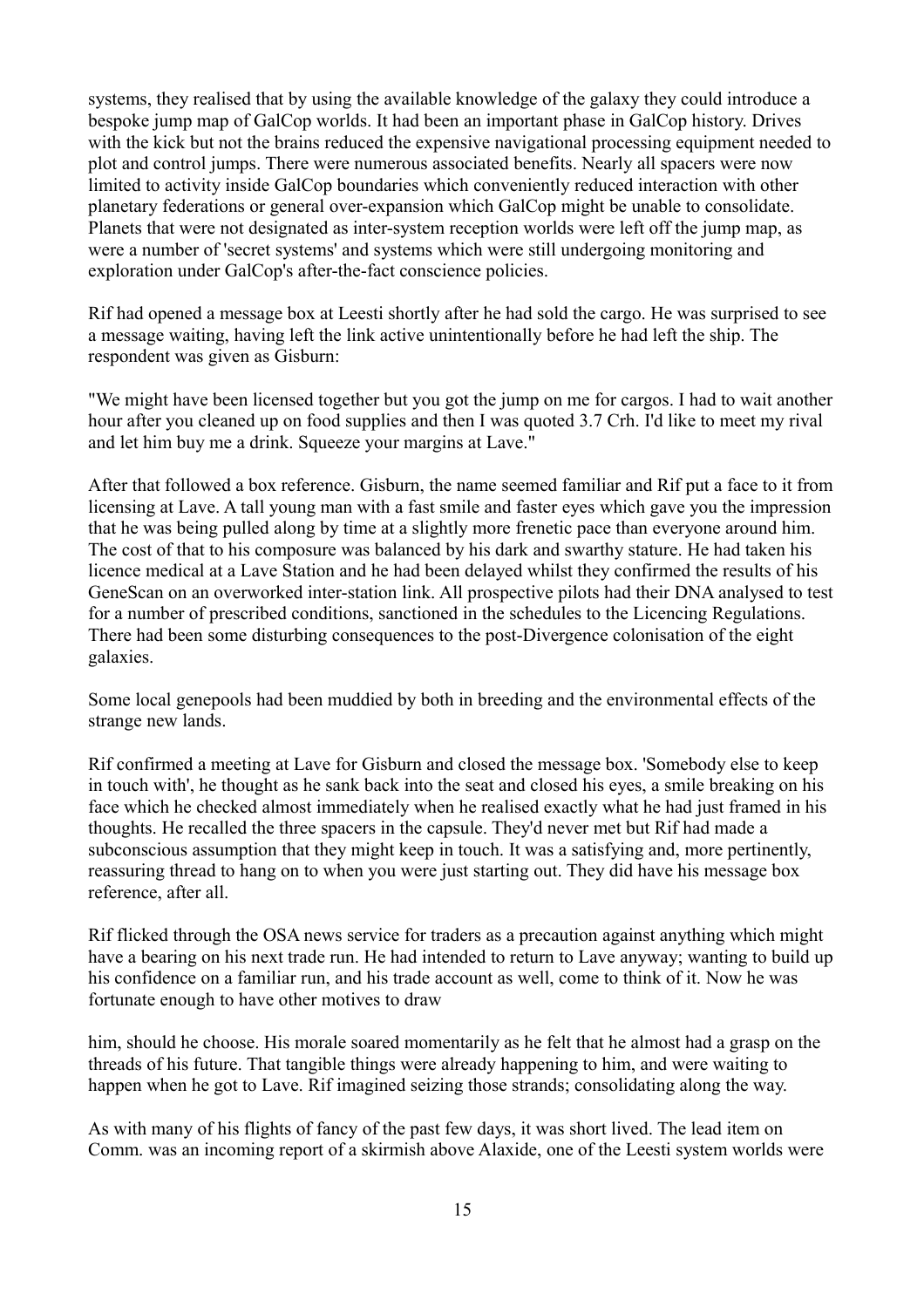there was a mining operation and several construction plants. Several in-system haulers had been destroyed along the standard flight route. A pirate incursion from Riedquat was suspected. Local TLK outsiders and a viper unit had engaged the force but no more recent information was available. The bulletin analysis already laid the blame on the Knights Templars, a terrorist force across the galaxies which seemed far better organised in recent years and was committed to destabilizing GalCop. A mention in the analysis of growing tensions at the diplomatic convention between Galcop and the Interstellar Sanction implied, even to Rif's politically naive eye, that there could be a possible connection between the Sanction and the Templars. The item was more shocking from a travel than from a trade perspective; piracy on the jump routes was far less sinister than an orchestrated act of destruction. The trade effects that Rif could envisage did little to his choice of outbound cargo. If a sizeable cargo of ore had been lost at Alaxide, minerals might be a worthwhile consideration at Lave.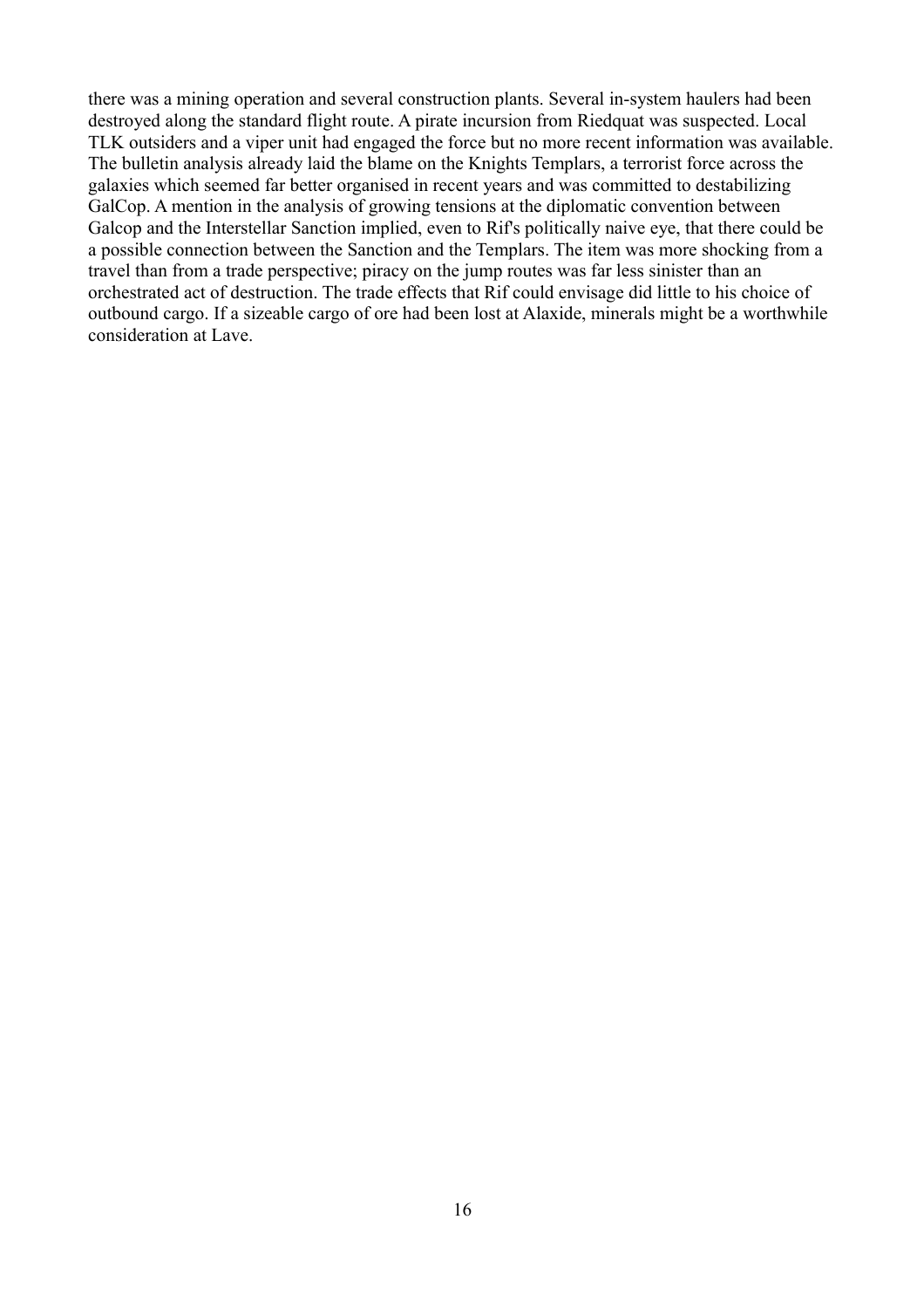# CHAPTER SEVEN

"Out there, a lot of speeding masses devoid of intelligence are not asteroids, not wrecks or debris, but active spacers."

Quote from "Psychosocialisation and the single spacer",

P. Trewathas (3rd ea., 3064)

Witchspace washed away leaving a wash of untangible scree stacked against Hood. In his hurry to take a breath, Rif nearly choked. When he turned his attentions to the bridge systems it was through tear-filled eyes and in between grating coughs. Lave space stretched out before him and he eased the Cobra through a dump and rotate. He must have come to take the worldscape for granted at the Station because Lave was a beautiful planet. It looked now as it had when he first left the Station, bright and alert. Rif negotiated a short Space Skip into Lave - relative with an incoming nonresponse on the flight grid and the Condition Red lighting swamping the bridge. Constant deceleration and a manoeuvre towards 110:95 brought the Cobra to bear; data suggested that the craft was an Adder class. Rif pulled the cannon console back and took aim; distance was good. Bolts kept hitting the pirate, which, in turn, kept coming.

"Void those shields. Come on,..void,..void". Rif spat the words as his ship spat substance. The Adder commander lost his nerve, still outside a suitable engage distance for whatever style of attack he practiced. The pirate began to climb but the craft was locked in the danger zone, a lethal principle of moments where the torque was a killer blow. Pelted simply and steadily by Hood, the Adder Commander realised that their role was that of prey; probably his last thought. The main scanner lit and Hood's flight-grid cleared.

"Gotcha".

Checking on his cargo, a tonne of computing equipment from the TLK agro-labs and a tonne of machinery of similar origin, Hood brought himself back to a course for Lave. The return on TS ComDirect was for a 12 Cr. allocation.

Another Skip fell short of planet waves and Hood found himself back in the Red. This time the pirate was confirmed as a Wolf Mk. Il, approaching fast on a 195:15 bearing.

"Tend", swore Rif. He knew he would be in range very soon. There was no time for idle pot- shots. Rif arched into a head-to-head-and-hit velocity. He had to close the distance against the Wolf's superior fire-power, or his shields would be pulled apart swiftly and clinically. Hood got off three accurate bolts and watched almost helplessly as his shields fluxed wildly under heavy onslaught. His leg twitched violently as he counted down both distance and his fore shield status. Suddenly the first round was over. The Wolf climbed and rotated, an experienced Commander without a doubt. Hood killed velocity and set up a missile. He anticipated right, using the flight grid for clues as the Wolf lurched, looking for some space, preferably to Hood's rear. Locked on and off, the LF glistened and burst. Enemy ECM. In a flash, Hood's heart sank and his attention wavered. He suddenly found that he had lost positioning. By the time he had come round on the Wolf it was turning for a strike-run. Rif hit the velocity and glanced anxiously at the shields. He fired and tried to pitch and yaw into a vortex that might take him out of the intercept trajectories. The Wolf hit him twice before bearing off to the right. Killing velocity, Rif imagined the Wolf's last arc transposed, and anticipated its path. Diligently the Wolf swept into Rif's sights and turned. He had the measure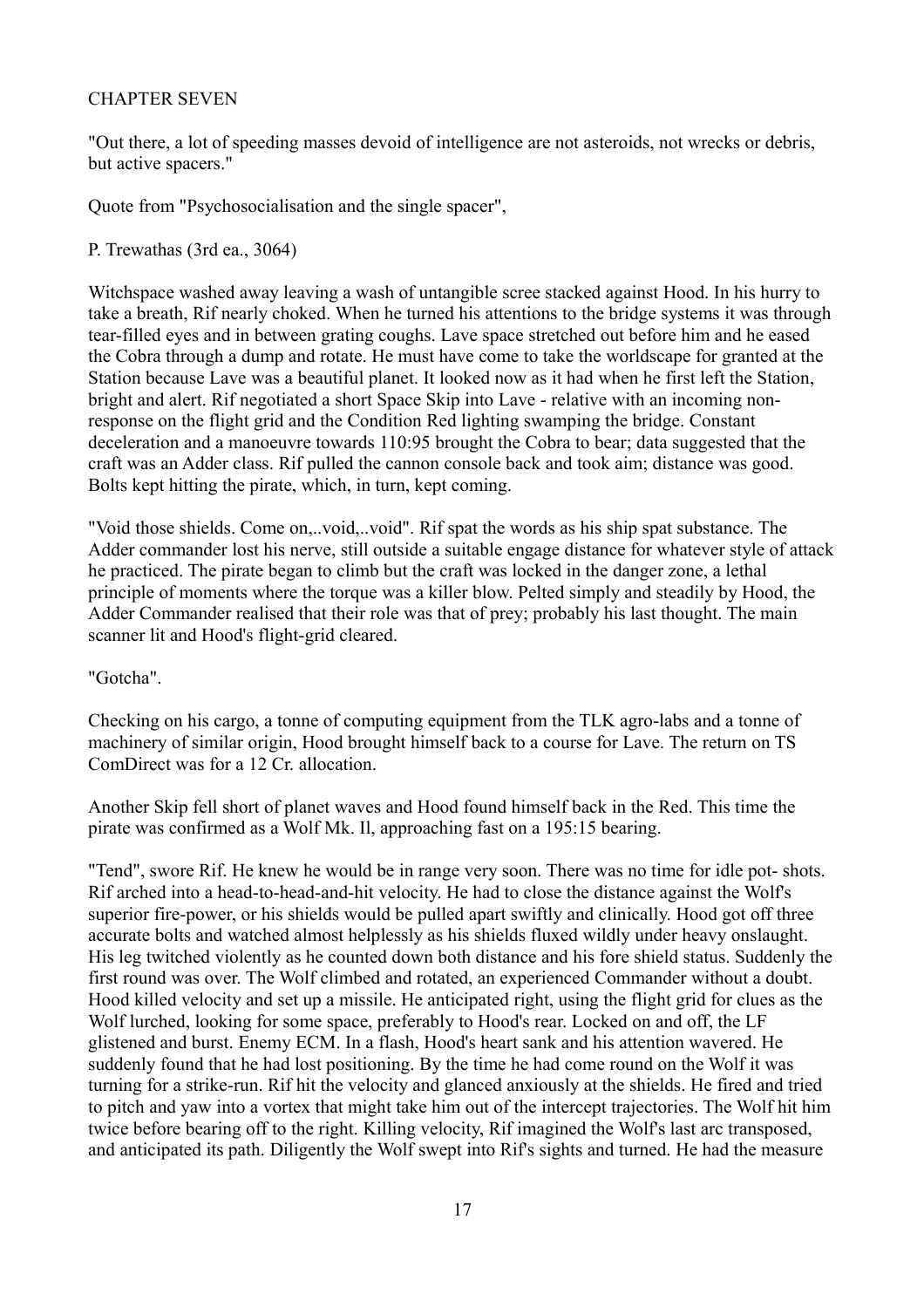of it on this run and curved into a predatory dive. This time the cracks on comm were his own bolts punishing the Wolf's shields, and when the Wolf whipped over, Hood managed to keep pursuit without leaving any distance for a counter- attack. On the Wolf's next climb, three good hits sent it on its way in pieces, which dashed against Rif's shields like a hollow curse from beyond the grave. In the spacer world of combat systems Hood's eyes were ablaze and it was several moments before he began to extract himself from the combat mind-set, and the armaments console. Resetting for Lave, Rif felt his skin burning from the nervous tension. All of his responses were still on edge.

Lave grew in Space-Skip and Rif calculated that he was close to the safety zone. His attention was snapped back from Lave's powerful atmospherics as condition Red flashed again. Low and behind at 205. Rif could almost feel a pulse from the blood pressure in his fingers. He rode over the adrenal instincts and held down a course for the safety zone.

"Minimise risks", he told himself. It didn't take long. The pirate had settled into a

straight pursuit trajectory when comm. confirmed he was in the Orbital Space Authority protection zone. He moved with the compass and the glistening speck of Lave Station 2 appeared on the main scanner. Watching the flight grid for the pirate to break off, Hood was shocked to see the ship adopt a diagonal intercept across his docking approach route. Suddenly worried, Rif ran short for a swift ID scan: Thargoid. "Oh shit...", Rif turned the Cobra and made a run towards Station. The Thargoid was closing. Where were the Vipers? There was nothing on the flight grid yet, Station was still outside monitor range.

Then it came, a torrent of fire that sliced through the aft-shield bank and struck deep into an energy bank. Rif knew he had to make some space and some time, he turned back on himself, dropping velocity only at the relative apex and diving with full velocity, waiting for the Thargoid to react. It didn't, not perceptively. There was little visual way of gauging where a Thargoid intercept trajectory or even how many, lay. Rif waited until he hoped that the Thargoid was ready to react and then dumped to assume the Station run again. It seemed to have had some effect and as Station grew on the scanner, Rif could see pinpricks emerge like wind scattered seeds from a pod. The Thargoid reacted similarly, obviously intent on some sort of stand. Thargon spores materialised on the flight grid. On a rear view, Rif could see them, still in launch phase, preparing an attack run. He had never felt so vulnerable, and in placing his trust in the Police Vipers he stripped away his confidence; became engrossed in fleeing to behind the battle lines.

Another strike by the Thargoid or one of its satellite hunters. Rif managed to rotate and climb out of the laser stream and then the Vipers were in range and fire was returned. The Thargoid let him go, keen to entertain an active opponent.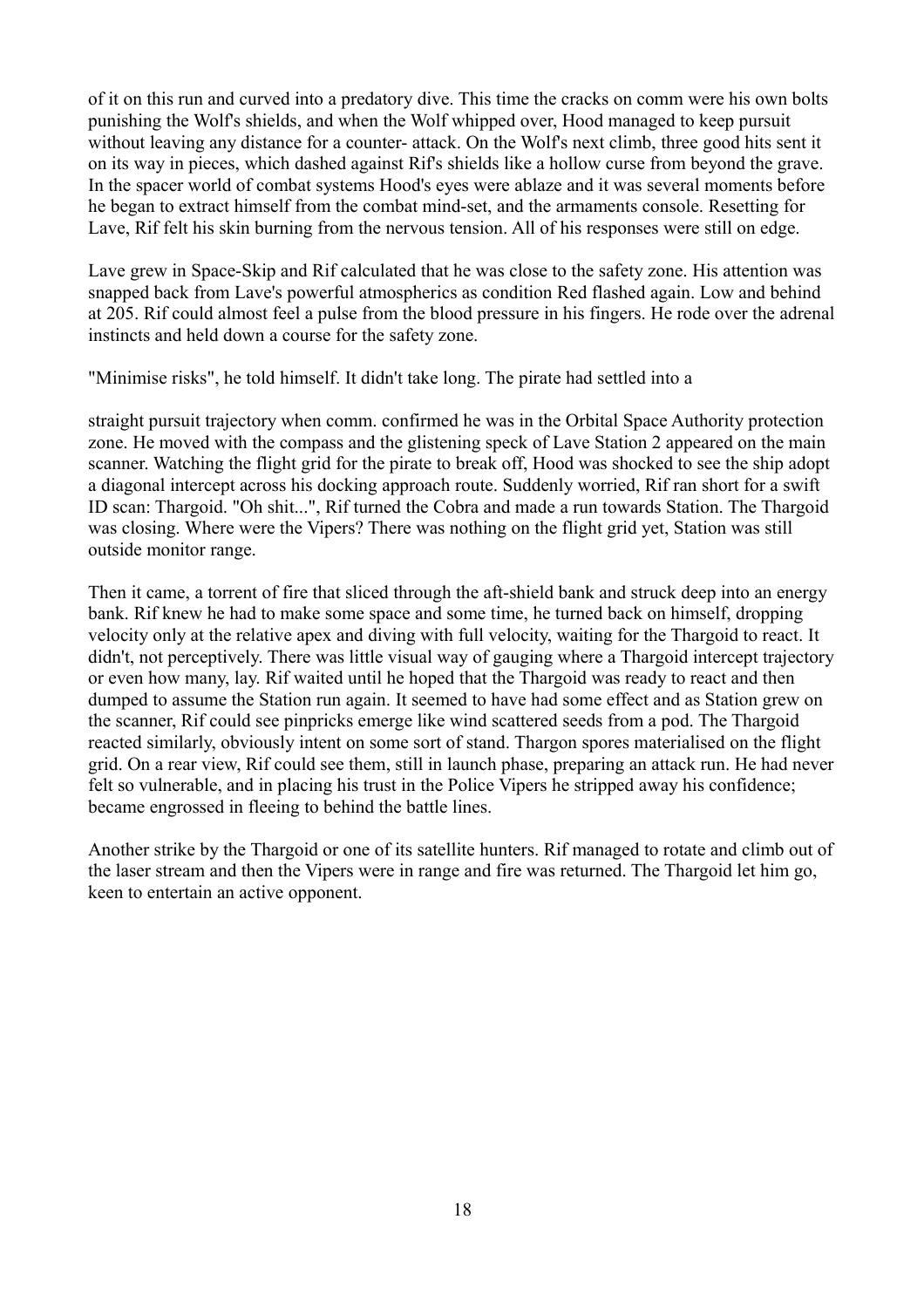# CHAPTER EIGHT

"I heard that we might be in real trouble with the Thargoids soon, "said Gisburn, placing his third glass of light back down on the tabletop.

"Somebody leaked a Navy report that reckons, unless GalCop and the other Federations team up to target Thargoid galactic space, that they've got a better military resource gearing ratio. That means they breed fast and have dedicated warrior caste. The way I see it though, Lave just lost one pilot out there and the bug-eyes lost a hundred or so. Sounds like good odds to me".

Gisburn talked as fast as he drank, and all the time it seemed his attention was elsewhere. His eyes flicked to cover the slightest noise or distraction. He finished his drink and gazed down at the empty glass.

"Good odds", he reiterated before turning his attention to the bar menu screen.

Rif fingered his glass, pushing it backwards and forwards across a small patch of spilt liquid, drawing a crossroads of parted spirits. Even though he was sitting comfortably, letting Gisburn's chatter wash over him, in the bar of the Sans Serif Leisure Complex on Station One, he kept getting flashbacks that sent his stomach cascading down and thrust his heart against his chest. They came not only of the Thargoid, but also the Adder and the Wolf. He rationalised that the Thargoid attack had given him a bad post-traumatic shock.

It was during one of those flashes, where he imagined the Thargons blistering the image on the flight- grid indicator, that his body had physically convulsed and provided the spilt drink to tease.

Since docking Rif had been forced to amend his view of people's indifference to the small passion plays in system space. Once you got into the safety zone and Vipers got involved there was plenty of interest; two hours worth of waiting, forms and questions from the GalCop Police.

"Where y' going next?". Gisburn repeated the question.

"I'm not sure yet. Leesti maybe, with a mineral cargo. I want to build up some flying time on one route," said Hood absently. Unexpectedly, it seemed to touch a nerve with Gisburn, who nearly choked, having been unable to compromise between swallowing and speaking.

"Got to be sure"; Gisburn literally covered the tabletop with gobs of light.

"S' too easy to drift 'tween systems, n' cultivate a trade mentality. S'not the life for us".

Gisburn warmed to his theme with an enthusiasm that was only matched by his consumption of light. Rif realised that it no longer mattered to Tom Gisburn where he was heading next; a lecture loomed on the horizon.

"Credits are like quirium h-fuel", continued Gisburn. "They're something to use. Means to'n end. I'm sure what that end is. You got to be too".

Gisburn pushed against Rif's shoulder with his glass, spilling light down his spacer overalls, to make sure his audience appreciated the point.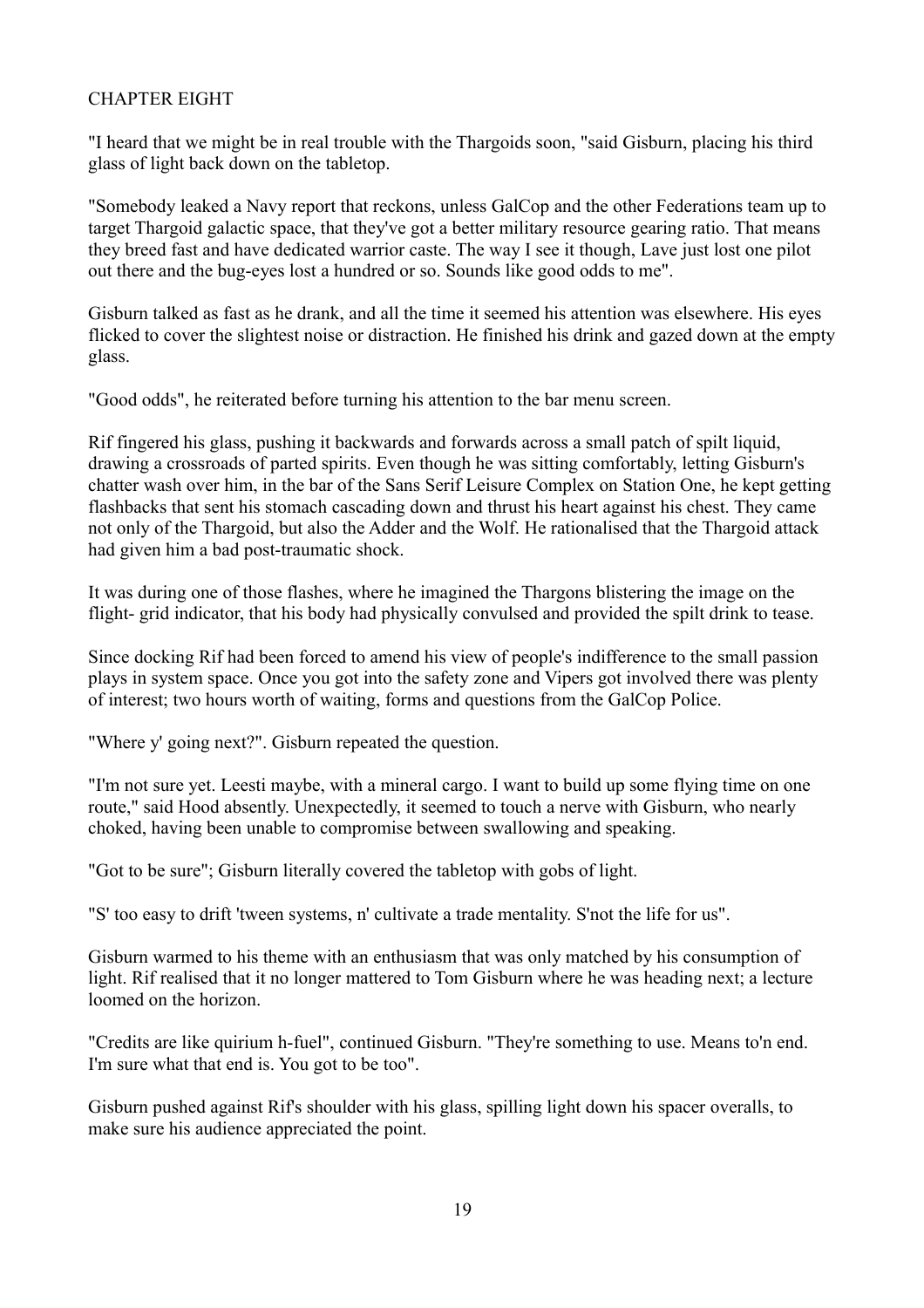"If you wanna' be Elite you got to be sure. All those systems out there. They're all stepping stones. We use them as a path, n' that path's more than jus' trade routes. S'bout reputation n' action. S'bout bein'the best. Becomin' n' Elite transcends all that routine".

Rif was listening now. Some of the people at the Pilots' courses told stories about Elite pilots; some had even got a licence and a craft to get out and become an Elite. There was a glistening hook in Gisburn's conversation which Rif could almost see reproduced now in Tom's unusually fixed stare, tempting repudiation of an implacable truth. When it failed to emerge from Rif's bemused face, Gisburn took it as a sign to continue and he hunched forward conspiratorially. Around them the Sans Serif balcony was filling up with spacers, coursing through their strange social lives, extrovert after the intense pressure of space. Gisburn's eyes flicked around, taking in anything new and seeming to check that their conversation could continue uninterrupted.

"If you don't cut through it, see, then you get swallowed up. Eight galaxies, a thousand light years, five thousand billion GalCop citizens. There could be a million people floating 'round this planet. To get recognised we need friction. To make our mark we gotta avoid congealing in the mould. I tell you who we remember now. We 'member the Elite. They're the people with the power. GalCop moves around Elites. We can be new gods".

Gisburn paused, froze just in front of Rif's face.

"But y' gotta be sure", he hissed before crashing back into his seat and draining his

glass. "The unbeatable heights".

Rif gazed across the table. He could feel something in Gisburn's dream but it seemed to be tied in knots, or to have a hidden face where perhaps something unnatural writhed in the shadows. Gisburn looked elated. He had released his manifests into the air and he twitched as though he his very vocalisation made it real.

"Think we should find some company", said Gisburn after scanning the bar menu. "i could use some".

He turned, watched the passing figures for a moment and then lent out and caught a woman by the wrist. She turned in a flash of green and gold. Gisburn leered and pointed to a seat at the table. The woman sat down, a GalCop official of some sort, RA burst in gold across the front of her suit and wrapped his wings around her shoulders. Gisburn seem oblivious.

"My friend and l're lookin' for some fun".

"I don't think....", the woman began.

"Don't think, jus' tell me how much". said Gisburn, leaning forward to feel her knee, which was moving, and he fell slightly.

Rif leant over and took Gisburn's shoulder; "I think we should go".

"If you're not interested, go and find your own", spat Gisburn shaking his hold free. The woman stood and turned to leave. Gisburn grabbed her arm again, Rif grabbed Gisburn's and suddenly Rif found himself hoisted to his feet and swung out from behind the table. He was being propelled, off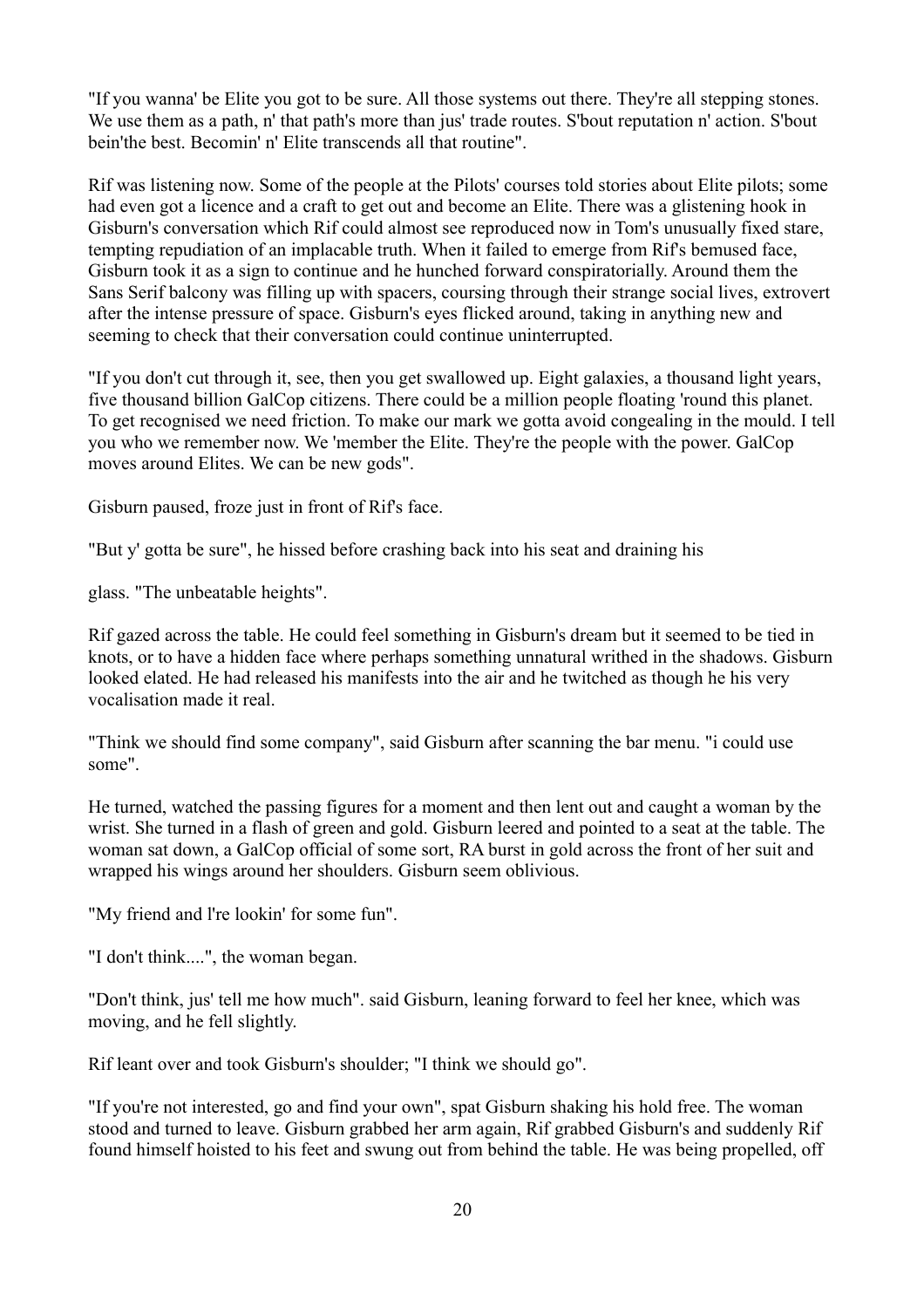balance, towards the bar.

"Shouldn't interfere Hood, not with me". Gisburn's face was burning and as he moved Rif back, the physical exertion seemed to strip his mental faculties.

As Hood backed against a stool and teetered, trying to get his legs back under his body, the struggle for balance became academic.

"Gis", was all Rif got out before the punch followed through.

He felt a full pressure and a searing pain and heard, which somehow seemed to concentrate his thoughts, his teeth grind. His back hit the bar then he lost his sense of direction in a fall, with the stool and away from it. His hand flailed along the bar, knocking a drink flying and failing to find any purchase.

Rif crashed to the floor, his shoulders taking much of the impact, but his head cracked back against the ground. Sickened, Rif's muscles slackened and refused to respond. All around was uproar and then the kick came, twisting his upper body, his legs caught against the bar. He felt his stomach spasm, his knees trying to push his body into a ball, but failing on the slippery floor.

Shouts and laughter. It was all unreal, distant; no sooner was he a pilot, successful, with dreams of Elite stirring him, then he was humiliated, hurt, and in danger.

"Don't let it go to your head sonny, or you'll lose your ass". Rif heard the voice and turned his head to try and focus, his cheek dragging back along the tiles, pulling his lip away from his teeth and allowing a trickle of warmness to slide out. Whoever was talking had stopped Gisburn from continuing the battering.

Then Gisburn's voice, shrill, unchecked: "Don't patronise me!"

The noise increased. Hood saw a pair of blue spacer leggings beyond Gisburn who tensed and moved to the right, ready to thrust forward. One of the blue legs lifted and Gisburn bent double, coughing, before truculently moving forward again. He threw a punch, a block returned his arm wide and defenceless a crack whipped his head backwards and his body followed, landing close to Hood.

"Your ass to lose, ... sonny", said the voice, and the legs moved past the prostrate Gisburn to reach a hand down in front of Hood.

Rif allowed himself to be helped to his feet, and was led, his head sagging, through the crowd of spacers. Another person took one of his arms and he was led towards one of the tables in a corner of the bar complex.

He heard Gisburn rasp: "We'll keep in touch huh!".

Propelled into a seat, Hood flopped down and pulled his head up to look at his rescuers. His head felt the weight of a planet. The first thing that caught his eye was a green insignia, a star over a valley. Rif's mind reeled and he saw the faces. His bewildered stare was caught briefly by a pair of concerned pale grey eyes. It was the younger man and the woman from the capsule.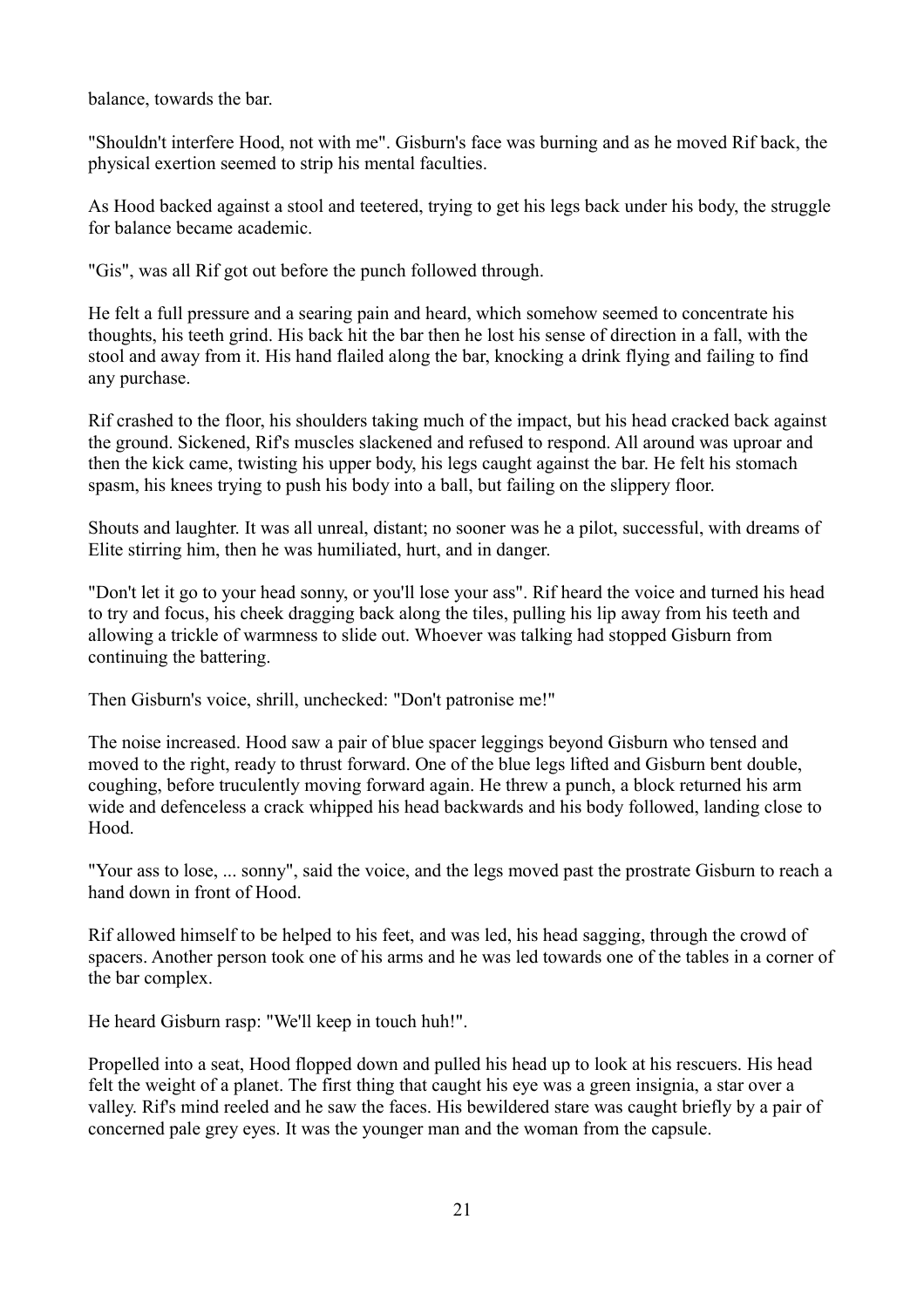"Meridian", she said and then nodded across. "He's Warniss".

"Hood, thanks".

Meridian punched for three drinks. It was her, the voice and presumably the body that had laid Gisburn out.

"You ought to learn to look after yourself", one said with a wry smile. Rif had a feeling that he was beginning to lose touch with reality.

"I know you", he ventured.

"I think you're concussed", replied Warniss, taking three glasses from the waiter and placing one in front of Rif.

"I'd like to talk", said Rif, "but I'm not sure my head can cope at the moment. Can I buy you both a drink in about 6 or 7 hours. I don't want to keep you from a run or anything".

"You won't", said Warniss absently.

"We're due a credit ruling from GLC Probate tomorrow", added Meridian.

"Ah, yes, of course. I'm sorry", Rif felt embarrassed. "How is the other man?"

The two faces across the table looked surprised.

"He they couldn't help", said Meridian in a broken voice.

"Maybe we can talk later", said Warniss laying a hand over Meridian's.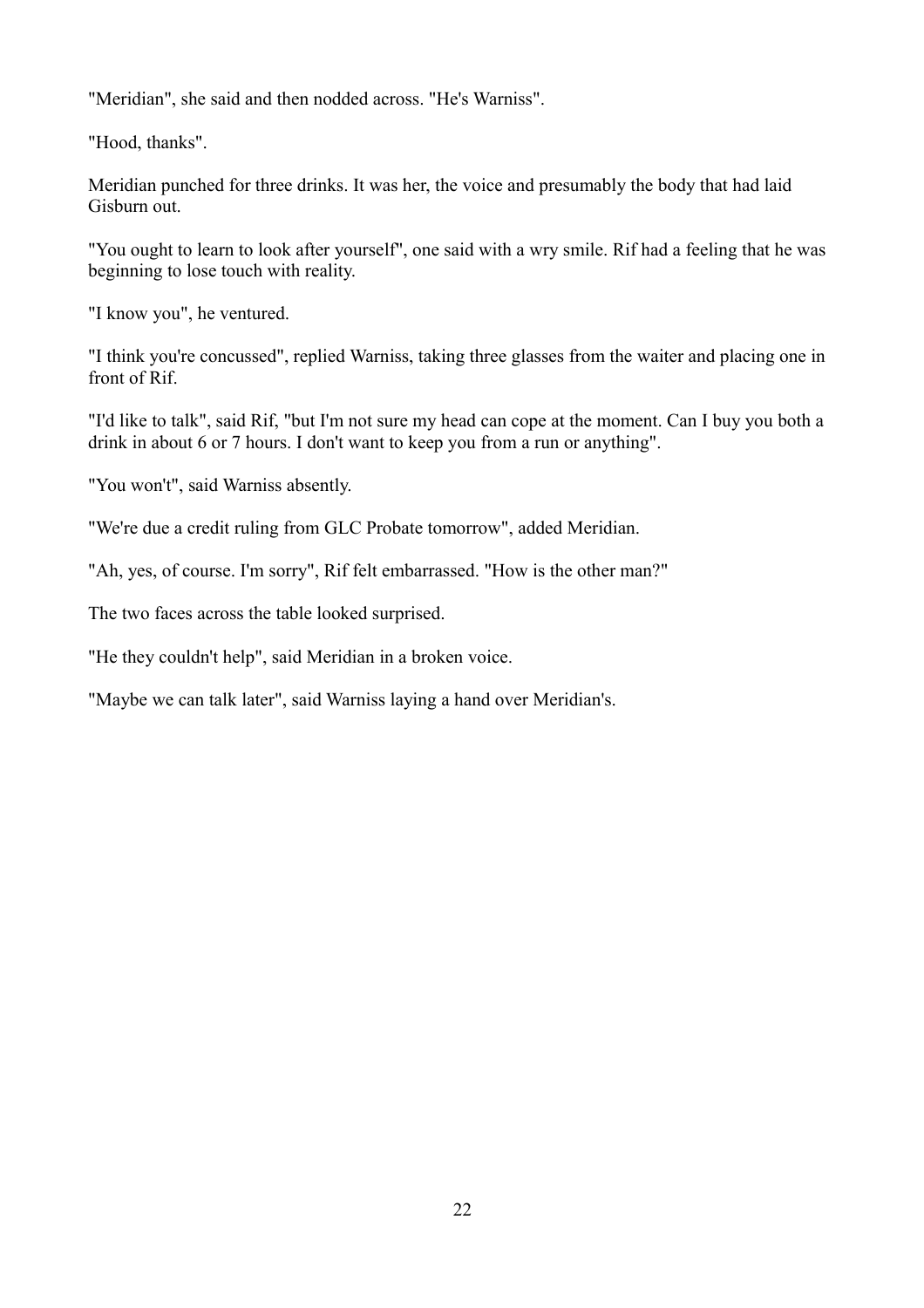### CHAPTER NINE

Rif was sitting on the bridge of his Cobra, CorCom active on the comms console at his side. Below him in the hold, the Station Autoscam Modules were ferrying a cargo: 19 tonnes of food with a balance of minerals for a Leesti run. He paid their activities little attention, his thoughts instead on the meet with Meridian and Warniss. On grey eyes that alternated between sadness and steel. Once he'd had a chance to sleep off his beating from Gisburn they had met up in another bar of the Sans Serif complex next to a pool, separated by a screen of cleon that curved up and partly over the seating area so that a variety of Lavean fish swam in front of, and above them.

Meridian and Warniss had come to the GalCop Law Centre on Station One to confirm allocation of the trade accounts from the capsule, and whilst Rif had slept, they had completed the formalities and both had confirmed purchases of Cobra Mk IlI's. Warniss was a slight man, tousled dark hair receding and flecked heavily with grey. With a RevPad around his right shoulder and neck he moved carefully and used his offhand where possible, irritated at the lessened dexterity. He had only been with the 'Vanirrens Land'for a few months before the last battle of Lave.

Meridian was an imposing figure, tall and broad-shouldered, striking features and haunting eyes. She wore her hair in one of the latest spacer fashions, bobbed short to the left and shaved to the right where it was dyed blue. Obviously some years younger than Warniss it was difficult to guess her age; her features were tired and drawn. Both now wore standard blue space overalls but had kept the green insignia from the Boa.

Rif had explained about the dockside scene back on Station Three and how he had sent the message to the hospital. Warniss briefly covered the end of the Boa, 'Vanirrens Land' and Rif still felt a pang of guilt for considering that they too might have been pirates after his own first combat experience. Now though, even after his short spacing career, his confused feelings about destroying the capsule seemed like a distant piece of history. Spacing tempered spacers with a speed appropriate to the way they lived their lives. He knew that next time there would be no second thoughts and if he could help it, no second chances for pirates.

They had spoken about Gisburn and Rif had listened carefully when it brought about an unexpected openess in Meridian. She was vehement in her dismissal of his doctrine

but, to Rif, Meridian's opinion seemed less of a different path than a more complete understanding. At least, it was one he could relate to and it crystallised and merged with his own undeveloped ambition.

Where Gisburn saw 'Elites' as being at odds with the existing structures, where antagonism was the superlative that let you break free and achieve, Meridian sought a pattern where the key players faced change with a belief in their own abilities.

"Everything you need to use you already have, inside", she had said, and it seemed to have as much relevance to her own resurrection as a spacer.

There was a pirate Krait somewhere in the Lave system that had shaken Meridian from a trading career and rekindled her ambition. For a while at that table they had experienced a catching swell of excitement. Talking of the possibilities, Rif had felt more complete, more sure of himself than he had ever done before, his flesh had tingled with the spirit of Elite.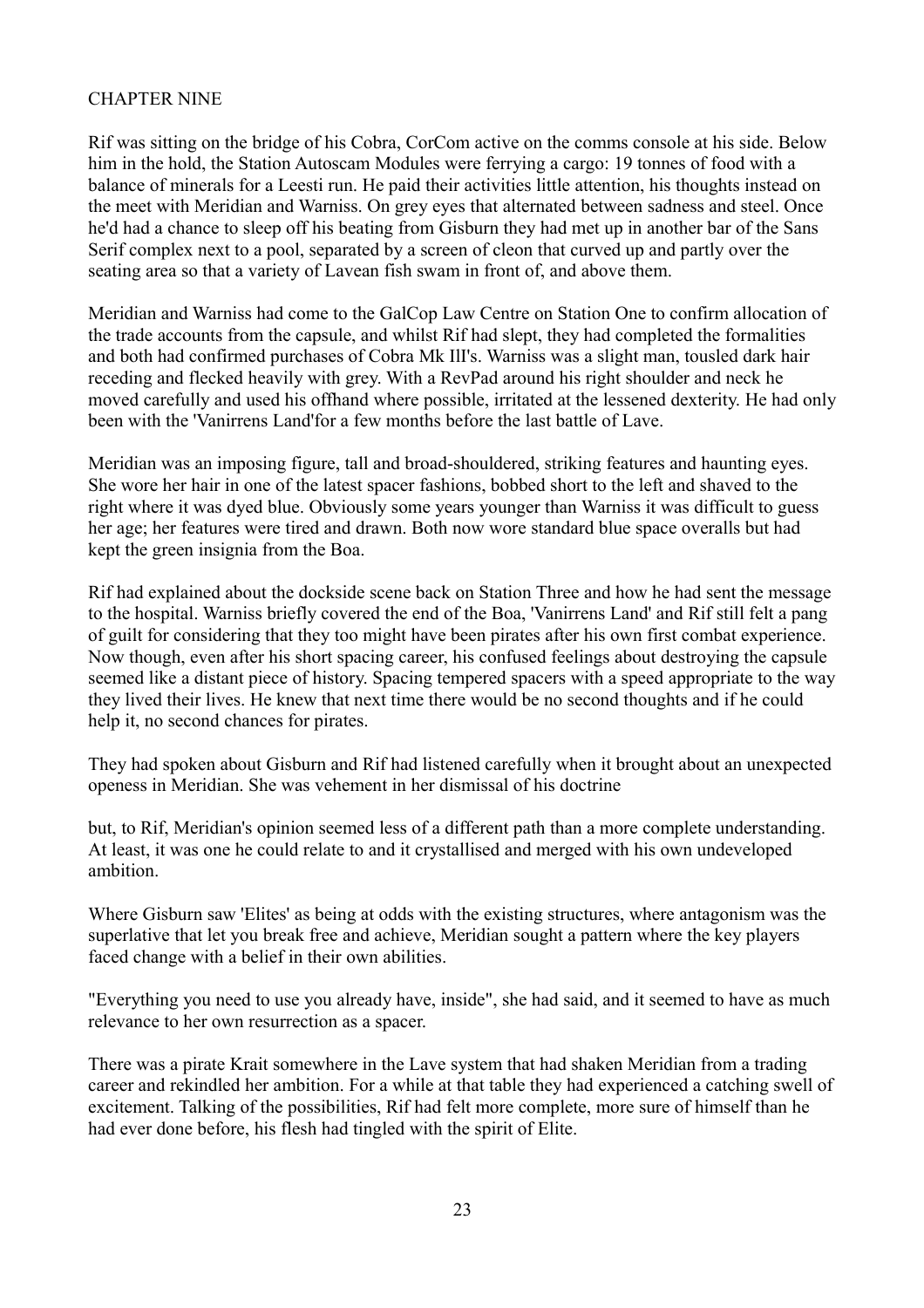"Forget the odds; they're weighed heavily against us. We make our own possibilities and we believe in ourselves". Meridian had invoked what had seemed like the one truth, her face had come alive and she looked young and whole.

It was a look that reminded him of his mother's stories when he was little, where she would weave a tale of magic and adventure and Rif would imagine that she was famous throughout the galaxy. Then he had seen Warniss, gazing at the two of them with a tolerant, humouring, smile and the spell had been broken again as he'd eventually come to be disillusioned when his mother's tales were tarnished with spiteful relish by other children at a Delta East CareCentre on Anloma.

Meridian spoke as if she had read his mind, gently castigating Warniss;

"We're not little children any more Warniss. You are just a jaded old spacer".

"Less of the 'just' please. I'm proud to be a jaded old spacer", laughed Warniss, his face creased into a map of laughter lines.

The exchange had gone some way to exorcising Rif's memories of childhood betrayal. There was an honesty and rapport between the two spacers that he appreciated. It fed the occasion and kept Rif at ease, enjoying their company. They had laughed, drank and watched some of Lave's more peculiar forms of aquatic life scuttle

#### around the tank.

CorCom bleeped. The screen on the bridge confirmed that the Autoscam's had completed loading and systems confirmed a secure cargo. Rif snapped out of his reverie and sighed. They had all agreed to keep in touch via the message box systems. Warniss was staying on Station One to recuperate, Meridian was going to run down her trade account and build up her Cobra before she considered a run. Rif decided he would miss them both, but, as RA lit the Comms screen and he logged out of CorCom, he felt that there was a message in those golden wings, a new dawn spreading out across a galaxy of possibilities. Rif could choose what mark to make; Elite's were allowed to wear the RA symbol as an insignia. He could imagine that through the corridors of time he would return to Lave again to register as an Elite licensee, a nexus in the great pattern that RA rose above.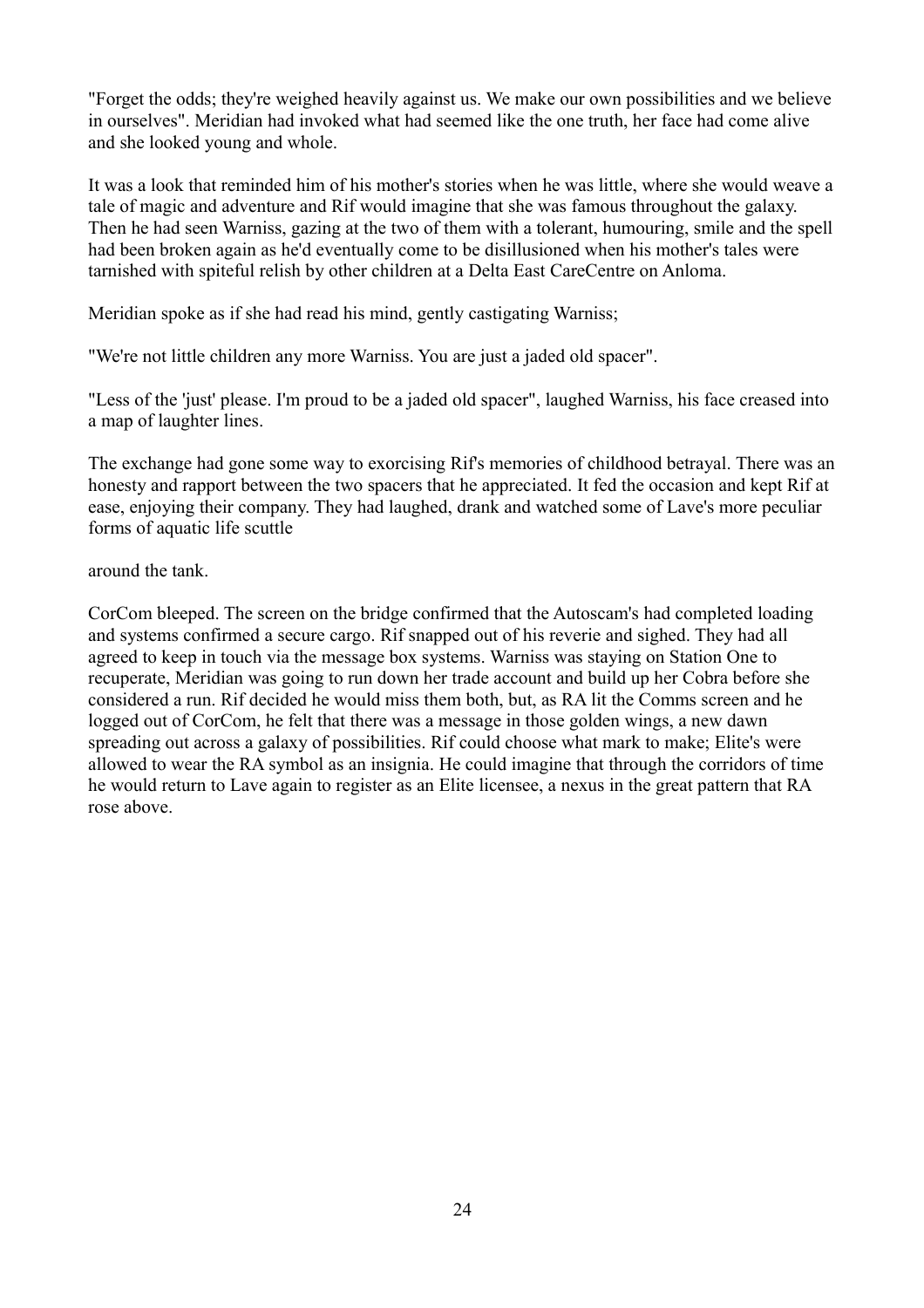# CHAPTER TEN

When you start out, every situation is life or death. Small mistakes have big consequences. It seemed to Rif as he set the course for Leoned that these days big consequences were looking for small mistakes. It had been over two years now since he first came rushing out the tubes at Lave, wonderstruck, mixed-up and naive. If that was the birth of a spacer, no one had warned him how difficult life was. Rif smiled; perhaps they had and he hadn't listened. Before he could pick-up velocity for a Space-Ship the flight-grid indicator warned of incoming raiders. Concentrating in the red glow, Rif brought 'Katharos' around working for an ID on Target One: Sidewinder. It took little of the battering Rif could administer with the LF9lA military laser. The second target, a Krait, never even made definition on the scanner.

Head-to-head with the remaining Wolf Mk 11, Rif impacted its shields before he needed to pitch out of intercept. His shields took a light rapping but the extra energy unit installed in the Cobra would soon right that. He paid scant attention to the TS Com Direct confirmations of viable kills and credit allocations, turning already, through the debris, towards Leoned.

Coming in towards the safety zone, Rif scanned through the OSA news bulletins from the local station. The war in Galaxy Three with the Interstellar Sanction was a major drain on Galactic Navy resources. The Treaty of Texeonis had collapsed after last year's talks on Enata had ended with an impasse. Shortly afterwards sanction forces had overcome the GalCop administration in the Rea System which was currently being used as the launchpad for the conflict. Rumours abounded that their standard navel hunter craft, the Excelsior Mk Vl was infiltrating various pirate haunts throughout the galaxies. Only one kill had been confirmed outside the war zone, in Galaxy Four. Local agents said it had hit like an earthquake.

The effect of the war on Galaxy One had been to place most of the responsibility for dealing with the Knights Templar's on local system clusters, and further, to allow considerably more Thargoid invasion craft through to GalCop space.

Rif curled into orbital space, intending to complete a good proportion of the run to Station before switching to docking computers. He called up Meridian's file from TRD, an accumulation of over thirty message box dumps; her last message at Ordima had

been that they would meet at Ceesxe if he was around. Rif hadn't seen her for eight months now and he intended to be around.

They'd kept in touch, paths cries-crossing occasionally, and had met when coincidence struck initially, then when it was convenient. Now Rif wanted to see her again; he'd long ago given up Iying to himself. It was a pointless exercise when you spend a deal of time on your own and spacer myths abounded with stories that twisted around self-deception and eventual madness.

Rif had seen Warniss more recently. Once he was fit again he had taken to developing trade runs; getting to know places. Rif appreciated his level-headed advice, his intuitive trading analysis and his wicked sense of humour. He hadn't heard from Warniss since then, apart from picking up one old message at Maxeedso. Those messages that you collected out of date and out of synch with time always got to Riff. Snippits of history waiting to be picked up, there was a certain mystique to them because the converse train of thought was that you were living in the future.

Slightly less savoury were the messages from Gisburn, who, true to his word, left little pockets of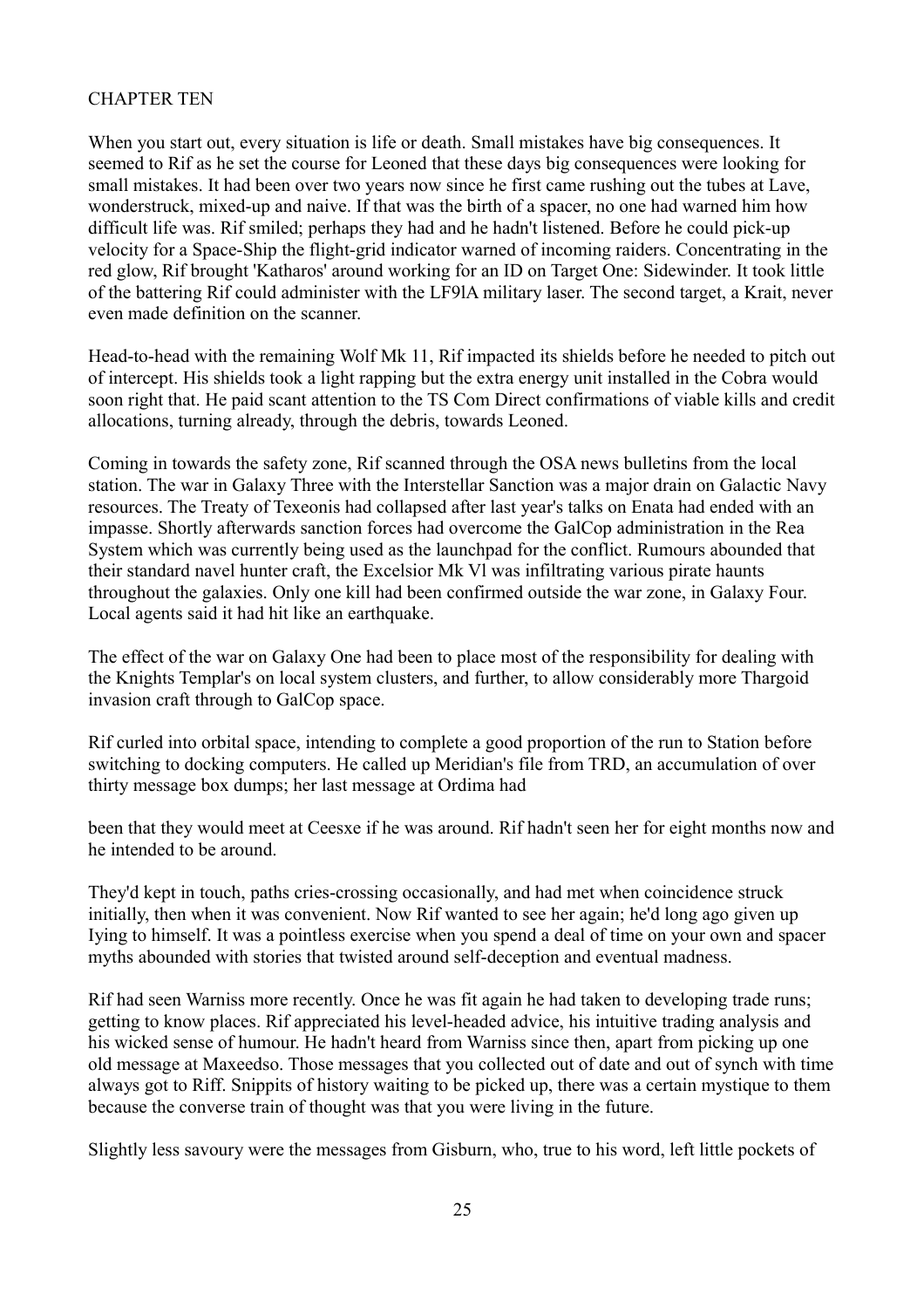venom and kept in touch with relish. He had been a fugitive for over six months now and still promised that they would meet again; "Drinks and Revenge", most messages began, much like an invitation.

Rif handed over the controls to the docking computer and called up CorCom to check price data on his cargo of medical supplies. The OSA flashed a message to make sure he read the Leoned OSA Station Regulations on the conduct of affairs with the Atch 'Ruk, a sapient reptilian life-form on Leoned that, unusually, were employed by the local OSA on-station and were allowed GalCop citizenship, should they so desire. It was an indication of the influence wielded by the Ceesxe Corporation, which also dominated the Leoned System and funded the dictators of Veis. Ceesxe was renowned for being the white-heat of technological developments, and similarly had a long history in GalCop pol itics.

'Katharos' came in to berth on Dock Two and Hood sold the medical supplies, moving to his living quarters whilst the AutoScam's scuttled beneath the hull. He reckoned on hitting a Relaxapad before getting straight back to Ceesxe; Meridian could

arrive at any time. As he lay back and fumbled blind for the Neurowebbing, he smiled.

'You fool', he told himself. 'You're hooked and dangling; as obvious as a fish out of water'.

That was when the Emergency Signal came on comm. Rif didn't bother to go to the bridge, he leapt across the section from the Relaxapad to a slave comms station he'd had installed. He'd intended it to allow mixing business with pleasure, or leisure anyway, but it proved useful in several circumstances.

The link was direct from the Galactic Naval complex on-station. It was an urgent request to all combat-proficient pilots for seconded duty in the Arazaes system. Rif knew that the hard-pressed Navy were prone to seek paid assistance at hot-spots these days, but he'd never been in the wrong place at the wrong time. He opened comm and notified Galactic Navy admin. that he was available and to provide data including conditions. It wasn't a hard decision. GalCop was perhaps currently facing its most difficult test yet with major trouble on several fronts, and if GalCop foundered, a lot of people would be drowning in a sea of chaos.

The conditions came back. "Secondment of temporary navel roster: actions subject to allocated command orders: data dump on mission brief: 500 cr. subject to fulfiling mission criteria: immediate response required".

Rif responded with an affirmative and his TRD received a relayed data pack. There was a major Templar incursion in the Arazaes system. A Navy Cobra Commander was leading the seconded unit from Leoned, all Pilots were to clear Station for jump immediately. Rif swung out of the living quarters and threw himself up the gravity well. Bridge systems were active and station control had flashed him a prioritised berth clearance warning. As the forerunners cleared the tube, Rif left a quick message in a Leoned box, in case Meridian, Warniss or any of the other spacers he kept in touch with came out here to the outer reaches of Galaxy One.

"Keeping busy. See you at Ceesxe via Arazaes. Rif". Comm handled the box groups, shortly before Rif handed over to automatic Launch and the Cobra burst like a worm from an apple into orbit space. A jump group was gathering beyond the Station. Rif pulled 'Katharos' over above the Station and negotiated to join the pack. The mission brief had included a comms network for the seconded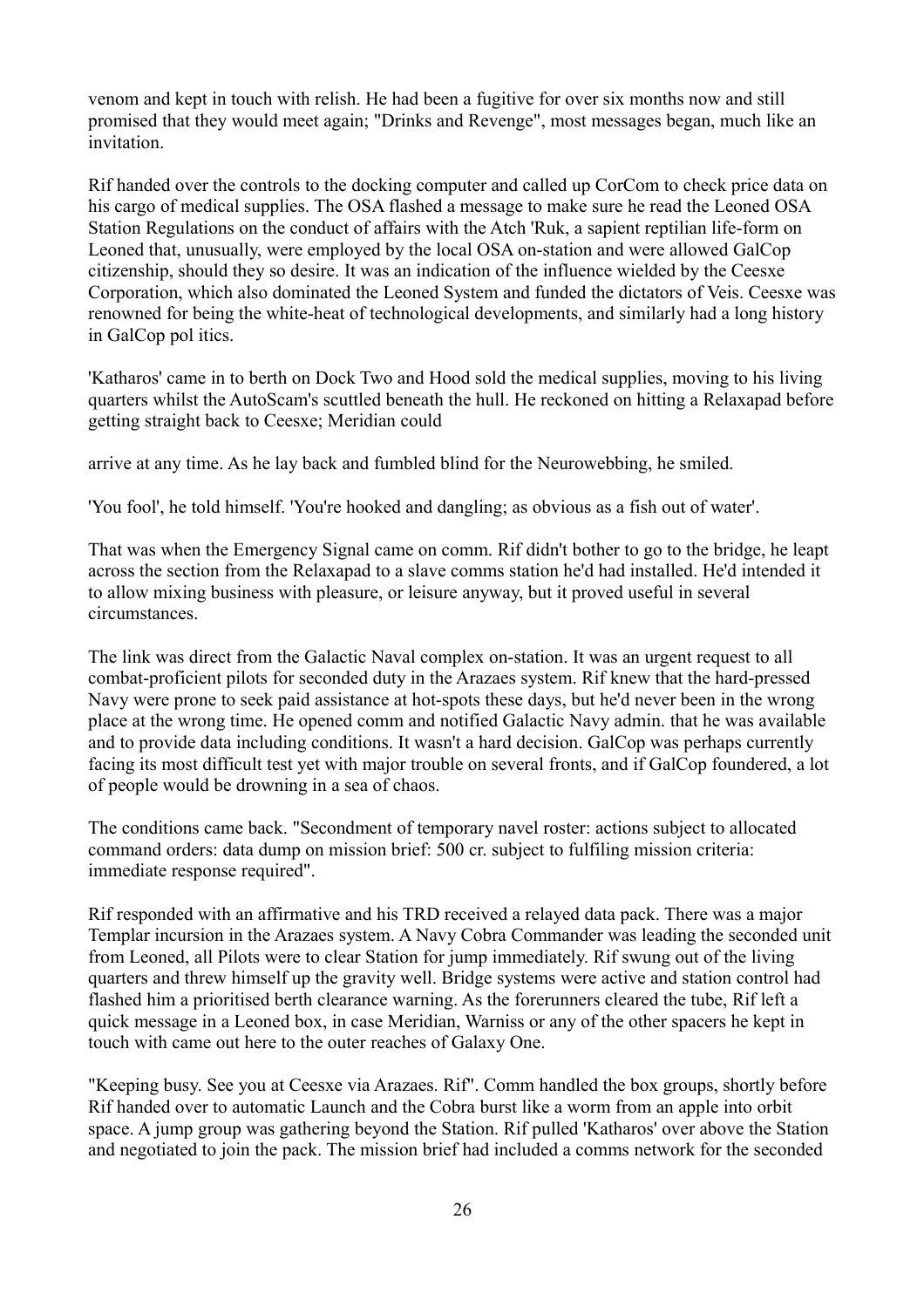unit and a message came

through from Commander P. Forth to accept incoming jump co-ordinates and over-ride the standard Arazaes navigational data.

"Gods know", thought Rif, " that spacers have enough problems taking orders"; but to ask a spacer to accept a strange set of jump-nay. co-ordinates had more to do with blind faith. Trust was short on the ground at many docks and it remained to be seen how many of this scrambled unit actually appeared at their jump destination. Everything was hurried. The jump directive was implemented in the minimum time you could feasibly allow spacers to perform an override they had probably never had cause to do before. A motley assembly of craft glittered out of all scanner views; Cobras, Pythons and Star Boats alike began to blink into witch-space and away to somewhere in the Arazaes system.

"That's the way we all go", said Rif, engaging drive.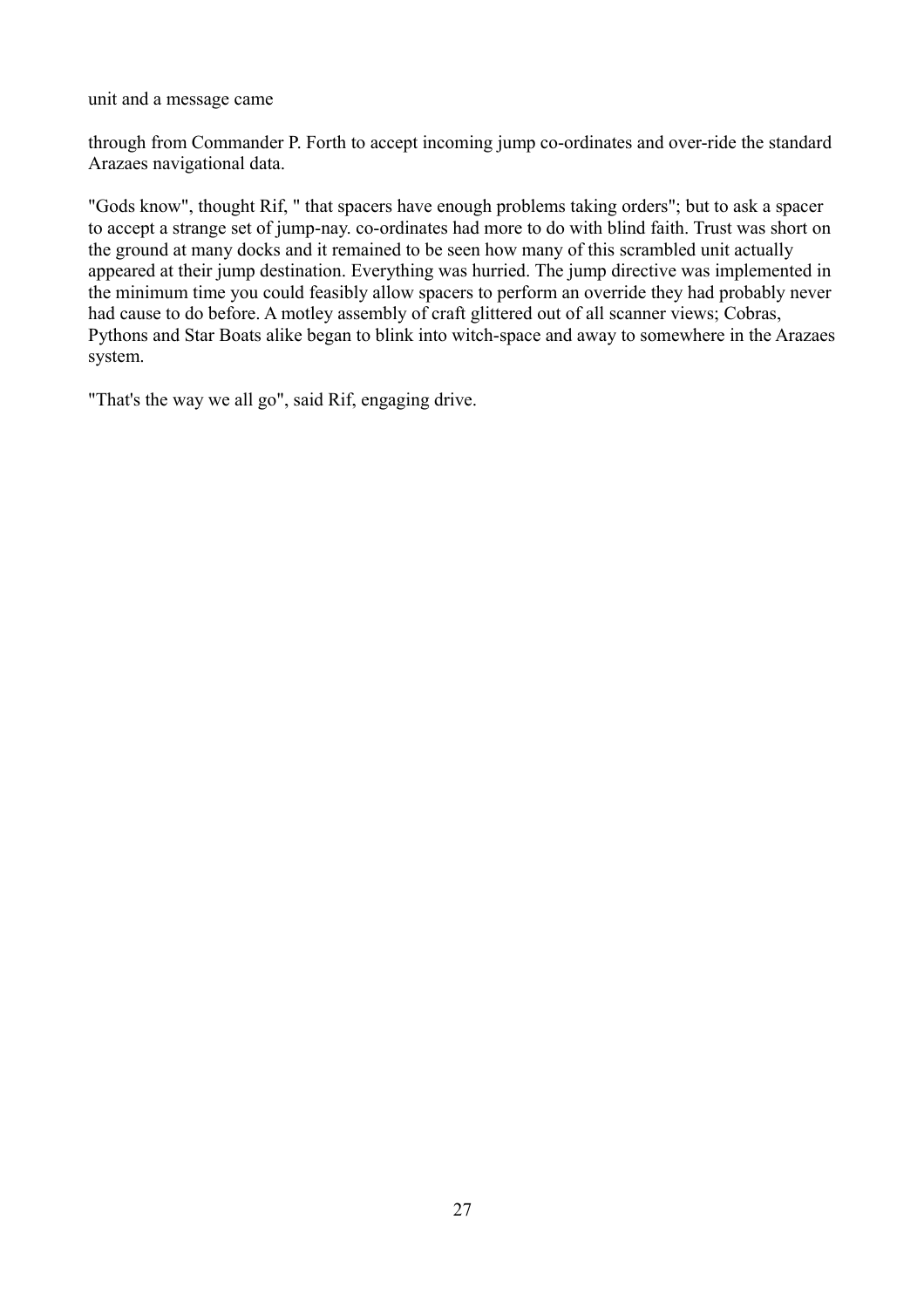#### CHAPTER ELEVEN

'Katharos' dropped out of witch-space. Rif tried to match the rhythm of his breathing to the extended interference waves in time and space. If he managed it, he could usually pull out of jump without a thick head and spiralling blood pressure. P. Forth was obviously already through, data was pouring across the screens on the mission link. They were dropping into the outer orbital reaches of Malthea, the third planet in the Arazaes system. The Knights Templar forces had emerged in the standard reception zone and had headed this way. The objective was to seek and destroy, and protect planetary and orbital installations. Ominously, further details were to follow.

They didn't need to come over the mission link, the in-system comms were in turmoil. Rif listened to snatches from relayed and delayed conversations whilst his comms station desperately attempted to sort out the mass of data into some sort of chronological, intelligible order. Forth obviously had a single source of data, the mission link pinpointed a number of Arazaes Vipers and in-system defenders, embroiled in combat with a mass of Templar ships on a trajectory to Malthea. Rif was stunned to see an early estimate of 140 attackers. This must rate as the largest Templar mobilisation to date; they could only have come from Ususor. A skirmish in Arazaes had to be seen as provocation by the Ceesxe Corporation.

Whilst he awaited an order to move, Rif pondered the logic of the move, if there was any. There had to be a sane tactical motive for the Templars. Perhaps they intended to sun skim and launch an attack in a Ceesxe supported system; possible but unlikely. Maybe; now this made more sense to Rif; maybe they hoped to rouse the sleeping political giant of the Ceesxe Corporation in a particular area. Rif reasoned that if the Templars wanted to provoke moves for retaliation then Ceesxe might lobby at senate for a reallocation of naval resources or possibly even a settlement with the sanction. That was guaranteed to cause discontent between most of the galaxies in GalCop, stresses and confused priorities.

Forth assumed that all who intended to jump had arrived and the call came through, a straight run to engage the Templars in Malthea orbit space. The Naval Cobra, with the latest'lightfast' drive technology probably occupying a good proportion of the redundant cargo space, lead the unit. Rif fell in with three other Mk IlI's, the Codec, Hermes and

Mani, where he knew they would be able to operate with comparable manoeuvrability.

Malthea was a small planet where, from what Rif could remember, ten years of work had detoxified the atmosphere to allow forestation. Fruit was one of Arazaes' staple exports and Malthea had orbital Agro-Research Labs that were lauded throughout the galaxies for their Botanical Resource Centres. They were approaching from its darkside, bearing in-system and the planetary image dominated Rif's main scanner like an ebony shield.

The news on comm was bad. The Templar incursion was driving a wedge through the ragged Arazaen defence forces; skilled outriders hunting down the scattered Vipers. Desperately outnumbered they were no more than a distraction to the wave of offensive forces.

A seconded unit from Ceesxe was currently in system fall, further out from the Leoned unit's jump location. Rif's group was fast approaching an intercept distance and he glanced frequently at the flight grid waiting for scanner recognition. As the first Templar outriders appeared on the grid, the familiar red cloak swept over the bridge and Rif tried to focus his thoughts around the 'Katharos' and combat. The ability of the Templar pilots was an unknown quantity, a flight from the main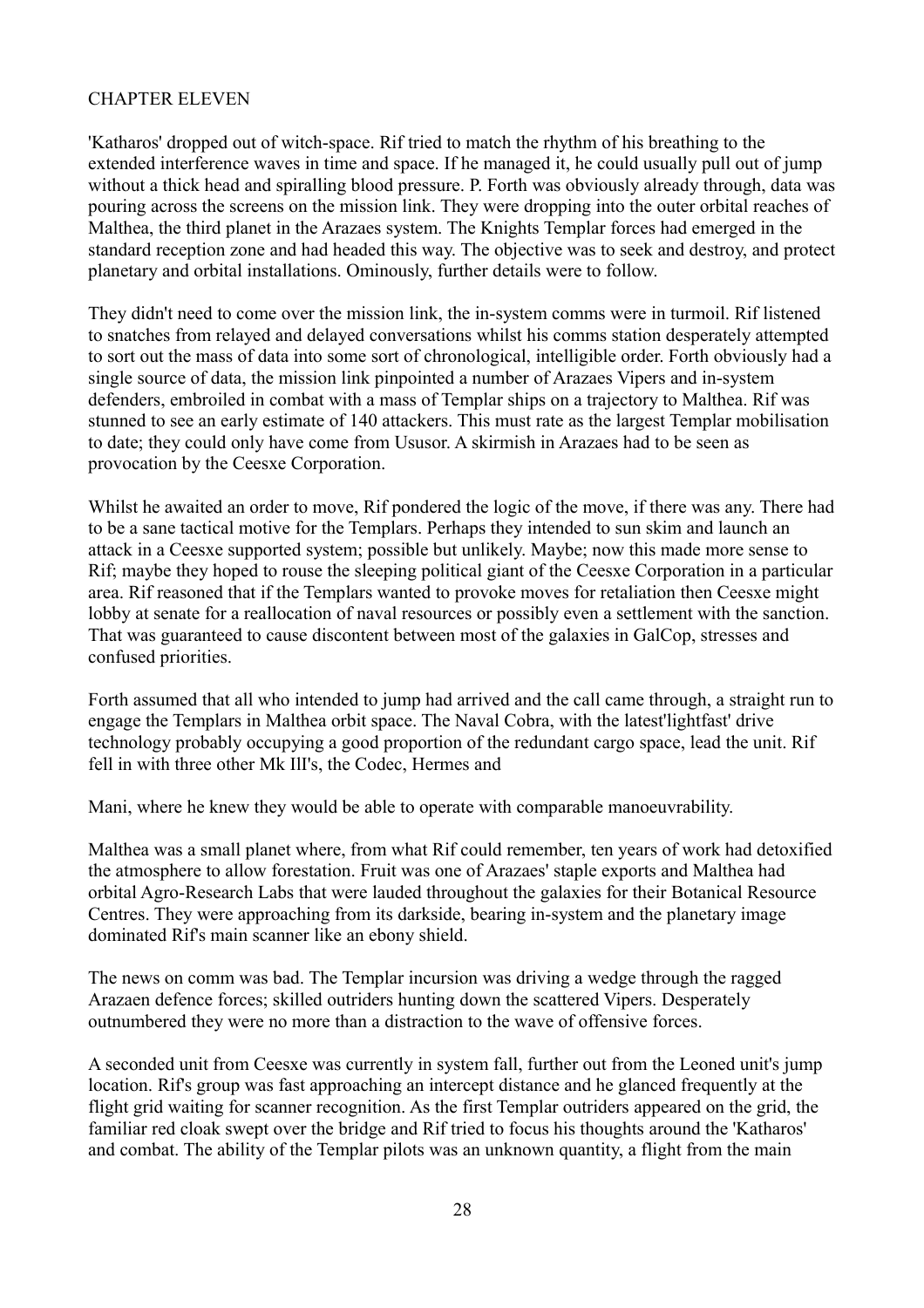group had been drawn off and were beginning to appear on the grid. Rif opened normal comms to the three Mk IlI's with the Katharos:

"No need to get reckless here in a head-to-head. Can we pick off a few from standstill?" He didn't wait for a response and began to dump velocity, accompanied by the Hermes and Mani.

The Codex grouped back into the main pack where Forth was leading a section on a climb, leaving a wing arrangement behind out to Rif's left. Rif tried to visualise the line, there was no time to try and set the tactical systems to cope with mass melee manoeuvres. He worked on targetting one of the outriders.

ID was confirmed as an Adder. No IR confirmation on standard or mission link channels. LF laser strands tore through Target One. No smile broke the concentration on Rif's face, his eyes ignored the blasted Adder and checked Targetting and the Flight Grid for the next outrider in. The Hermes took one, a Sidewinder which briefly flicked with an ID on the console before decomposing in a blaze of light.

The Templars avoided a run at the standing wing and swept up to confront Forth's breakaway arm, seeking scanner cover from the Danger Zone in a myriad of dogfights playing across the grid. There was little point in maintaining a distance combat position; Rif considered long spiral roll and flashed a rough to Mani and Hermes before breaking into a high-speed run. They led the way for a cluster of 12 from the wing, flying wide into an extended barrel roll that brought them towards what appeared visually as an upside-down conflict; Templar craft with bellies exposed.

"Lets cut some guts", hollered Rif, his hand darting over the familiar territory of the armaments console.

The run wrought devastation amongst the Templar force, but the cost had already been high. Forth's group had suffered severe losses in the close to dogfighting and Rif's cluster numbered only five after a run across the theatre where wide shots were as dangerous as targeted fire. 'Kathoros" shields had voided from shield bank to main energy store on the run and he'd come within a cosmic string's width of colliding with a Mamba, which, Rif had no doubt would have seen him on his way. His flight grid was next to useless; it appeared that most of the Templars were loaded with empty cargo canisters. As Rif turned, they drifted like leaves in the storm of combat.

Before Rif could make any decisions on returning to the fray, a distress call was transferred through to the mission link: "A-G Research Station MT3: Attack imminent: Please Assist".

The call was on a dumb cycle. No hard information from MT3. No comm hoping that the Ceesxe secondment would make this melee shortly, Rif decided to leave Forth's group and run to back-up the last of the in-system defenders against the main Templar wedge. Breaking to velocity he took Hermes, Mani and the remaining two ships from the cluster and headed toward MT3.

The situation was bad, you could count down the defenders with the seconds, and there weren't many left. Taut voices left the channels, one by one. A martyr in an escape capsule rammed an incoming Mamba but would never tell the tale. There was still nothing ahead on the flight grid.

Suddenly the rear of the wedge appeared, and talk on comm cleared up exactly

where the front-runners were. The Research Station was under attack. Rif felt helpless. To leapfrog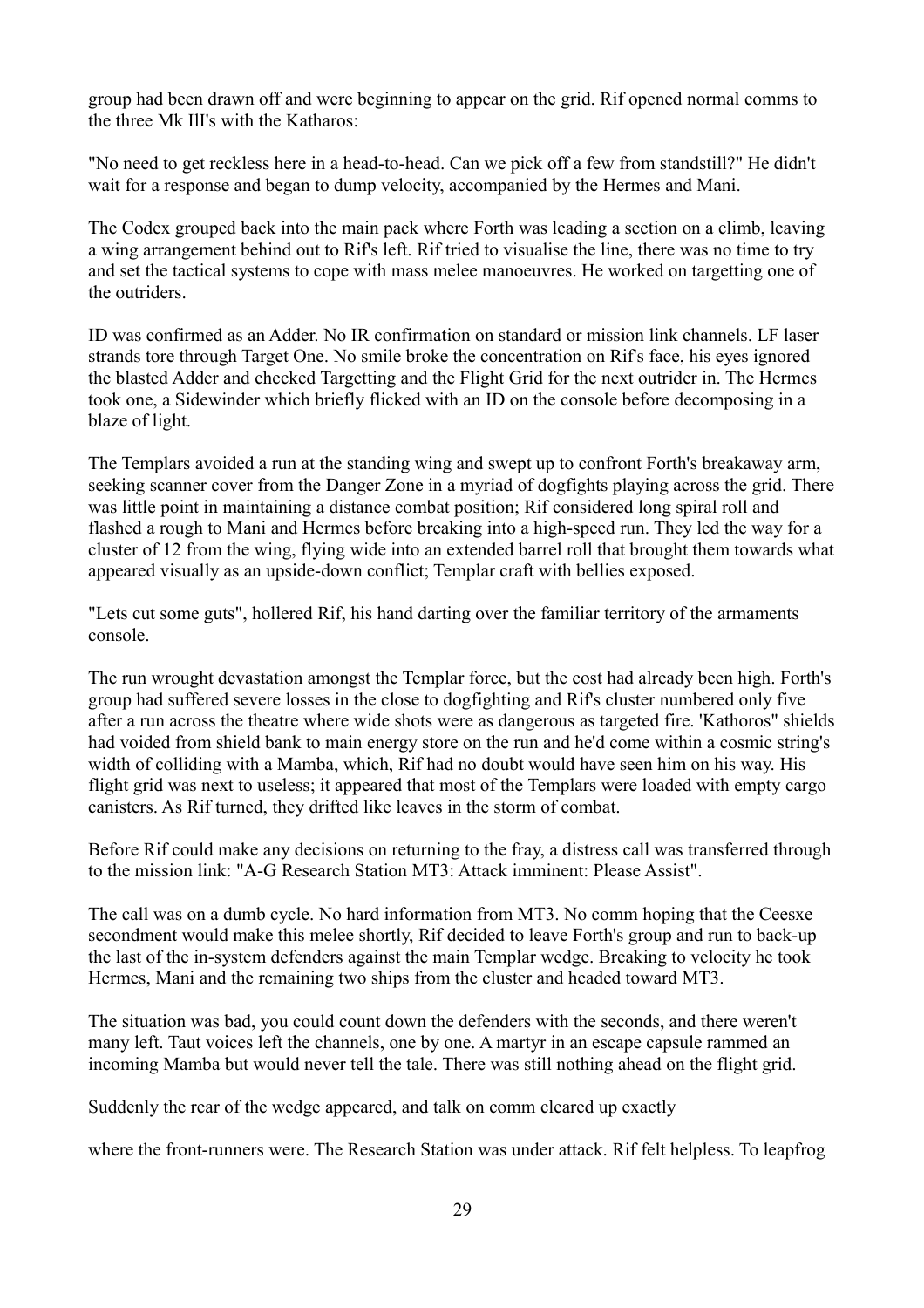the attackers and try and pick-off the craft from the station-side would leave him vunerable. It was a stupid move that would just add to the death-toll. To wade in from behind would risk the lives on the Station: Civilian Scientists and Botonists with generations of research around them. Gardens of trees and plants from Old Earth and a wealth of specimens from the new worlds. They were all at risk and nearly defenceless. Rif fought the frustration and the sense of futility. You needed some odds to work with; even Elites didn't perform miracles and Rif had some way to go in that department.

They did the only thing they could, struck at the rear until they brought some attention on themselves; then dumped velocity to pick the Templars off as a large contingent closed over the danger zone. Mamba, Adder, Krait, Krait. Rif counted them off until his laser banks overheated and they were still faced with incoming raiders.

The five closed to dogfight. Rif span 'Katharos' towards the Templars whilst over the comms. Channel came the panicked call and then the screams of a technician called Seronnay. There were still at least forty craft in the forward wave, pounding at MT3's shields, which at no time during design had been expected to require the protection of a Coriolis.

Rif knew that Seronnay and all of her colleagues were dead at about the same time they did. A wash of light that you only normally got from sun-skimming turned the scanner and most of the other astrogation systems blind. Blotches of colour blooming at Rif's retina hampered him as he tried to place Target One in his mind, waiting for systems to pick up again: "I hope some of you bought it badly", he seethed at the Templar forces. "Rot in hell".

The light fronts dimmed and a Krait hung just out of intercept. Pitch and yaw saw Target One to eternity. Target Two was moving fast in a cunning spin through the canisters from the Krait, blurring grid definition, and was lost behind the debris from a fill by Hermes. Rif's laser temperature was still dangerously high. The flight grid was beginning to register well over a score of craft, returning from the Station attack to join the group engaging Rif and his small cluster. Rif urgently tried to raise Forth on the mission link. No success.

"We've got to run them back to the Ceesxe unit", he yelled across comm to the cluster. It was their only realistic chance at survival. They turned and fled. Inside range for distance shooting, Rif hoped that the Cobra's speed might reduce the number of incoming bolts. He opened comm to the Asp in their cluster, to ask Commander Irinus, with his superior speed, to try and lead a group off, but Irinus link died with him, leaving four Cobra's at the crest of a tsunami of fury and hate.

Forth came through. They were there, the Ceesxe force and a small contingent from Veis. Possibly sixty strong but with nearly as many Templars being led by Rif towards them.

Bolts cracked across Rif's shields and momentarily he was plunged into the past. A young pilot running from the destructive power of a Thargoid invasion ship, towards the defensive line of vipers who had come to help and one of whom would die; nameless to the life they saved.

Rif knew that the oncoming conflict couldn't be straight head-to-head, there was too much chance involved, and chance, left to itself, dealt some fierce shocks.

Rif broke the run without a lead message to the other Cobras. 'Katharos' soared above the darkening plain, a distracting bait glowing temptingly on every Templar grid. 'Hermes' and 'Man)' swept to follow. The fourth Cobra, 'Ascension', broke relatively low.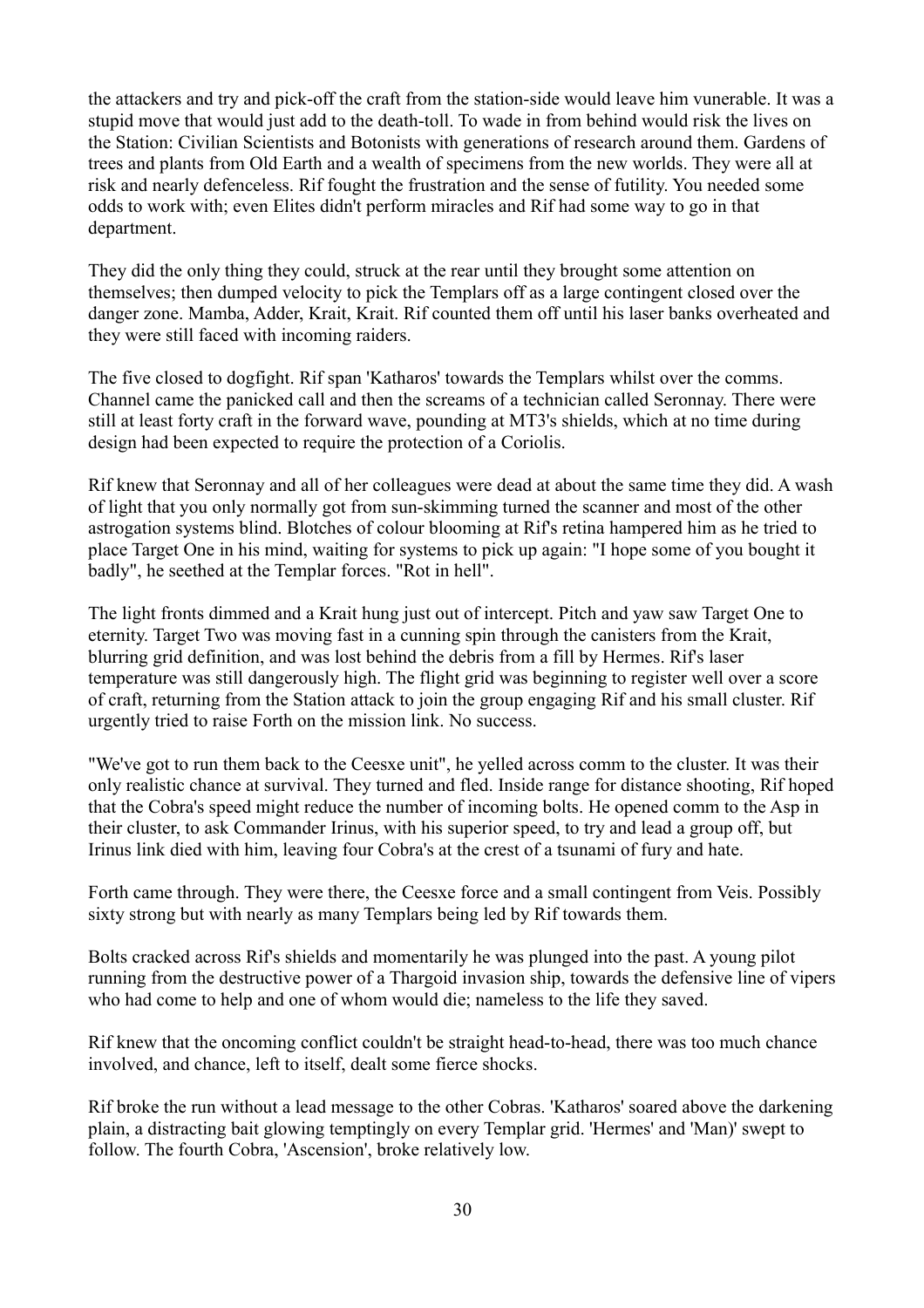It was enough for some of the Templars. As they peeled high and low, the Ceesxe unit was able to pound into them with the force of a sledgehammer, and they broke, like a fragmentation bomb, in all directions. Rif was lost for a response. The three Cobras were facing twenty or so Templar craft in fractured trajectories. 'Hermes' was caught in a double intercept and 'Mani', diving to assist, couldn't break the pounding that tore the Hermes apart. Then 'Man)' was in the thick of the Templar forces and Rif killed velocity to turn on a splinter and dive into the fray. No sooner had the 'Man)' thanked Rif for the back-up than the pieces of his ally danced across his fore shields and Rif found 'Katharos' enmeshed in a Templar onslaught with the Ceesxe force still turning from the last pass.

A Fer De Lance ID'ed and swept over 'Katharos'; there were still four Templars in the immediate frontal vicinity. Rif picked a Krait to try and sweep through and out of the

net. Cracks on comm metered the strikes of laser strands but the Krait cleared intercept and a rogue Cobra appeared, to take its place, cannons tearing at Rif's shields. Suddenly the Cobra was gone and Rif could break the 3D noose.

"That's the punchline", came the message from a Cobra that passed close over his hull; Warniss. Warniss was here.

"Em's back in the pack", he heard Warniss say, and he turned.

If Warniss had flown into the fray, Rif was sure as hell going to support him. As he asked, the Fer de lance passed close. ID queried and Rif could see the fake cladding across the hull. A chill crawled under the sweat on his skin, he thought he had caught a glimpse of a Interstellar sanction insignia.

"Warniss; I think the FL's an Excelsior Vl. Watch your back".

Rif picked off a Krait that was bearing down on Warniss and by then they were in the middle of a colossal clash as the Ceesxe force met the Templars. The chill ran deep to Rif's bones as he realised that somewhere, in the conflagration of bolts and laser streams, missiles and canisters like mines, was Meridian.

Warniss hadn't managed to shake the Fer de Lance, the disguised Excelsior. He was bearing down beneath the conflict towards Malthea. Rif began to turn to follow. A message flashed to his screen: "Drinks and Revenge".

Shortly afterwards a Cobra bore down on him from above; a smattering on the shields before he could react and pull 'Katharos' wide. Gisburn, of all people, was in the Templar force. If ever Rif had needed a personal reason for this fight, it was now a need fulfiled.

There was no way for Rif to suppress his IR response and Gisburn had picked him out. As Rif spun an avoid pattern he could imagine those eyes, frenetically following him on the scanner, and that lethal smile, a harbinger of destruction.

Rif had Gisburn at a straight 30: 80 course but clearing intercept took him away from Warniss and merged that chase into the madness on his grid. With one hand he called a fix on Warniss' trajectory and put a blind call out to the New Vanirrens' channel, hoping that Meridian could pick off the Excelsior. At the same time he cut across Gisburn and banked up over him. Rif called for Gisburn's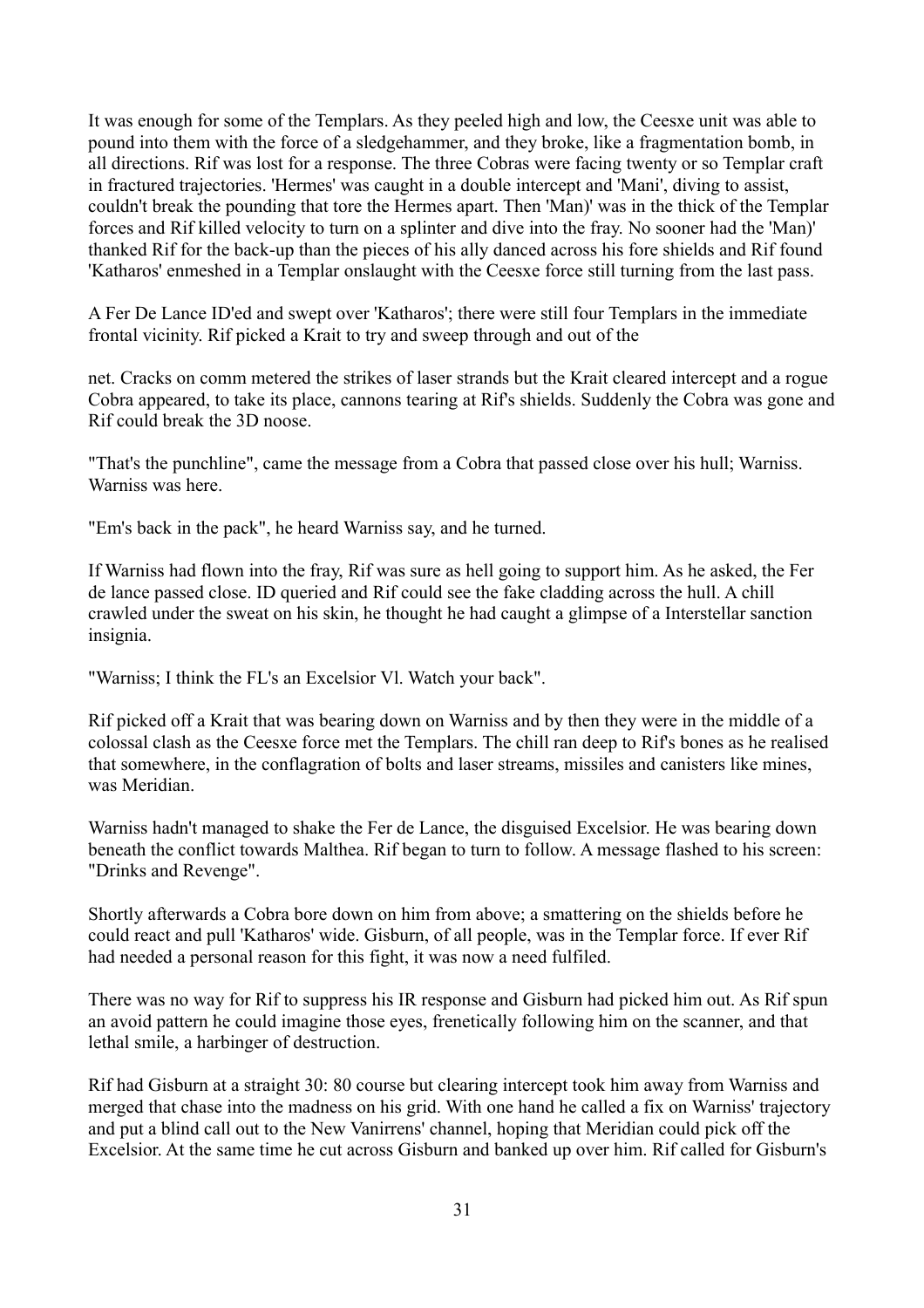comm. Channel from

TRD and screamed:

"Lets just call it revenge, freak".

They corkscrewed and burst into curves that took them across each other's bows, playing for advantage. Gisburn got off a missile, almost too close for Rif to react, but he hit the ECM and the shards coruscated across his fore shields.

"I think I'd rather toast your soul", came Gisburn's manic voice in reply. In the cut and thrust for position, Gisburn got several good strikes on Rif's aft shields. They coiled like two snakes. One's recurve preventing the other's strike run. Each pass was lengthening the odds for Rif; increasing the chances for Gisburn to break and scald 'Katharos' with a deadly chrysalis of laser strands. Rif dumped velocity early on Gisburn's next pass, turning in anticipation of Gisburn's trajectory, and accelerated with everything 'Katharos' had, blazing laser strands. The strands weakened Gisburn's aft shields and Rif let the full weight of 'Katharos' follow in behind. Shields stripped in parallel but Hood had weakened Gisburn's critically. His shield flux bore at velocity into Gisburn's Cobra, which discharged over his hull like a foul miasmic blast.

"Call it friction, Tom", said Rif. 'Katharos' bore on, through the dwindling relics of Gisburn's being, into a climb and swift about face.

Warniss was all that filled Rif's thoughts. Gisburn was a distraction he could afford to dwell on later. Rif charged down towards Malthea, hoping to get a clear fix on the grid, and hoping that Warniss had kept the fight local. He called, channel specific, to Warniss, asking for a briefing on his situation.

"I'm in trouble Rif," was what he got back.

"Hang in there Warniss, I'm coming in. Bring him back this way if you can". Rif had the two craft on the grid, looming up into mid-distance; he twisted 'Katharos'for all it was worth, caught the Excelsior on targetting and opened fire, hoping to buy Warniss some time.

"Thanks Rif, I owe you one".

It was the last thing he heard from Warniss before a killer blow from the Excelsior's heavy laser battery ripped Warniss's Cobra from the grid, a small light against a dark planet.

"Oh no. No please. Warniss, where's your capsule". A lifetime's wait in a second's

time span.

But Rif knew, from the suddenness of that blast, that there wasn't going to be a capsule. He didn't want to believe it. People died. Friends died, but not in front of you. Not in the same battle. That wasn't message box rules. It wasn't right.

Rif had his hands against his head, crushing his hair in fistfuls when a Mamba struck from above. The reactions of self-preservation drove 'Katharos' up to meet the Templar. Hate destroyed it, seconds later and Rif watched the scanner for the Excelsior.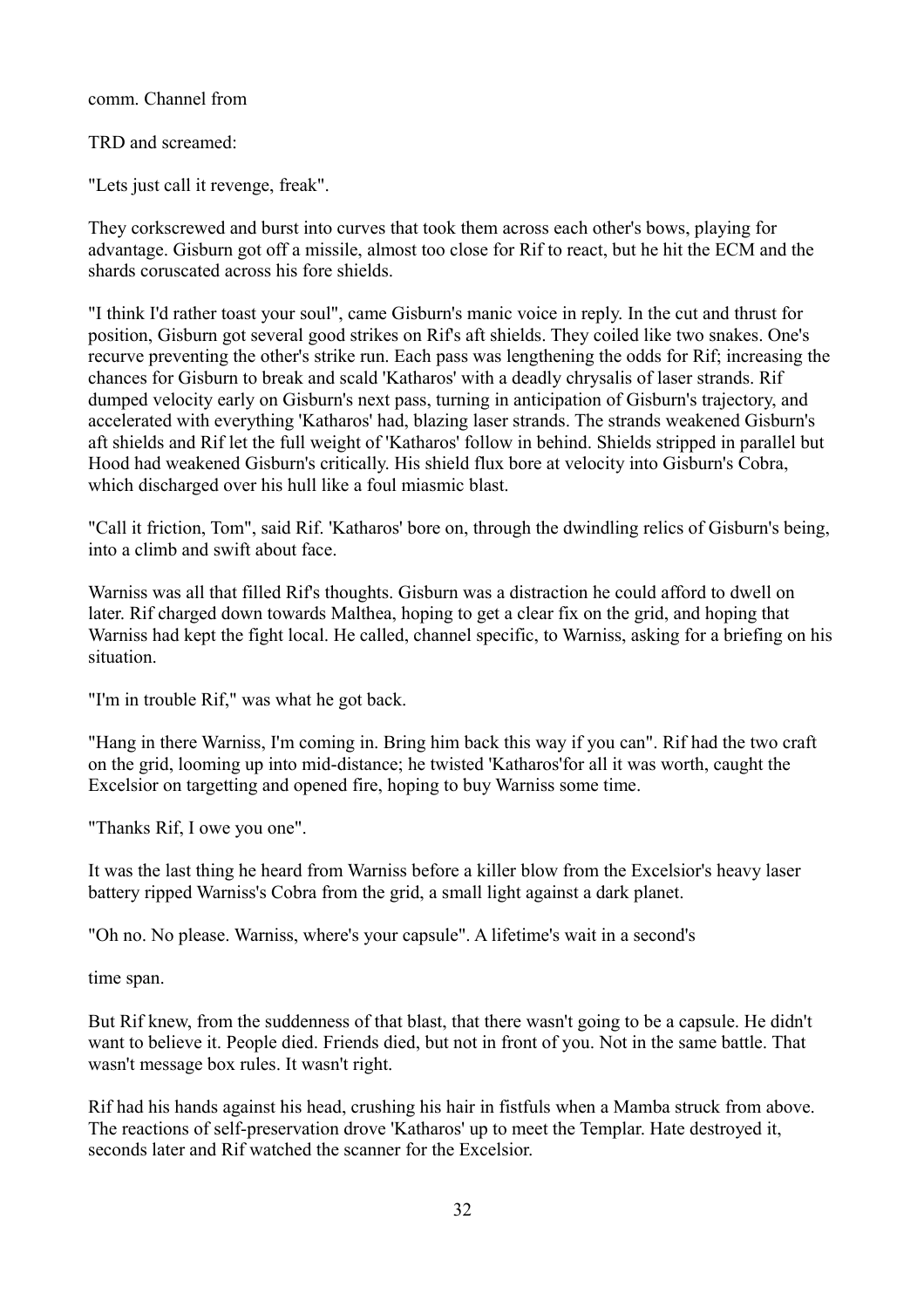It was at 310: 120, a fleck on Malthea. Rif slowed and tried for targetting; foiled by another raider descending from the clashes above, a Krait screaming towards him. Rif turned to face the immediate enemy and lost the Excelsior Vl; it turned, moving at pace back towards the main battle. The Krait pilot was a skilled spacer and put Rif back on his guard, stripping away his emotions to where he could rely on reflexes and his experience to cut the impasse in speed and manoeuvrability.

Handling 'Katharos' at peak performance he caught the Krait's upper hull and followed it with fire to oblivion. With a moment to collect his thoughts, Rif rifled through the comms and link data trying to get a grasp on events around him. Forth was dead. Each group was still evenly matched, skill sacrificed against skill, whittling down numbers rather than odds.

He scanned for the 'New Vanirrens Land', which was caught inside the combat zone against possibly three active opponents. Rif moved to intercept, willing 'Katharos' forwards, weaving between canisters and debris. To his horror the ID scan showed the Excelsior was one of the craft pursuing Meridian.

An Asp coursed down against him and Rif knew there was no way to outrun it. Manic, Rif cut to a stop, pulling round, straining to bring the Cobra onto an intercept with the Templar, watching desperately out of the corner of his eye as Meridian and her pursuers moved further off the grid. The whole battle was curving down into Malthea's orbit. Fatigued and frantic, Rif tore into close combat with the Asp.

It took time he couldn't spare to beat the Asp, and when it was dispatched to cosmic wind his shields were shredded. Despite the chronic condition of the Cobra's defences, Rif forced 'Katharos' after Meridian and the Excelsior, ploughing desperately through

several melees, praying not to suffer wild or wide hits.

The lower edges of the battle were dangerously close to the outer atmosphere of Malthea when Rif located Meridian again, in a belt of cargo canisters and enemy craft. Bearing down on the scene, Rif began targetting on the Excelsior which was turning back to stage another strafing run on the 'New Vanirrens Land'. Meridian destroyed a Krait as it passed close over her hull, foolishly baring a vulnerable shield to her military lasers.

"Watch the FL, Em. It's sanction", Rif called wretchedly across comm.

He could see that it had good range and positioning on her. He brought the Excelsior into intercept and fired a continuous torrent of laser strands at the sanction craft. Two cargo canisters drifted across his path in a scissors movement. Reckless, Rif rolled 90 and careered through the dwindling space between them, unsure whether his shields would take the impact of either.

'You've got a sidewinder on your butt, sonny", said Meridian's voice over comm.

Rif felt his heart sour and realised that his tension was bordering on tears. He kept his teeth set and the Excelsior in his sights. It was increasing power and compensating for Meridian's run towards, and beyond, 'Katharos'.

Rif hoped that Meridian had some shield cover left; the Excelsior must have given her a lashing before Rif had, in turn, given it something else to consider.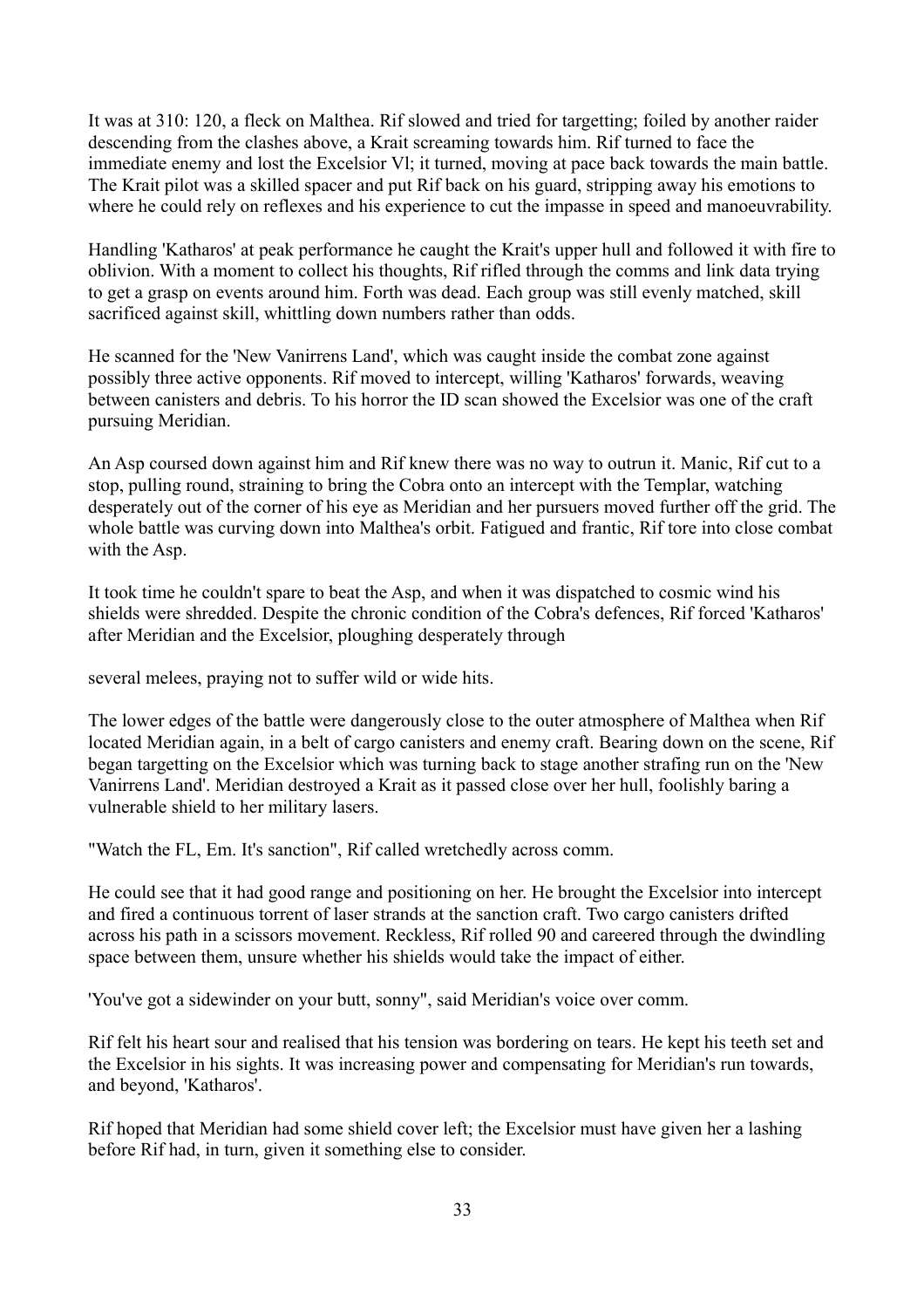The sanction craft climbed assuredly, intent on passing out of Rif's intercept and over, in pursuit of Meridian. Straining velocity up and down, Rif kept the Excelsior in his sights for an extra few seconds by timing his flip-over to perfection, guns blazing. It was all he needed, as the Excelsior broke into its component parts and opened the bridge to the relentless cold of space.

As Rif exhaled with relief, he saw a motionless blip on the grid kick into an ambush on Meridian from amongst the mass of flotsam. He watched helpless as Meridian's run against the Sidewinder left her in a pincer attack and the 'New Vanirrens Land' winked off the grid. The Excelsior's destruction had killed his adrenaline for a moment and in that time Meridian's life was taken before him.

This time Rif couldn't stop the tears or the pain that gripped his throat like a vice.

There was nothing, no signal from Meridian on comms. He was paralysed at the helm. Malthea loomed on the scanner, an ancient goddess of death presiding over the harvest of souls. Occasional shards and pods swept towards her dark continents, burning up in re-entry. It was all somewhere else, some else's reality. Rif sat slumped in the red shadows on board a motionless 'Katharos', paying no attention to the comm., unconcerned and empty.

The shouts and cries of victory eventually managed to reach across the void and touch his senses. The Templar force had jumped.

The delighted and spent voices quickly died down to a subdued calm as the devastation around hit home. The few remaining seconded units found themselves in a vast graveyard, signposting the course of the battles from the chunks of wreckage from MT3 through a maze of littered flight corridors to the saturated orbital space of Malthea, a miniature spiral nebula.

In that microcosm, the survivors could have felt outsized. A pantheon of gods in a swirl of new heavenly bodies after a titanic battle for domination. But no one did.

Somebody was answering the flood of questions and requests for information from Arazaes OSA, the local authorities on Malthea, and its remaining orbital stations.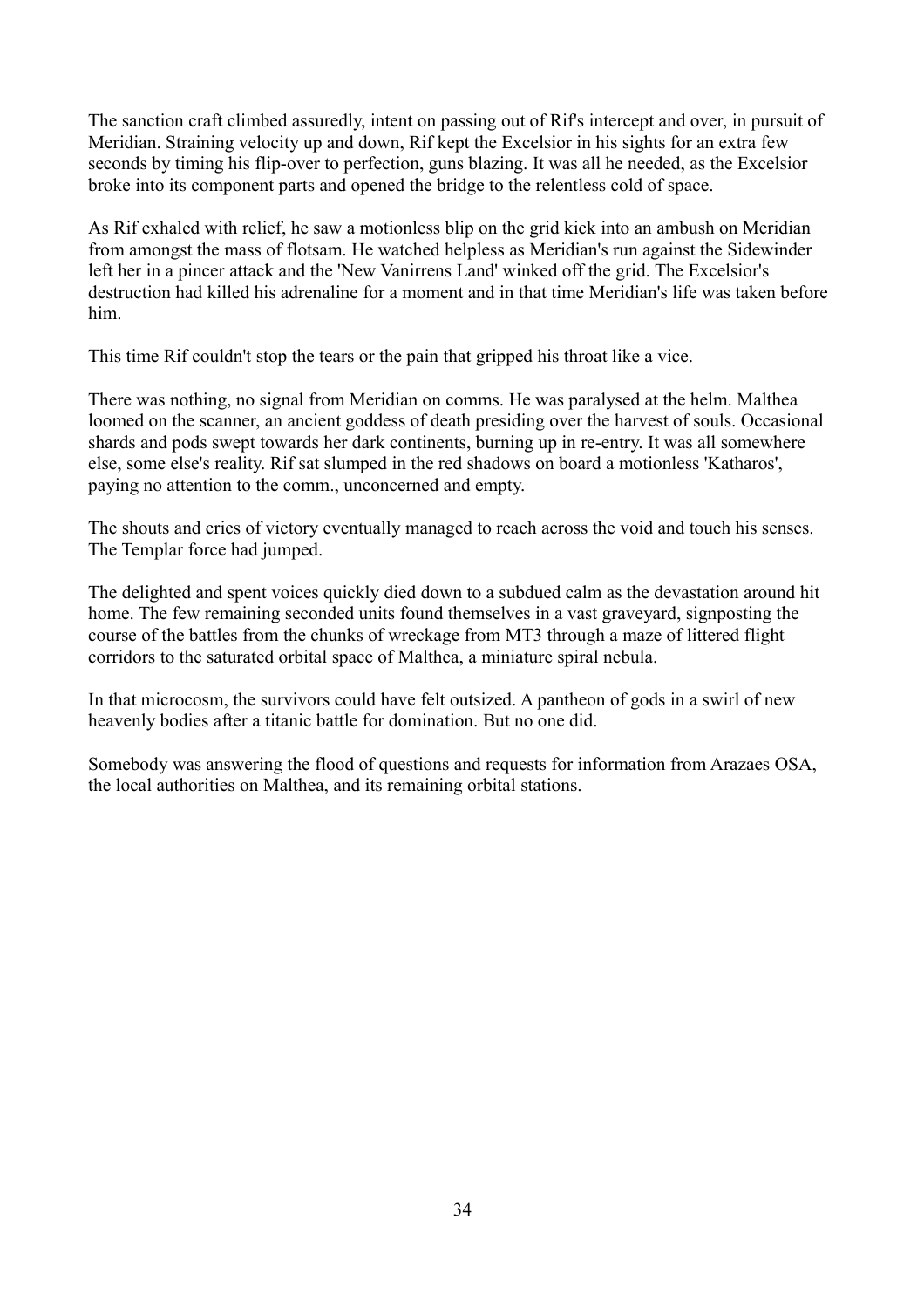# CHAPTER TWELVE

"Forget the odds; they're weighted heavily against us. We make our own possibilities

and we believe in ourselves."

Tahrissa "Meridian" Laundrestoarn

Lave Station One: 320 G.C.T.

The seventeen surviving craft from the Naval secondments were brought into a hurriedly cleared berth-set on Dock Three of Station Two at Arazaes.

They had made the cross-system voyage completely unhindered; pirates and traders alike knew who they were. All channels buzzed with the news. Terrible losses but decisive victory. A commanding advantage. A heroic stand that must mark the turning of the tide in the struggle against Templar terrorism.

Rif was numbed by the stream of hyperbole. Docking computer on, he methodically sifted through channels in the vain hope of finding news of additional survivors. A naval Battleship had arrived insystem, too late to join the battle, but now scouring the scene of the conflict. Rif's comments across the link about the presence of an Excelsior had been picked-up and had spread like wildfire from spacers to station and by now the news was probably travelling with trade-runners to nearby systems. The Station Egress loomed and 'Katharos' systems brought rotation into step, easing towards the tube.

Ahead of him, Rif envisaged a lengthy debriefing and he had to clench his fists to prevent himself taking 'Katharos' away, running for the sun to skim plasma and put lightyears between himself and this place. As he pushed himself back against his seat the decisions were taken out of his hands. Now there was no longer the relief he used to feel, when he used to fall back and rely on someone else. Now Rif just felt trapped, cornered with a dockside party of GalCop authorities waiting for him ahead. Unwelcome strangers who would want him to put aside his grief for the sake of the important information he might be able to provide.

It was no less than he anticipated. A GalCop mobile was waiting to usher him the length of the dockside, past the unprecedented crowds, to a Translocator in Dock Reception. From there the lift moved on over-ride until Rif was huddled out into the

Galactic Navel Complex. RA glowed again across cleon foyer doors. A flashback to the excitement of registration at Lave combined with the tension and exertion Hood already felt and as the doors slid open his thoughts were washed with confusion. He felt in his pockets for his GCID card; he wouldn't be able to register without it.

No, he had to get a grip. Rif hoped that his tunnel vision might pass. It didn't. He felt light-headed and thought he might blackout. Rif stumbled and was caught.

'I'm OK; I could use a drink and a seat. Is that OK?", he told anybody who was listening. "Glueneuran booster. Get one here quick", he heard a voice say and a figure to his left dashed off.

Instead of being taken to the reception area he could see ahead, where, he presumed, the seated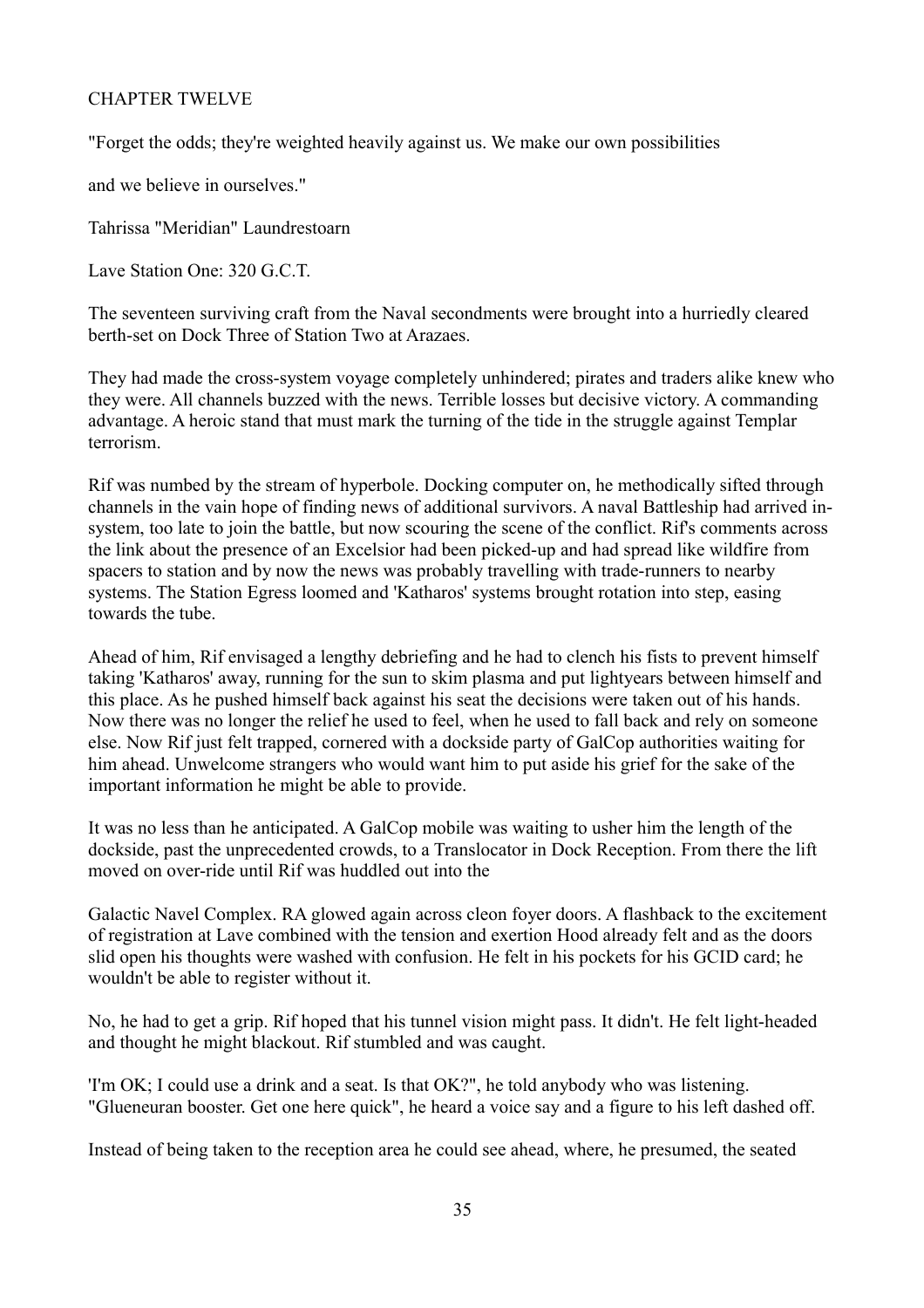figures were the other seconded spacers who had docked so far, they led him to a side corridor.

"We're just going to get you a biobooster to wake you up", a voice said.

Rif nodded lamely. Helpful hands and voices told his subconscious that he could let go. That people would look after him. A child-like faith that things would be all right. He fought it. Tried to shock himself back to reality.

"We've got an incoming capsule from the battle-zone". He heard the voice and slowly separated it as something that someone else had said.

It was the kick he needed. One of the medical suits that had been accompanying him down the corridor was running down towards the lobby again. There were three people with him. They were taken by surprise when he looked up, eyes focused and suddenly broke free from the guiding arms, diving backwards.

Rif had almost thrown himself off balance. Turning he tripped over his feet and nearly fell, carried after the medic more by momentum than independent action. He could feel the adrenaline rush, the noise behind him.

"He's freaked. Get him under control."

"Somebody, sedation. We need sedation".

Rif ran, throwing himself through a door that was still closing after the med. who had left. The door stopped, confused, and Rif was gone before it could decide that it had to open again. The Translocator door was sliding shut, forcing Rif to dive again, and he

crashed into four bodies.

"I'm sorry. I've got to come downPlease". Faces, anxious, angry and surprised

looked at him.

"Its OK", said the medic; naval officer wings on his uniform.

At the dock there was a mobile waiting. Nobody said anything. The five of them clambered in and they were off again. Rif had time to take in his fellow passengers. Two from the lift wore the claret and silver uniforms of the Galactic Navy, the other two were naval medics. They pulled up by berth 3:40, where a detachment of Police were waiting, forming a semi-circle around the zone, against the dock wall. Rif stood, watching the tracking on the berth matrix screens. There was no comm from the incoming capsule but it had an ID as a Cobra fitting; a Xeeslan LSC 7.

"Its coming in"' said one of the naval medics and they turned to pull equipment from the mobile.

Rif waited, hardly able to breathe. The capsule came through the tube and automatic station docking took forever. Another mobile arrived; standard capsulereception mea-unit. There was a conversation in hushed, emphatic tones between the naval and station teams.

The matrix flashed through the docking sequence. Rif hoped, he prayed, he knew it was Meridian.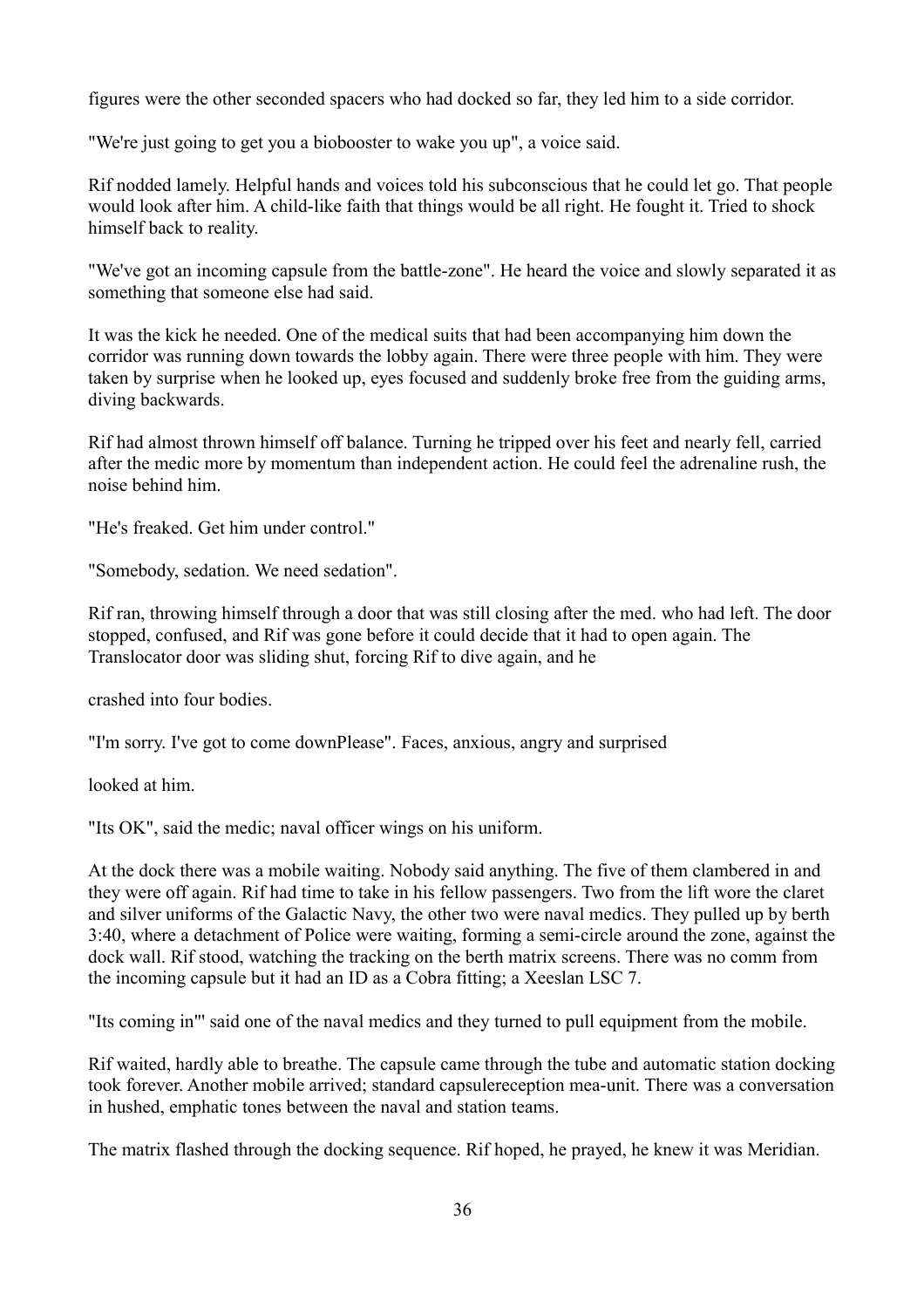If it wasn't, he would be destroyed.

"The capsules' damaged", said a naval officer.

"That doesn't mean anything", shouted Rif, stopping himself and holding his hands up, palms out, to show he wasn't going to cause trouble.

Preliminary scans were carried out. Stage One externally, Stage Two accessed the capsule. "God there's been a fire in there", said a medic, breaking procedure and rushing forwards into the darkness around the blackened entrance.

Rif wanted to rush forward, but he knew that after one breach of docking rules, the police were unlikely to suffer a second.

"I've got one body. Suspended-An. Life-signs registered", said the medic from inside the capsule.

"Go", said one of the Naval Officers, and the rest of the stand-by meds went to help.

"Burns unit on stand-by please, bringing out a figure in a suspended-an sack."

Through the cover and rigging, Rif could see the blue spacer overalls, the green insignia; valley and star, and the spacer bob. The relief cracked as a half-laugh in his throat and he could do nothing as he fell to his knees and blackness swirled across his view.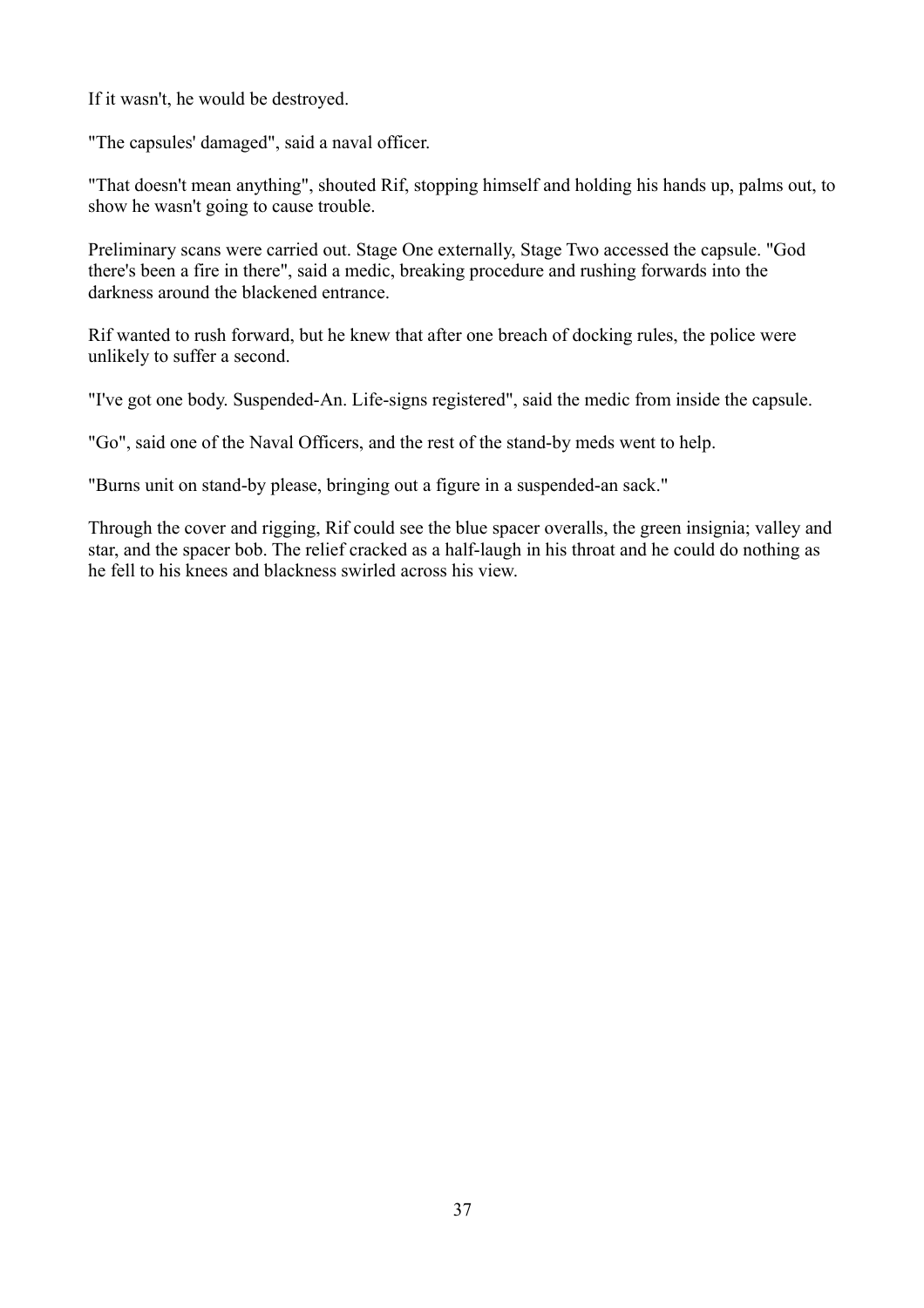# CHAPTER THIRTEEN

"The last club in the known Universe where money won't buy you a place".

Elite Epithet.

The burns weren't beyond repair. The capsule almost had been. As he had waited in the Hospital Complex, people kept telling Rif that it was incredible she had stabilised the environment, let alone for the capsule to have returned safely.

"We make our own possibilities", he had said to one medic, who had shot him a look that clearly defined Rif's comment as mystical bullshit.

"As you like it", he had laughed after the departing figure.

When she came round after the E-D-fits that redeveloped the damaged areas on her arms, Rif was able to tell her that in the midst of the battle of Malthea, Meridian had taken her kills into Elite territory. The Navy wanted to make the registration as Elite into a special presentation.

Rif held her for what seemed like light-years.

"I knew what you were worth even before I nearly lost you", he managed.

"Please", Meridian replied in mock disgust.

As one of the Arazaen Senators, OSA, GalCop and Naval authorities gathered fo the presentation, Meridian drew Rif away from the purple uniforms to a corner near the RA symbol in the main Naval Briefing room.

"I've still got to go to Lave if I want to register officially. Can you believe it?', Meridian's grey eyes danced.

"Somehow, " said Rif, "I'm not surprised. Still, its good publicity for Arazaes".

"I've been offered an Elite commission", said Meridian, her face falling serious again.

"A third generation ship. Special operations. I get retrained in full jump navigation and a fully fitted Constrictor Mk.ll".

Rif was desolated. "That's great", he managed.

Meridian smiled and took his hand in hers. "I've told them I need a co-pilot".

"I love you. I want you. I need you. But..." Rif's lips were touched by Meridian's finger, silencing him.

"I know what you're thinking. Here's my offer, partner. I'll give you a month to do it. You'll need no more than a week. You made it a possibility. Now make it a reality."

Rif let a smile of disbelief play on his lips. "You'll wait a month for a co-pilot ?"